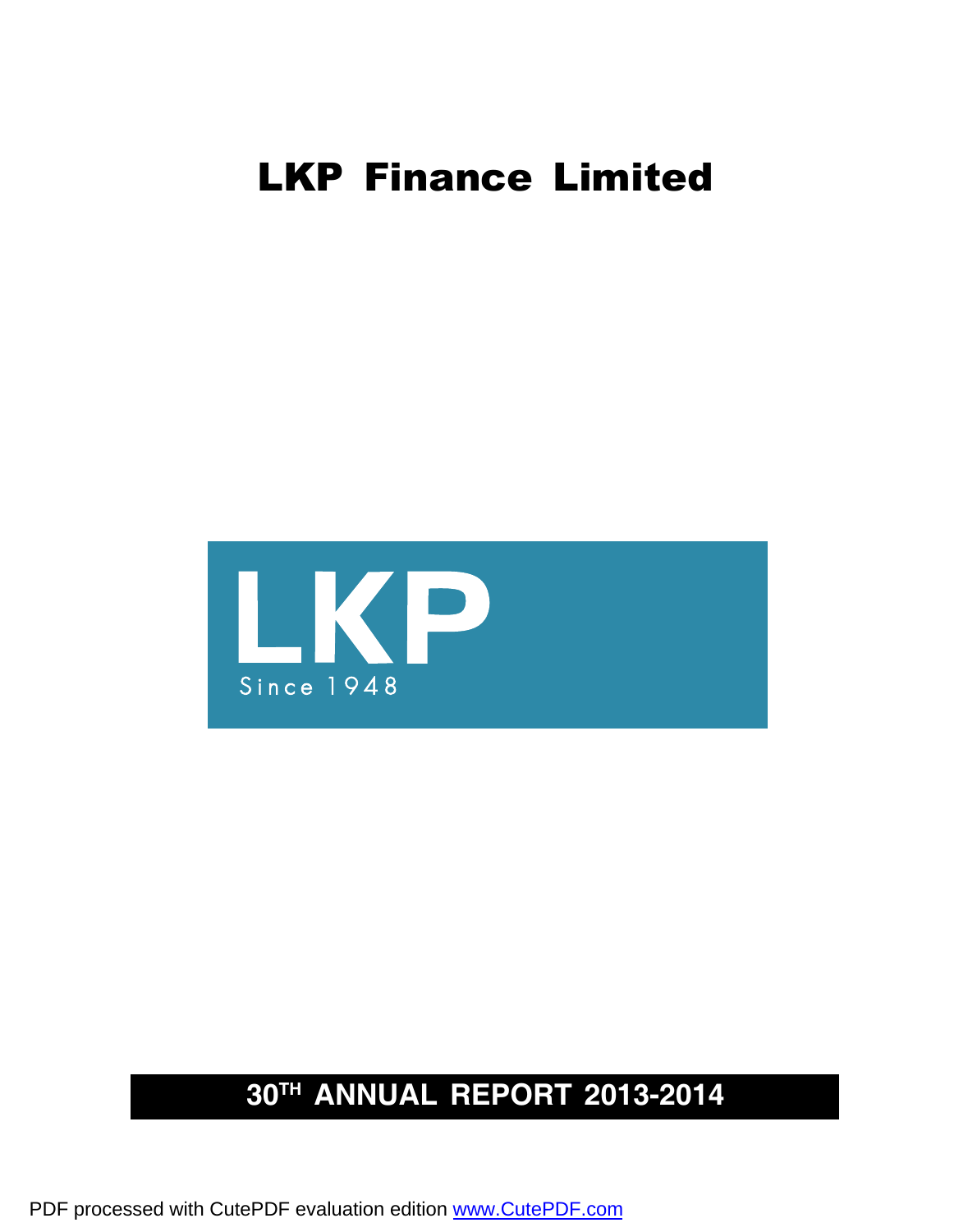

### **Board of Directors :**

Mr. M. V. Doshi *Executive Chairman* Mr. V. N. Suchanti Mr. M. S. Bhise Mr. Hariharan Padmanabhan Mr. P. M. Doshi Mr. Sayanta Basu

### **Company Secretary :**

Mr. G. B. Innani (General Manager - Legal & Company Secretary)

### **Auditors :**

Ford, Rhodes, Parks & Co., Sai Commerical Building, 312 / 313, 3rd Floor, BKS Devshi Marg, Govandi (East), Mumbai - 400 088.

### **Registered Office :**

203, Embassy Centre, Nariman Point, Mumbai - 400 021. Tel. : 40024785 / 4002 4786 Fax : 2287 4787

### **Registrar & Shares Transfer Agent :**

Adroit Corporate Services Pvt. Ltd. 19, Jaferbhoy Industrial Estate, 1st Floor, Makavana Road, Marol Naka, Andheri (East), Mumbai - 400 059.

### **CONTENTS**

|                                           | Page Nos. |
|-------------------------------------------|-----------|
|                                           |           |
|                                           |           |
| Management Discussion and Analysis  11-12 |           |
|                                           |           |
|                                           |           |
|                                           |           |
|                                           |           |
|                                           |           |
|                                           |           |
|                                           |           |
| Consolidated Financial Statements31-38    |           |

Tel. : 28590942 / 28594060 *Annual General Meeting on Tuesday, 10th June, 2014 at 11.00 a.m. at M. C. Ghia Hall, Hargovindas Building, 18/20, Kaikhushru Dubash Marg, Mumbai - 400 001.*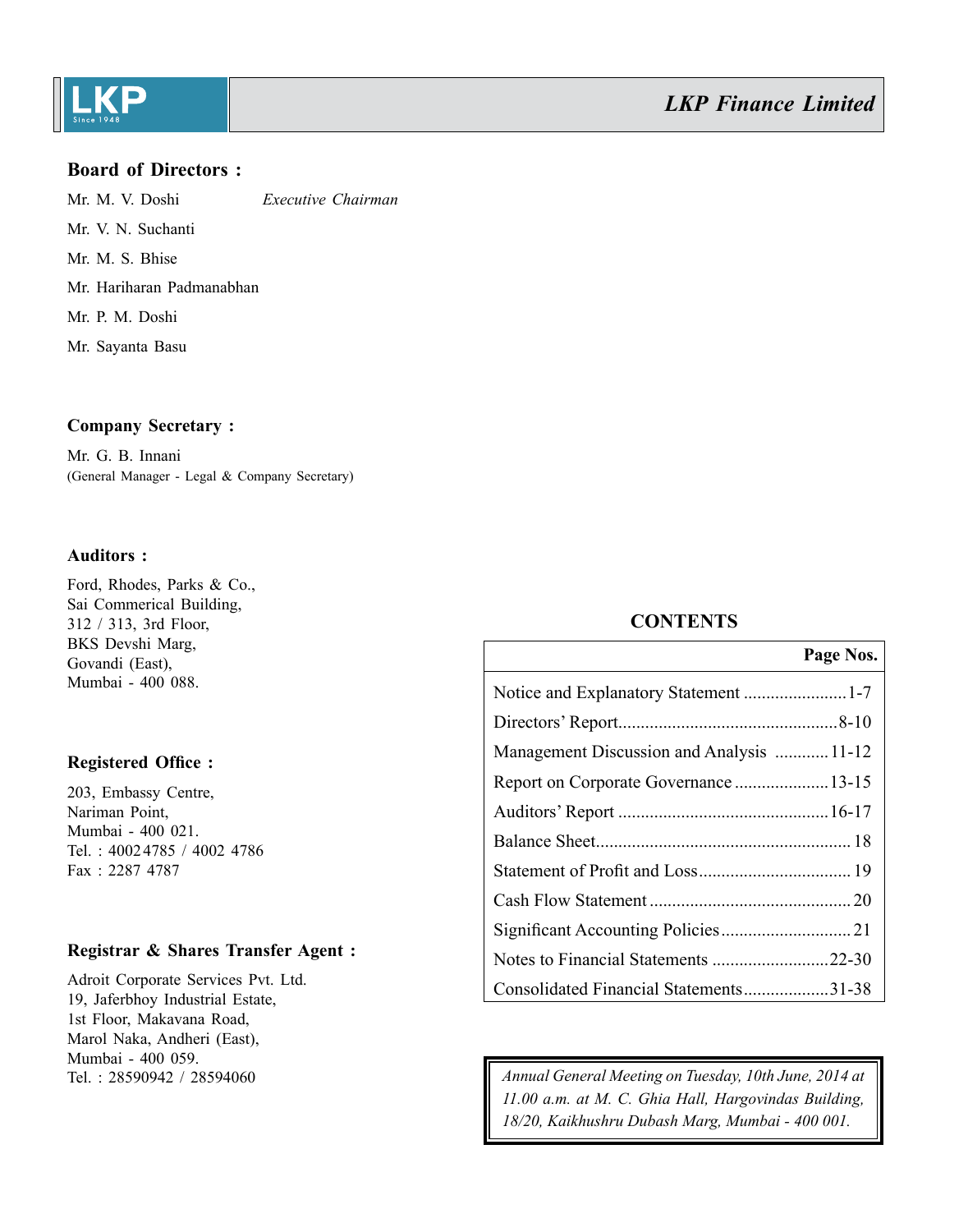### **NOTICE**

**NOTICE** is hereby given that the Thirtieth Annual General Meeting of the members of LKP Finance Limited will be held at M. C. Ghia Hall, Bhogilal Hargovindas Building, 18/20, K. Dubash Marg, Mumbai 400 001 on Tuesday,  $10<sup>th</sup>$  June 2014 at 11.00 a.m. to transact the following business:

### **ORDINARY BUSINESS:**

- 1. To consider and adopt the Audited Balance Sheet and Profit and Loss Statement for the year ended 31<sup>st</sup> March 2014 and Report of Directors and Auditors thereon.
- 2. To declare a dividend.
- 3. To appoint a Director in place of Mr. Hariharan Padmanabhan (holding DIN 00214284), who retires by rotation and being eligible offers himself for re-appointment.
- 4. To appoint M/s. Ford, Rhodes, Parks & Co., Chartered Accountants (ICAI Registration No.102860W) as statutory auditors of the Company and fix their remuneration.

### **Special Business:**

5. To consider and if thought fit to pass with or without modification, the following resolution as an Ordinary Resolution:

"RESOLVED that pursuant to the provisions of Sections 149, 150, 152 and any other applicable provisions of the Companies Act, 2013 and the rules made thereunder (including any statutory modification(s) or re-enactment thereof for the time being in force) read with Schedule IV to the Companies Act, 2013, Mr. Milan S. Bhise (holding DIN 00142276), Director of the Company whose period of office is liable to determination by retirement of directors by rotation and in respect of whom the Company has received a notice in writing from a member proposing his candidature for the office of Director, be and is hereby appointed as an Independent Director of the Company to hold office for five consecutive years for a term up to 31st March, 2019."

6. To consider and if thought fit to pass with or without modification, the following resolution as an Ordinary Resolution:

"RESOLVED that pursuant to the provisions of Sections 149, 150, 152 and any other applicable provisions of the Companies Act, 2013 and the rules made thereunder (including any statutory modification(s) or re-enactment thereof for the time being in force) read with Schedule IV to the Companies Act, 2013, Mr. Vinit N. Suchanti (holding DIN 00004031), Director of the Company whose period of office is liable to determination by retirement of directors by rotation and in respect of whom the Company has received a notice in writing from a member proposing his candidature for the office of Director, be and is hereby appointed as an Independent Director of the Company to hold office for five consecutive years for a term up to 31st March, 2019."

7. To consider and if thought fit to pass with or without modification, the following resolution as a Special Resolution:

"RESOLVED THAT in accordance with the provisions of Sections 196, 197, 203 read with Schedule V and all other applicable provisions, if any, of the Companies Act, 2013 or any statutory modification(s) or re-enactment thereof, approval of the Company be and is hereby accorded to the re-appointment of Shri Mahendra V. Doshi as an Executive Chairman of the Company, for a period of 3 (three) years with effect from April 1 , 2014, on the terms and conditions including remuneration as set out in the Explanatory Statement annexed to the Notice, with liberty to the Board of Directors (hereinafter referred to as "the Board" which term shall be deemed to include Nomination and Remuneration Committee of the Board constituted to exercise its powers, including the powers conferred by this Resolution) to alter and vary the terms and conditions of appointment and / or remuneration, subject to the same not exceeding the limits specified under Part II of Schedule V to the Companies Act, 2013 or any statutory modification(s) or re-enactment thereof .

RESOLVED FURTHER THAT the said remuneration and perquisites except commission on net profit, be payable as minimum remuneration, notwithstanding that in any financial year of the Company during the term of his office as a Executive Chairman, the Company may make no profits or the profits made are inadequate.

RESOLVED FURTHER THAT the Board be and is hereby authorised to do all acts and take all such steps as may be necessary proper or expedient to give effect to this Resolution."

8. To consider and if thought fit to pass with or without modification, the following resolution as a Special Resolution:

"RESOLVED THAT in accordance with the provisions of Section 188 (1) (f) and all other applicable provisions of the Companies Act, 2013 (the Act) including any statutory modification(s) or re-enactment thereof, for the time being in force, the consent of the Company be and is hereby accorded to Shri Pratik M. Doshi, Director of the Company, to hold office as the Whole-time Director of LKP Securities Limited, Subsidiary of the Company for a period of 3 years with effect from 26<sup>th</sup> October 2013 on remuneration and such other terms conditions set out in the Explanatory Statement annexed to this Notice and shall continue to hold office as such of the said Subsidiary upon any enhanced or revised terms of remuneration and/or appointment as such as may be approved by the Board of Directors and/or Remuneration Committee of the said Subsidiary from time to time.

RESOLVED FURTHER THAT the Board of Directors be and are hereby authorised to take all such steps as may be necessary, proper or expedient to give effect to this resolution."

9. To consider and if thought fit to pass with or without modification, the following resolution as a Special Resolution:

"RESOLVED that in supersession of the Ordinary Resolution adopted at the 11<sup>th</sup> Annual General Meeting of the Company held on 9<sup>th</sup> June 1995, and pursuant to Section  $180(1)(c)$  and any other applicable provisions of the Companies Act, 2013 and the rules made thereunder (including any statutory modification(s) or re-enactment thereof for the time being in force), the consent of the Company be and is hereby accorded to the Board of Directors to borrow moneys in excess of the aggregate of the paid up share capital and free reserves of the Company, provided that the total amount borrowed and outstanding at any point of time, apart from temporary loans obtained/to be obtained from the Company's Bankers in the ordinary course of business, shall not be in excess of 500 Crores (Rupees Five Hundred crores) over and above the aggregate of the paid up share capital and free reserves of the Company."

By Order of the Board of Directors

Mumbai (M. V. Doshi)

Date: 9<sup>th</sup> May 2014 *Executive Chairman*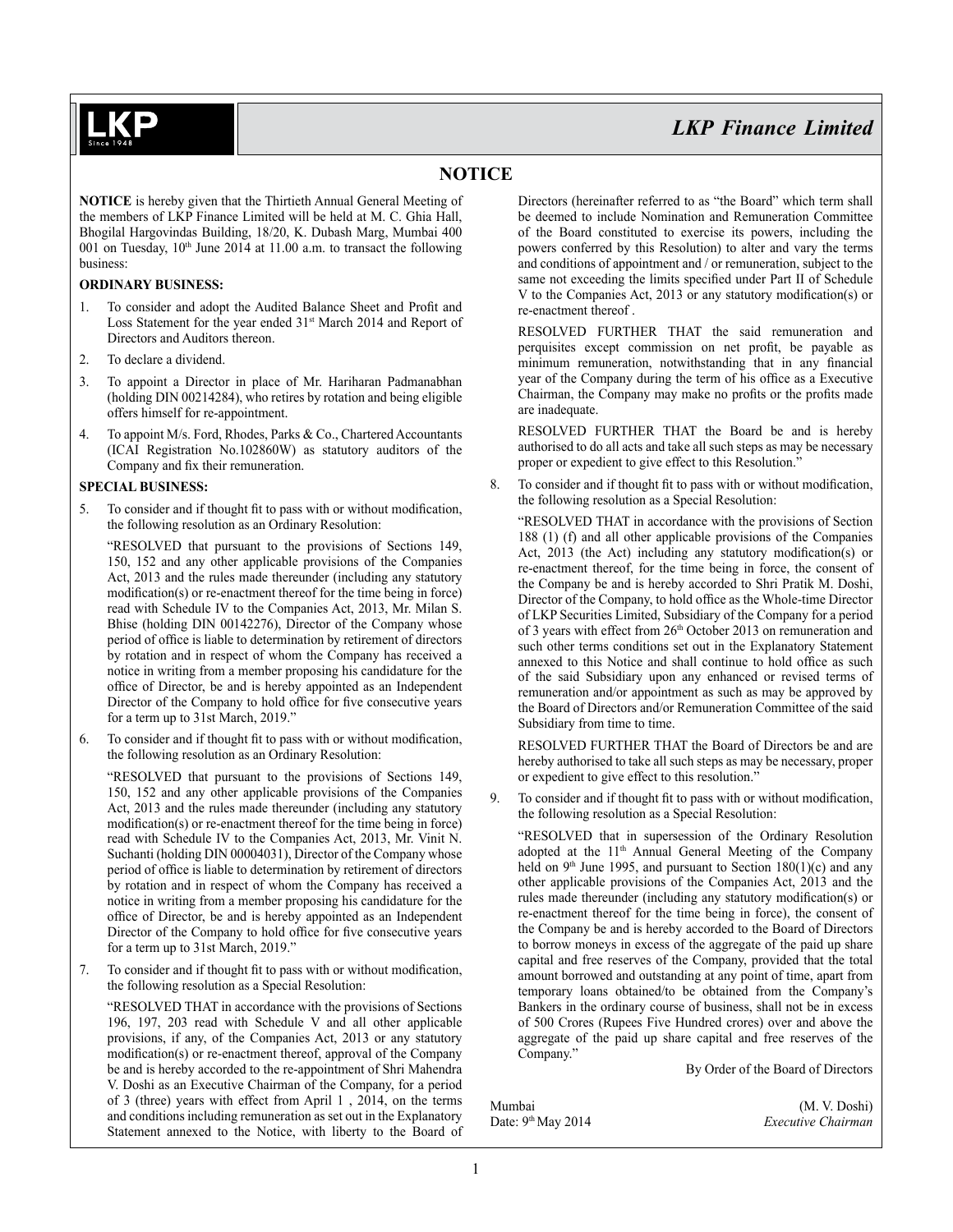#### **IMPORTANT NOTES:**

- **1.** The Register of Members and the Share Transfer books of the Company will remain closed from Tuesday,  $3<sup>rd</sup>$  June, 2014 to Tuesday  $10<sup>th</sup>$  June,  $2014$  (both days inclusive) for annual closing and determining the entitlement of the shareholders to the dividend for the year 2013-2014.
- **2.** The Explanatory Statement pursuant to Section 102 of the Companies Act, 2013, which sets out details relating to Special Business at the meeting, is annexed hereto.
- **3. A MEMBER ENTITLED TO ATTEND AND VOTE AT THE MEETING IS ENTITLED TO APPOINT A PROXY/ PROXIES TO ATTEND AND VOTE INSTEAD OF HIMSELF/ HERSELF. SUCH A PROXY/ PROXIES NEED NOT BE A MEMBER OF THE COMPANY.**

A person can act as proxy on behalf of members not exceeding fifty (50) and holding in the aggregate not more than ten percent of the total share capital of the Company.

The instrument of Proxy in order to be effective, should be deposited at the Registered Office of the Company, duly completed and signed, not less than 48 hours before the commencement of the meeting. A Proxy form is sent herewith. Proxies submitted on behalf of the companies, societies etc., must be supported by an appropriate resolution/authority, as applicable.

- **4.** Dividend of Rs. 2.00 per share has been recommended by the Board of Directors for the year ended 31<sup>st</sup> March, 2014 and subject to the approval of the shareholders at the ensuing Annual General Meeting, is proposed to be paid on or after 11<sup>th</sup> June, 2014
- **5.** Members holding shares in electronic form are hereby informed that bank particulars registered against their respective depository accounts will be used by the Company for payment of dividend. The Company or its Registrars cannot act on any request received directly from the Members holding shares in electronic form for any change of bank particulars or bank mandates. Such changes are to be advised only to the Depository Participant of the Members. Members holding shares in physical form and desirous of either registering bank particulars or changing bank particulars already registered against their respective folios for payment of dividend are requested to write to the Company.
- **6.** To prevent fraudulent transactions, members are advised to exercise due diligence and notify the Company of any change in address or demise of any member as soon as possible. Members are also advised not to leave their demat account(s) dormant for long. Periodic statement of holdings should be obtained from the concerned Depository Participant and holdings should be verified.
- **7.** The Securities and Exchange Board of India (SEBI) has mandated the submission of Permanent Account Number (PAN) by every participant in securities market. Members holding shares in electronic form are, therefore, requested to submit the PAN to their Depository Participants with whom they are maintaining their demat accounts. Members holding shares in physical form can submit their PAN details to the Company.
- **8.** Details under Clause 49 of the Listing Agreement with the Stock Exchange in respect of the Directors seeking appointment/reappointment at the Annual General Meeting, forms integral part of the notice. The Directors have furnished the requisite declarations for their appointment/re-appointment.
- **9.** Electronic copy of the Annual Report is being sent to all the members whose email IDs are registered with the Company/

Depository Participants(s) for communication purposes unless any member has requested for a hard copy of the same. For members who have not registered their email address, physical copies of the Annual Report is being sent in the permitted mode.

- 10. Electronic copy of the Notice of the 30<sup>th</sup> Annual General Meeting of the Company *inter alia* indicating the process and manner of e-voting along with Attendance Slip and Proxy Form is being sent to all the members whose email IDs are registered with the Company/Depository Participants(s) for communication purposes unless any member has requested for a hard copy of the same. For members who have not registered their email address, physical copies of the Notice of the 30<sup>th</sup> Annual General Meeting of the Company *inter alia* indicating the process and manner of e-voting along with Attendance Slip and Proxy Form is being sent in the permitted mode.
- 11. Members may also note that the Notice of the 30<sup>th</sup> Annual General Meeting and the Annual Report for 2013-14 will also be available on the Company's website www.lkpsec.com for their download. The physical copies of the aforesaid documents will also be available at the Company's Registered Office in Mumbai for inspection during normal business hours on working days. Even after registering for e-communication, members are entitled to receive such communication in physical form, upon making a request for the same, by post free of cost. For any communication, the shareholders may also send requests to the Company's investor email id: lkpfininvestor.relations@lkpsec.com

#### **12. Voting through electronic means**

**I.** In compliance with provisions of Section 108 of the Companies Act, 2013 and Rule 20 of the Companies (Management and Administration) Rules, 2014, the Company is pleased to provide members facility to exercise their right to vote at the 30<sup>th</sup> Annual General Meeting (AGM) by electronic means and the business may be transacted through e-Voting Services provided by Central Depository Services (India) Limited (**CDSL**):

**The instructions for members for voting electronically are as under:-**

- **(I) In case of members receiving e-mail:**
- i) If you are holding shares in Demat form and had logged on to www.evotingindia.com and casted your vote earlier for EVSN of any Company, then your existing login id and password are to be used.
- ii) Log on to the e-voting website www.evotingindia.com.
- iii) Click on "Shareholders" tab to cast your votes.
- iv) Select the Electronic Voting Sequence Number ("EVSN") 140513001 along with "LKP Finance Limited" from the drop down menu and click on Submit.
- v) Now, fill up the following details in the appropriate boxes:

|         | For Members holding shares in<br><b>Demat Form</b>     | <b>For Members</b><br>holding shares in |  |  |
|---------|--------------------------------------------------------|-----------------------------------------|--|--|
|         |                                                        | <b>Physical Form</b>                    |  |  |
| User ID | For NSDL: 8 Character DP ID                            | Folio Number                            |  |  |
|         | followed by 8 Digits Client ID                         | registered with the                     |  |  |
|         | For CDSL: 16 digits beneficiary ID                     | Company                                 |  |  |
| PAN*    | Enter your 10 digit alpha-numeric *PAN issued by       |                                         |  |  |
|         | Income Tax Department when prompted by the system      |                                         |  |  |
|         | while e-voting (applicable for both demat shareholders |                                         |  |  |
|         | as well as physical shareholders)                      |                                         |  |  |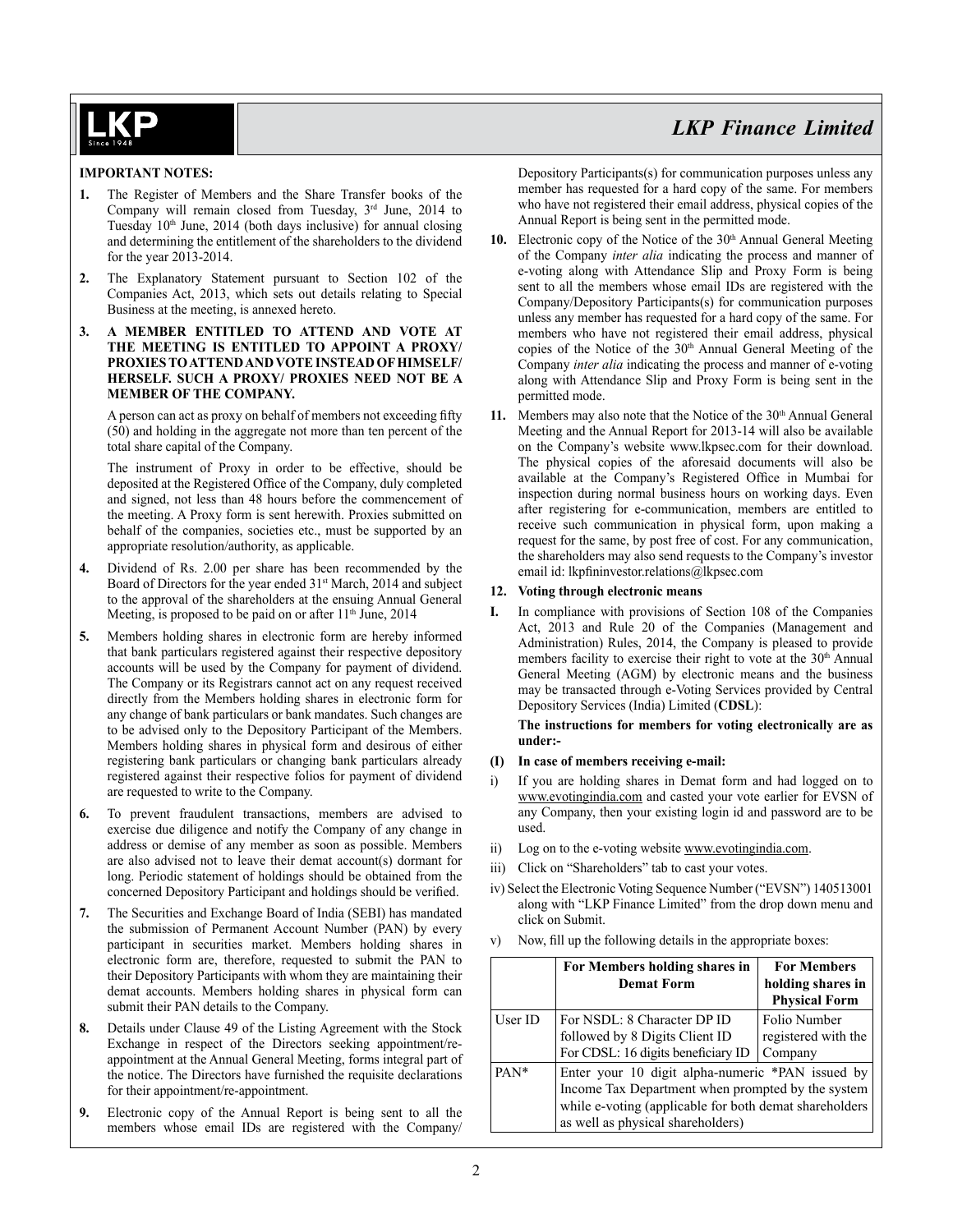| DOB#             | Enter the Date of Birth as recorded in your demat<br>account or in the company records for the said demat<br>account or folio.                                 |
|------------------|----------------------------------------------------------------------------------------------------------------------------------------------------------------|
| Bank<br>Details# | Dividend   Enter the Dividend Bank Details as recorded in your<br>demat account or in the company records for the said<br>demat account or folio.<br># Any one |

\* Members who have not updated their PAN with the Company/ Depository Participant are requested to use the default number: <lkp30agm> in the PAN field.

- vi) After entering these details appropriately, click on "SUBMIT" tab.
- vii) Members holding shares in physical form will then reach directly to the voting screen. However, members holding shares in demat form will now reach 'Password Change' menu wherein they are required to mandatorily change their login password in the new password field. The new password has to be minimum eight characters consisting of at least one upper case (A-Z), one lower case (a-z), one numeric value (0-9) and a special character( $@$  # \$ %& \*). Kindly note that this password is to be also used by the demat holders for voting for resolutions of any other company on which they are eligible to vote, provided that company opts for e-voting through CDSL platform. It is strongly recommended not to share your password with any other person and take utmost care to keep your password confidential. Kindly note that this changed password is to be also used by the Demat holders for voting for resolutions for the Company or any other Company on which they are eligible to vote, provided that Company opts for e-voting through CDSL platform.

You can also update your mobile number and e-mail ID in your demat account, which may be used for sending communication(s) regarding CDSL e-voting system in future. The same may be used in case the member forgets the password and the same needs to be reset.

- viii) For members holding shares in physical form, the password and default number can be used only for e-voting on the resolutions contained in the Notice of AGM .
- ix) On the voting page, you will see Resolution Description and against the same the option "YES/NO" for voting. Select the option YES or NO as desired The option YES implies that you assent to the Resolution and option NO implies that you dissent to the Resolution.
- x) Click on the "Resolutions File Link" if you wish to view the entire Resolutions.
- xi) After selecting the resolution you have decided to vote on, click on "SUBMIT". A confirmation box will be displayed. If you wish to confirm your vote, click on "OK", else to change your vote, click on "CANCEL" and accordingly modify your vote.
- xii) Once you "CONFIRM" your vote on the resolution, you will not be allowed to modify your vote.
- **II. In case of members receiving the physical copy of Notice of AGM [for members whose e-mail IDs are not registered with the company/ depository participant(s) or requesting physical copy]:**
- (i) Initial password and other details are provided as below at the bottom of Attendance Slip
- (ii) Please follow all steps from sl. no. (ii) to sl. no. (xii) above, to cast vote.
- **III.** Institutional shareholders (i.e. other than individuals, HUF, NRI etc.) are required to log on to https://www.evotingindia.co.in and register themselves, link their account which they wish to vote on and then cast their vote. They should upload a scanned copy of the Board Resolution in PDF format in the system for the scrutinizer to verify the vote.
- IV. The voting period begins on 4<sup>th</sup> June 2014 (9:00 am) and ends on 5th June, 2014 (6:00 pm). During this period shareholders' of the Company, holding shares either in physical form or in dematerialized form, as on the cut-off date (record date) of  $10<sup>th</sup>$ May, 2014, may cast their vote electronically. The e-voting module shall be disabled by CDSL for voting thereafter. Once the vote on a resolution is cast by the shareholder, the shareholder shall not be allowed to change it subsequently.
- **v.** In case you have any queries or issues regarding e-voting, you may refer the Frequently Asked Questions ("FAQs") and e-voting manual available at www.evotingindia.com under help section or write an email to helpdesk.evoting@cdslindia.com.
- **VI**. The voting rights of shareholders shall be in proportion to their shares of the paid up equity share capital of the Company as on the cut-off date (record date) of  $10<sup>th</sup>$  May, 2014.
- **VII.** Mr. V. Ramachandran, proprietor M/s V.R. Associates, Company Secretaries (Membership No. ACS 7731, CP No. 4731) has been appointed as the Scrutinizer to scrutinize the e-voting process in a fair and transparent manner.
- **VIII**. The Scrutinizer shall within a period not exceeding three(3) working days from the conclusion of the e-voting period unblock the votes in the presence of at least two(2) witnesses not in the employment of the Company and make a Scrutinizer's Report of the votes cast in favour or against, if any, forthwith to the Chairman of the Company.
- **IX.** The Results shall be declared on or after the AGM of the Company. The Results declared alongwith the Scrutinizer's Report shall be placed on the Company's website **www.lkpsec.com** and on the website of CDSL within two(2) days of passing of the resolutions at the AGM of the Company and communicated to the BSE Limited.
- **13.** All documents referred to in the accompanying Notice and the Explanatory Statement shall be open for inspection at the Registered Office of the Company during normal business hours (11.00 am to 5.00 pm) on all working days except Saturdays, up to and including the date of the Annual General Meeting of the Company.

### **I. EXPLANATORY STATEMENT IN RESPECT OF THE SPECIAL BUSINESS PURSUANT TO SECTION 102 OF THE COMPANIES ACT, 2013**

#### **Item No. 5**

Mr. Milan S. Bhise, age 52 years, is a Non-Executive Independent Director of the Company. He joined the Board of Directors of the Company in July 26, 2001. Mr. Milan S. Bhise is the Chairman of the Stakeholders Relationship Committee and a member of Audit Committee and Nomination and Remuneration Committee, of the Company.

Mr. Milan S. Bhise holds Bachelor' degree in Arts and Laws and Diploma in Management Science. Mr. Milan S. Bhise has vast experience and expertise in the field of Corporate Laws, Commercial Arbitration and Legal Matters. He has been practicing as an Advocate and Solicitor for last 22 years. He is the proprietor of M/s. Milan Bhise and Co., Advocates and Solicitors (UK).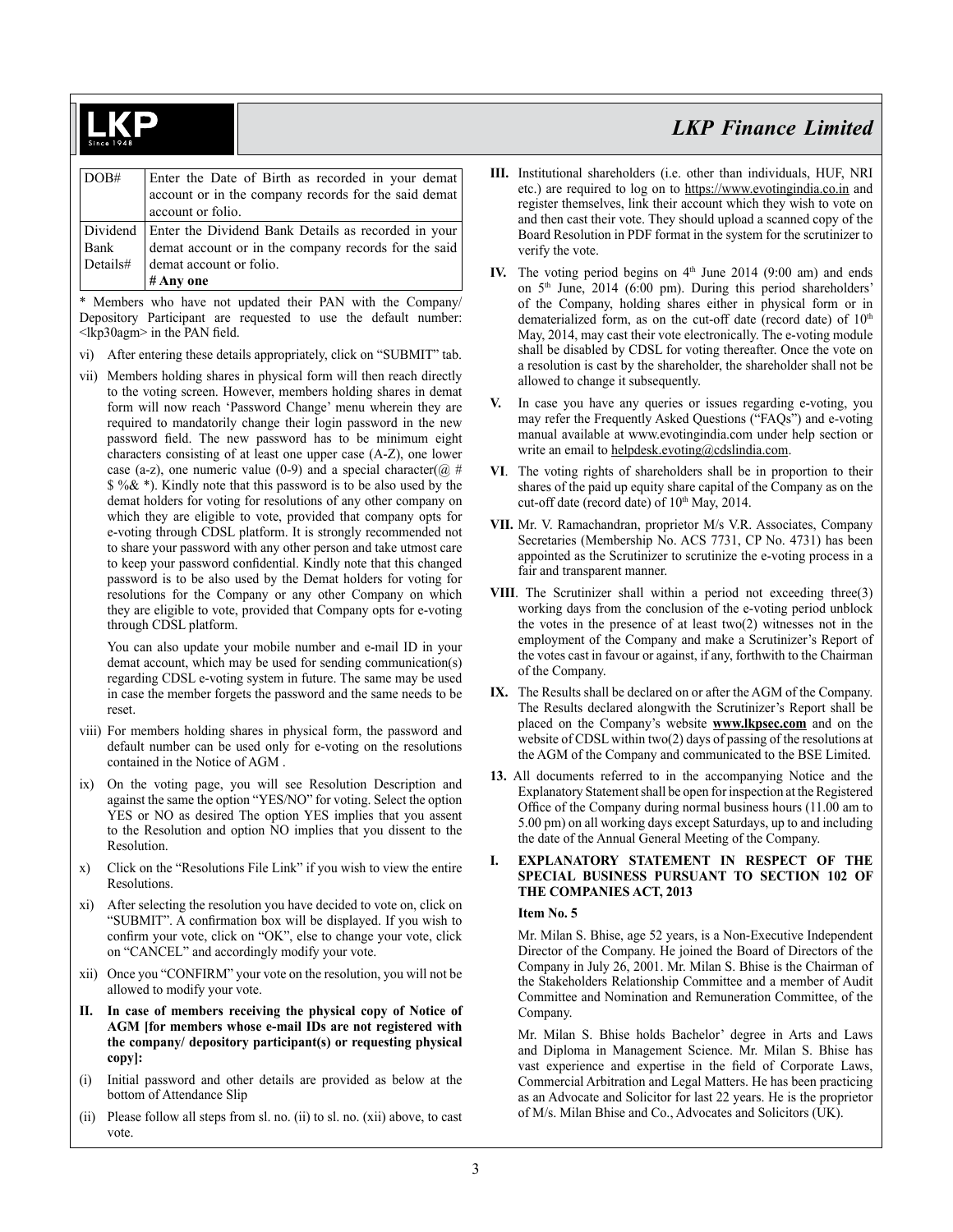Mr. Milan S. Bhise does not hold by himself or for any other person on a beneficial basis, any shares in the Company.

Mr. Milan S. Bhise is a director whose period of office is liable to determination by retirement of directors by rotation under the erstwhile applicable provisions of the Companies Act, 1956. In terms of Section 149 and other applicable provisions of the Companies Act 2013, Mr. Milan S. Bhise being eligible and offering himself for appointment, is proposed to be appointed as an Independent Director for five consecutive years for a term upto  $31<sup>st</sup>$ March, 2019. A notice has been received from a member proposing Mr. Milan S. Bhise as a candidate for the office of Director of the Company.

In the opinion of the Board, Mr. Milan S. Bhise fulfils the conditions specified in the Companies Act, 2013 and rules made thereunder for his appointment as an Independent Director of the Company and is independent of the management.

Copy of the draft letter for appointment of Mr. Milan S. Bhise as an Independent Director would be available for inspection without any fee by the members at the Registered Office of the Company during normal business hours on any working day, excluding Saturday.

The Board considers that his continued association would be of immense benefit to the Company and it is desirable to continue to avail services of Mr. Milan S. Bhise as an Independent Director. Accordingly, the Board recommends the resolution in relation to appointment of Mr. Milan S. Bhise Independent Director, for the approval by the shareholders of the Company.

Except Mr. Milan S. Bhise , being an appointee, none of the Directors and Key Managerial Personnel of the Company and their relatives is concerned or interested, financial or otherwise, in the resolution set out at Item No. 5. This Explanatory Statement may also be regarded as a disclosure under Clause 49 of the Listing agreement with the Stock Exchange.

#### **Item No. 6**

Mr. Vineet N. Suchanti, age 44 years, is a Non-Executive Independent Director of the Company. He joined the Board of Directors of the Company in July 26, 2001. Mr. Vineet N. Suchanti is the Chairman of Audit Committee, Nomination and Remuneration Committee and a Member of Shareholders Grievances Committee and Share Transfer Committee, of the Company.

Mr. Vineet N. Suchanti is MBA from University of Rochester, USA. Mr. Vineet N. Suchanti has vast experience and expertise in the field of Finance, Capital Markets and Business. He is a Managing Director of Keynote Corporate Services Limited and Director in Keynote Capitals Limited, Keynote Commodities Limited, Keynote Fincorp Limited, MITCON Consultancy & Engineering Services Limited and EagleEye Research & Media Private Limited (nominee).

Mr. Vineet N. Suchanti does not hold by himself or for any other person on a beneficial basis, any shares in the Company.

Mr. Vineet N. Suchanti is a director whose period of office is liable to determination by retirement of directors by rotation under the erstwhile applicable provisions of the Companies Act, 1956. In terms of Section 149 and other applicable provisions of the Companies Act 2013, Mr. Vineet N. Suchanti being eligible and offering himself for appointment, is proposed to be appointed as an Independent Director for five consecutive years for a term upto 31st March, 2019. A notice has been received from a member proposing Mr. Vineet N. Suchanti as a candidate for the office of Director of the Company.

In the opinion of the Board, Mr. Vineet N. Suchanti fulfils the conditions specified in the Companies Act, 2013 and rules made thereunder for his appointment as an Independent Director of the Company and is independent of the management.

Copy of the draft letter for appointment of Mr. Vineet N. Suchanti as an Independent Director would be available for inspection without any fee by the members at the Registered Office of the Company during normal business hours on any working day, excluding Saturday.

The Board considers that his continued association would be of immense benefit to the Company and it is desirable to continue to avail services of Mr. Vineet N. Suchanti as an Independent Director. Accordingly, the Board recommends the resolution in relation to appointment of Mr. Vineet N. Suchanti Independent Director, for the approval by the shareholders of the Company.

Except Mr. Vineet N. Suchanti, being an appointee, none of the Directors and Key Managerial Personnel of the Company and their relatives is concerned or interested, financial or otherwise, in the resolution set out at Item No. 6. This Explanatory Statement may also be regarded as a disclosure under Clause 49 of the Listing agreement with the Stock Exchange.

### **Item No. 7**

The Board of Directors of the Company at its meeting held on 9th May, 2014, subject to the approval of Members, re-appointed Shri Mahendra V. Doshi as an Executive Chairman, for a further period of 3 years with effect for 1st April, 2014. The approval of the members is being sought to the terms, conditions and stipulations for the re-appointment of Shri Mahendra V. Doshi as an Executive Chairman and the remuneration payable to him.

Broad particulars of the terms of re-appointment of and remuneration payable to Shri Mahendra V. Doshi, are as under :

### **1. Salary**

Salary up to Rs. 6,00,000/- (Rs. Six Lacs only) per month as consolidated.

### **2. Commission**

In addition, to the salary, Mr. Mahendra V. Doshi shall be entitled to receive commission on net profits. The commission payable to him will be determined by the Board and/or the Nomination and Remuneration Committee of the Board for each financial year. The overall remuneration including commission to him shall not exceed 5% of the net profits of the Company for each financial year or part thereof to be computed in the manner referred to under Section 197 of the Act and other applicable provisions thereof, or any statutory modification(s) or re-enactment thereof.

#### **3. Perquisites & Allowances**

- I. House Rent Allowance in accordance with the rules of the Company.
- II. Medical Reimbursement :

Reimbursement of Medical Expenses incurred by him for self and family subject to the ceiling of Rs. 1,00,000/-(Rs. One Lac Only) in a year.

III. Leave Travel Allowance :

Leave Travel Allowance for him and his family, once in a year up to a sum of Rs. 40,000/-(Rs. Forty Thousand only) per year, incurred in accordance with the rules of the Company.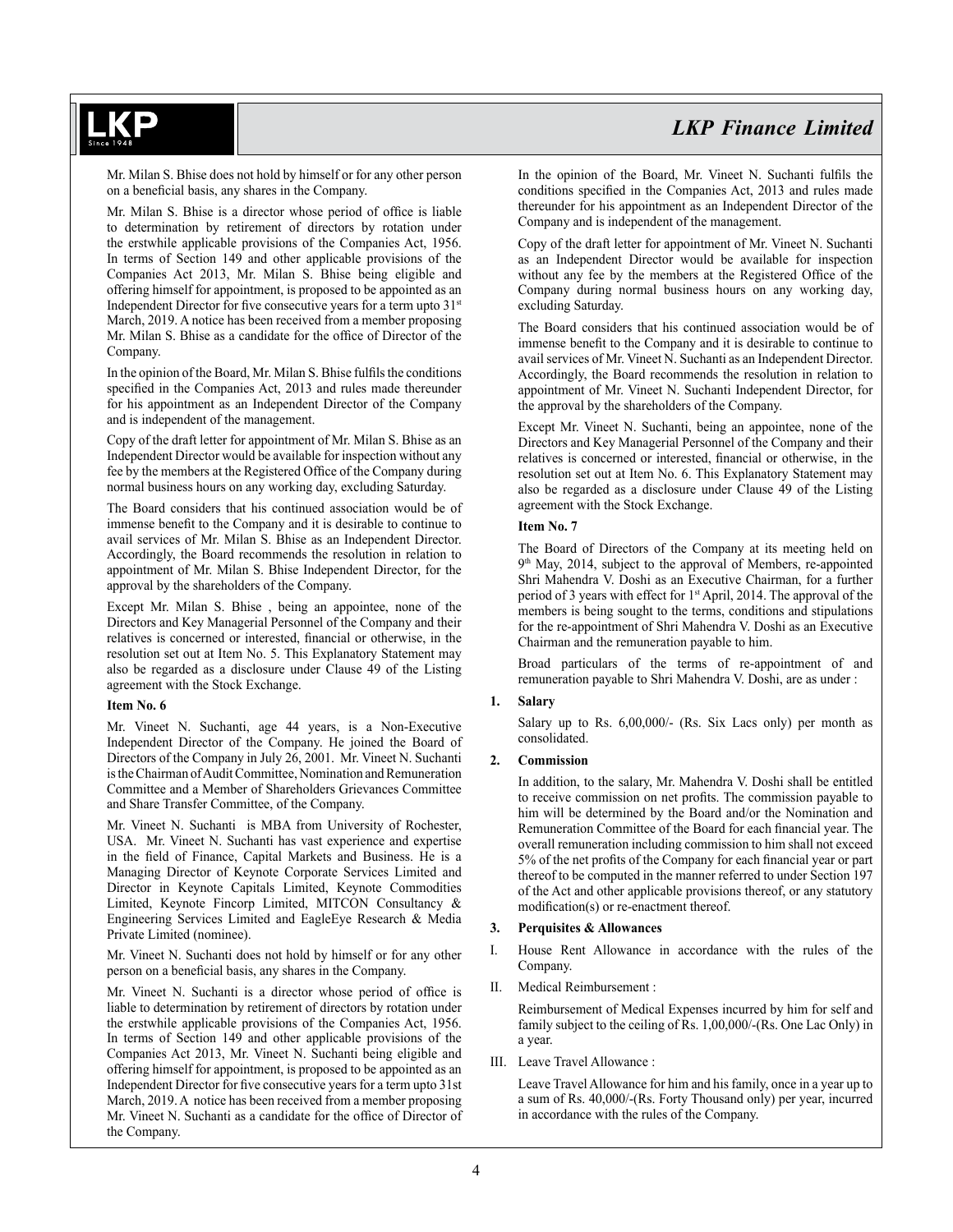### IV. Club Fees:

Fees of clubs subject to a maximum of two clubs. This will not include admission and life membership fees.

V. Provident Fund, Super-annuation Fund and Gratuity :

Company's Contribution to Provident Fund, Superannuation Fund and Gratuity as per rules of the Company payable to Mr. Mahendra V. Doshi will not be considered for calculating the ceiling on remuneration.

VI. Car and Telephones:

Provision of car with chauffeur for use on Company's business and telephone, mobile and communication facilities like Internet at residence shall not be considered as perquisites. The personal long distance calls on telephone and car for private purpose shall be billed by the Company.

VII. Leave:

Leave on full pay and allowance, as per the rules of the Company, but not more than one month's leave for every eleven months of service. However, leave accumulated but not availed of will not be allowed to be encashed.

VIII. Period:

Three years commencing from 1<sup>st</sup> April 2014.

The office of Executive Chairman may be terminated by the Company or by him by giving the other 3 (three) months' prior notice in writing.

**4. Compensation** 

The Executive Chairman shall be entitled to compensation for loss of office as provided in Section 191 and 202 of the Companies Act, 2013.

**5. Sitting Fees** 

No Sitting Fees shall be paid to the Executive Chairman for attending meeting of the Board of Directors or any Committee of the Board.

### **6. Reimbursement of Expenses :**

Reimbursement of expenses incurred for travelling, boarding and lodging including for his attendant(s) during business trips; provision of car for use on the Company's business; telephone expenses at residence and club membership shall be reimbursed and not considered as perquisites.

### **7. General:**

- (i) The Executive Chairman will perform his duties as such with regard to all work of the Company and he will manage and attend to such business and carry out the directions given by the Board from time to time in all respects and confirm to and comply with all such directions and regulations as may from time to time be given and made by the Board and his functions will be under the overall authority of the Board of Directors.
- (ii) The Executive Chairman shall adhere to the Company's Code of Business Conduct and Ethics for Directors and Management personnel.
- (iii) Mr. Mahendra V. Doshi satisfy all the conditions set out in Part-I of Schedule V to the Act for being eligible for the re-appointment.

### **I GENERAL INFORMATION:**

(1) Nature of industry:

The Company is a Non Banking Financial Company (NBFC). The main business of the Company is Merchant Financing, investment in securities and dealing in shares, debentures etc .

(2) Date or expected date of commencement of commercial production:

As the Company is not manufacturing Company, the same is not applicable.

(3) Financial Performance based on given indicators:

During the year ended 31<sup>st</sup> March 2014 the Company achieved total Income of Rs. 3557.17 Lacs , a profit before depreciation and tax of Rs. 723.38 Lacs and Net profit after tax of Rs. 747.69 Lacs. The detail financial performance of the Company is discussed in the enclosed Annual Report for the year ended 31st March 2014.

(4) Foreign investments or Collaborators, if any:

There is no foreign investments made or collaborators in the Company. There is 5.96% Share Capital of the Company held by Foreign Corporate Body.

### **II INFORMATION ABOUT APPOINTEE AND OTHER INFORMATION:**

(1) Background Detail

Mr. Mahendra V. Doshi (holding DIN No. 00123243) age 64 is the promoter of the Company and is associated with Company since inception.

- Other Directorship
- i. Nilkamal Ltd.
- ii. Graviss Hospitality Limited
- iii. LKP Securities Ltd.
- iv. MKM Share and Stock Brokers Ltd.
- v. Salzer Magnet Wires Limited
- vi. Bhavana Holdings Pvt. Ltd.
- vii. LKP Holdings Pvt. Ltd.
- viii. Peak Plastonics Pvt. Ltd.
- Sea Glimpse Investment Pvt. Ltd.
- x. SolarEx P V Solution Pvt. Ltd.

Chairman/Member of the following Committees

- 1. LKP Finance Ltd.
- i. Audit Committee- Member
- ii. Share Transfer Committee- Chairman
- iii. Assets Liability Committee & The Risk Oversight Committee-Chairman
- 2. Graviss Hospitality Limited
- i. Audit Committee Chairman
- ii. Shareholders & Investors Grievance Committee Member
- 3. Nilkamal Ltd.
- i. Audit Committee Member
- ii. Remuneration Committee Member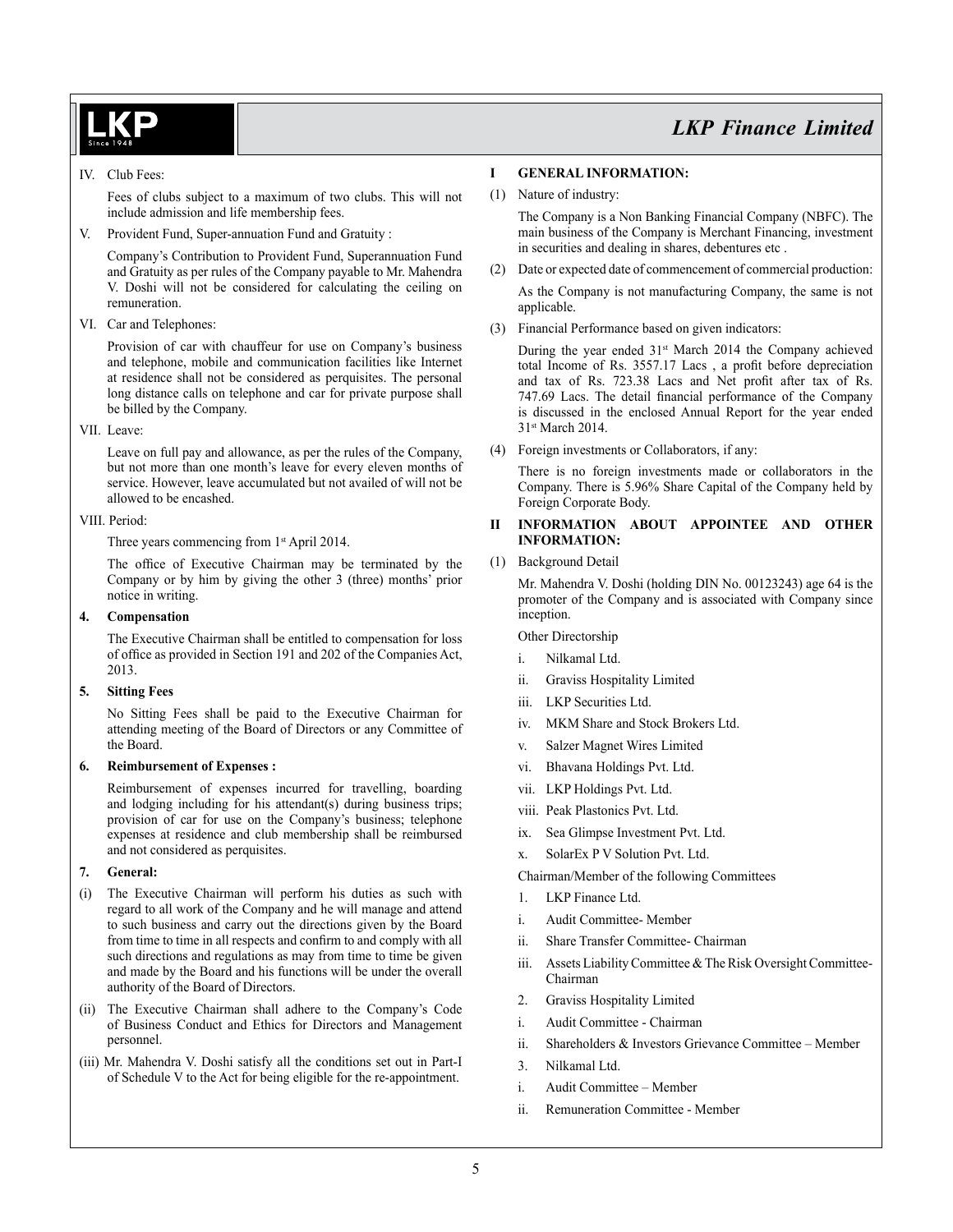(2) Past Remuneration

Rs. 48,00,000/- plus retirement benefits (financial year 2013-2014)

- (3) Recognition or awards Nil.
- (4) Job profile and suitability

Mr. Mahendra V. Doshi shall be responsible for the day today operation and managing the affairs of the Company under the superintendence, guidance and control of the Board. He is functioning as an Executive Chairman of the Company since  $26<sup>th</sup>$ July 2001. He is an MBA and has over 36 years of vast experience in the field of Finance, Capital Market and Business Administration.

(5) Remuneration proposed

As mentioned above under explanatory statement.

(6) Comparative remuneration profile with respect to industry, size of the Company, profile of the position and person

Keeping in view the type of the industry, size of the Company, the responsibilities and profile of Shri Mahendra V. Doshi, the proposed remuneration is competitive with the remuneration paid by other companies in similar line of business to such managerial personnel.

(7) Pecuniary relationship with the Company, or relationship with the managerial personnel

Shri Mahendra V. Doshi is a promoter of the Company and holding 58.43% equity shares in the paid-up capital of the Company. Shri Pratik M. Doshi, a Director, may be deemed to be interested in the Resolution pertaining to the re-appointment of, and remuneration payable to Shri Mahendra V. Doshi as they are related to each other. Save and except the above, none of the other Directors or Key Managerial Personnel of the Company is, in any way, concerned or interested in the Resolution.

### **III OTHER INFORMATION :**

(1) Reasons of loss or inadequate profits

Uncertain economic conditions, poor economic growth, high inflation, slow-down in industrial growth severely affected the capital market. This had an adverse effect on profitability.

(2) Steps taken /to be taken for improvement

The Company continues its efforts to generate non-fund based business. The Company continues to make all efforts to recover dues from the clients by negotiations or by resorting to legal recourse.

(3) Expected increase in productivity and profits

The likelihood of a stable and decisive government at the Centre, will certainly boost the prospects for the financial year 2014-2015 and the management is optimistic of achieving improvement in performance.

### **IV DISCLOSURES :**

The detail required to be furnished under the Disclosures, is already provided wherever applicable under Explanatory Statement and Corporate Governance Report.

Shri Mahendra V. Doshi is interested in the Resolutions as set out in the Notice which pertain to his re-appointment and remuneration payable to him.

Copy of the Draft letter of re-appointment would be available for inspection without any fee by the members at the Registered Office

of the Company during normal business hours on any working day, excluding Saturday, upto and including the date of the Annual General Meeting.

This Explanatory Statement may also be regarded as a disclosure under Clause 49 of the Listing agreement with the Stock Exchange.

The Board commends the Resolution as set out at Item Nos. 7 of the Notice for your approval.

### **Item No. 8**

Shri Pratik M. Doshi (holding Din No. 00131122), Director of the Company has been re-appointed as the Whole-time Director of LKP Securities Limited, Subsidiary of the Company, for a period of 3 years, with effect from 26<sup>th</sup> October 2013.

Pursuant to the provision of Section 188 (1) (f) of the Companies Act, 2013, consent of the Company is, *inter alia*, required to be accorded by the Company by a Special Resolution, where a Director or relative of Director is appointed to an office or place of profit under the Company or a Subsidiary of the Company. Shri Pratik M. Doshi is a Director of the Company and also relative of Shri Mahendra V. Doshi –Executive Chairman of the Company. Accordingly, it is proposed to obtain consent of the Company as such as set out in the draft resolution mentioned at Item No. 8 of the accompanying Notice.

Shri Pratik M. Doshi, as the Whole-time Director of LKP Securities Limited, is in-charge for the management of the said Subsidiary's affairs on day-to-day basis.

The Board believes that the said Subsidiary would grow extensively under the guidance of Shri Pratik M. Doshi, who possesses the necessary expertise and experience to accelerate the Subsidiary's operations and achieve its vision.

The material terms of re-appointment and remuneration of Shri Pratik M. Doshi as the Whole-time Director of LKP Securities Limited, Subsidiary of the Company are as under:

1. **Salary :** Rs. 1,70,000/- p. m.

### 2. **Perquisites:**

- I. House Rent Allowance Rs. 30,000/- p. m.
- II. Special Allowance -Rs.48,750/- p. m.
- III. Medical Reimbursement: Reimbursement of Medical Expenses incurred by him for self and family subject to the ceiling of Rs.15,000/- in a year.
- IV. Leave Travel Allowance: As per the rules of the said Subsidiary Company.
- V. Provident Fund, Superannuation Fund and Gratuity: Contribution to Provident Fund, Superannuation Fund and Gratuity shall be as per the rules of the said Subsidiary Company will not be considered for calculating the ceiling of remuneration.
- VI. Car and Telephones: Provision of car with chauffeur for use of said Subsidiary Company's business and telephone, mobile and communication facilities like Internet at residence shall not be considered as perquisites. The personal long distance calls on telephone and car for private purpose shall be billed by the said Subsidiary Company.
- VII. Leave: Leave on full pay and allowance, as per the rules of the said Subsidiary Company, but not more than one month's leave for every eleven months of service. However, leave accumulated but not availed of will not be allowed to be encashed.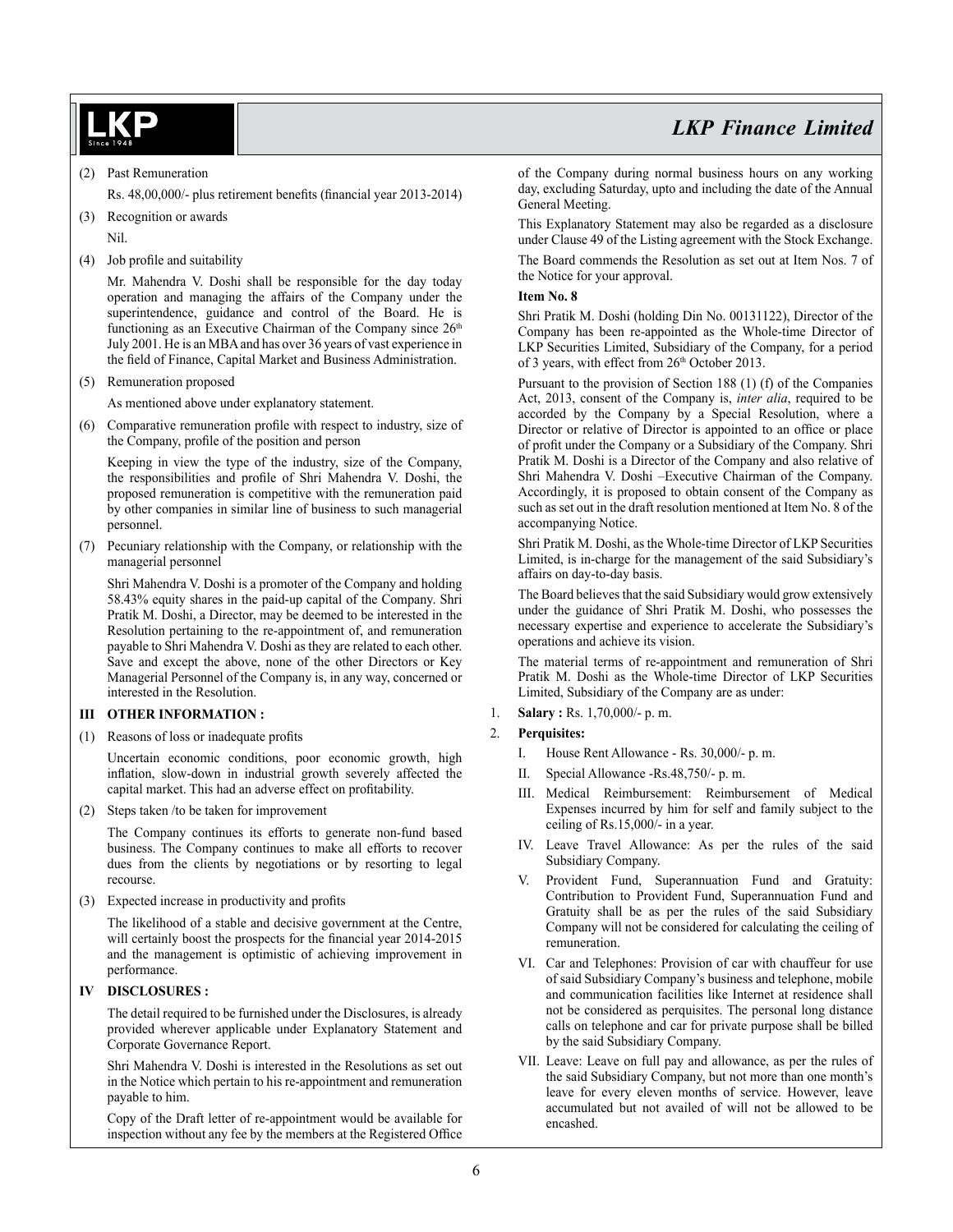- In addition to Salary and Perquisites as aforesaid, Shri Pratik M. Doshi will also be entitled for Annual Performance Incentive, to be decided by the Board of Directors/ Remuneration Committee of the said Subsidiary Company, from time to time, based on performance criteria to be fixed by them for each financial year within the maximum amount payable in accordance with the provisions of the Companies Act, or any amendments/approvals hereafter in this regard.
- 4. Shri Pratik M. Doshi, as Whole-time Director of the said Subsidiary Company shall be entitled to compensation for loss of office as provided in the Companies Act.
- 5. No Sitting Fees shall be paid for attending meeting of the Board of Directors or any Committee of the Board of the said Subsidiary Company.
- 6. The services are terminable by either by either party giving 90 days notice in writing.
- 7. The above remuneration is payable as minimum remuneration, notwithstanding that in any financial year during the term of his office as Whole-time Director, the said Subsidiary Company may make no profits or the profits made are inadequate subject, however, to the ceiling limits prescribed under the said Act, from time to time.
- 8. Terms of remuneration and/or re-appointment of Shri. Pratik M. Doshi, as Whole-time Director of the Company, may be revised as may be approved by the Board of Directors and/or Remuneration Committee of the said Subsidiary, if and when applicable and be subject to the limits prescribed under the said Act, from time to time.

Shri Pratik M. Doshi is interested in the Resolutions as set out in the Notice which pertain to his re-appointment and remuneration payable to him by the said subsidiary Company. Further, Mahendra V. Doshi, Executive Chairman of the Company and a Director of the said subsidiary Company, may be deemed to be interested in the Resolution pertaining to the re-appointment of, and remuneration payable to Shri Pratik M. Doshi as they are related to each other. Shri Mahendra V. Doshi is a promoter of the Company and holding 58.43% equity shares in the Company. Save and except the above, none of the other Directors or Key Managerial Personnel of the Company is, in any way, concerned or interested in the Resolution.

The Board commends the Resolution as set out at Item Nos. 8 of the Notice for your approval.

#### **Item No. 9**

Pursuant to the General Circular no. 04 /2014 dated 25<sup>th</sup> March 2014, issued by Government of India, Ministry of Corporate Affairs, the resolution passed under section 293 of the Companies Act, 1956 prior to 12.09.2013 with reference to borrowings (subject to the limits prescribed) and / or creation of security on assets of the company will be regarded as sufficient compliance of the requirements of section 180 of the Companies Act, 2013 for a period of one year from the date of notification of section 180 of the Companies Act, 2013 and thereafter fresh Special Resolution is required to be passed by the members of the Company. In view of the said amendment, approval of member is sought as per the Resolutions set out under item no. 9 of the Notice.

At the Annual General Meeting of the Company held on 9<sup>th</sup> June 1995, the members authorised the Board of Directors to borrow such sums of money as they deem necessary subject to an overall limit of Rs. 300 crores. Considering Company's present scale of operations, it has become necessary to enhance the borrowing limit to Rs. 500 crores. The members' approval is sought pursuant to Section 180(1)(c) of the Companies Act, 2013.

The Board therefore commends the Resolution as set out in item 9 of the convening Notice.

None of the Director or Key Managerial Personnel of the Company is, in any way, concerned or interested in the aforesaid Resolution.

#### **II DETAILS OF DIRECTORS SEEKING APPOINTMENT/ RE-APPOINTMENT AS REQUIRED UNDER CLAUSE 49 OF THE LISTING AGREEMENT WITH THE STOCK EXCHANGE:**

#### **Re-appointment of Mr. Hariharan Padmanabhan (Item No. 3)**

In terms of Section 149, 152 and any other applicable provisions of the Companies Act, 2013, effective from 1st April, 2014, for the purpose of determining the directors liable to retire by rotation, the Independent Directors shall not be included in the total number of directors of the Company. Mr. Hariharan Padmanabhan (holding DIN 00214284) shall accordingly retire at the forthcoming Annual General Meeting and being eligible offers himself for re-appointment. Mr. Hariharan Padmanabhan joined the Board of Directors as a Director of the Company with effect from 26<sup>th</sup> October, 2009. The said appointment was approved by the members of the Company at their  $26<sup>th</sup>$  Annual General Meeting held on  $12<sup>th</sup>$ July, 2010 by way of an Ordinary Resolution.

Mr. Hariharan Padmanabhan, age 62 Years holds Bachelor's degree of Engineering B. Tech-IIT Kanpur and PGDM-IIM Calcutta. Mr. Hariharan Padmanabhan is a serial entrepreneur, a global corporate board level executive, mentor and angel investor. He is also director on the Board of Shreyas Relay Systems Ltd., Encore Theme Technologies Pvt. Ltd., Encore Enpower Services Pvt. Ltd., Encore Techsol Pvt. Ltd., MoFirst Solutions Pvt. Ltd. and PanIIT Alumni Reach for India Foundation.

Except Mr. Hariharan Padmanabhan, none of the Directors and Key Managerial Personnel of the Company and their relatives is concerned or interested, financial or otherwise, in agenda Item No. 3.

#### **Appointment/ Re-appointment of other Directors (Item Nos. 5 to 7)**

For the details of Mr. Milan S. Bhise, Mr. Vineet N. Suchanti and Mr. Mahendra V. Doshi, please refer to the above Explanatory Statement in respect of the Special Business set out at Item Nos. 5 to 7 of the Notice of Annual General Meeting pursuant to Section 102 of the Companies Act, 2013.

By Order of the Board of Directors

Mumbai (M. V. Doshi) Date: 9<sup>th</sup> May 2014 *Executive Chairman*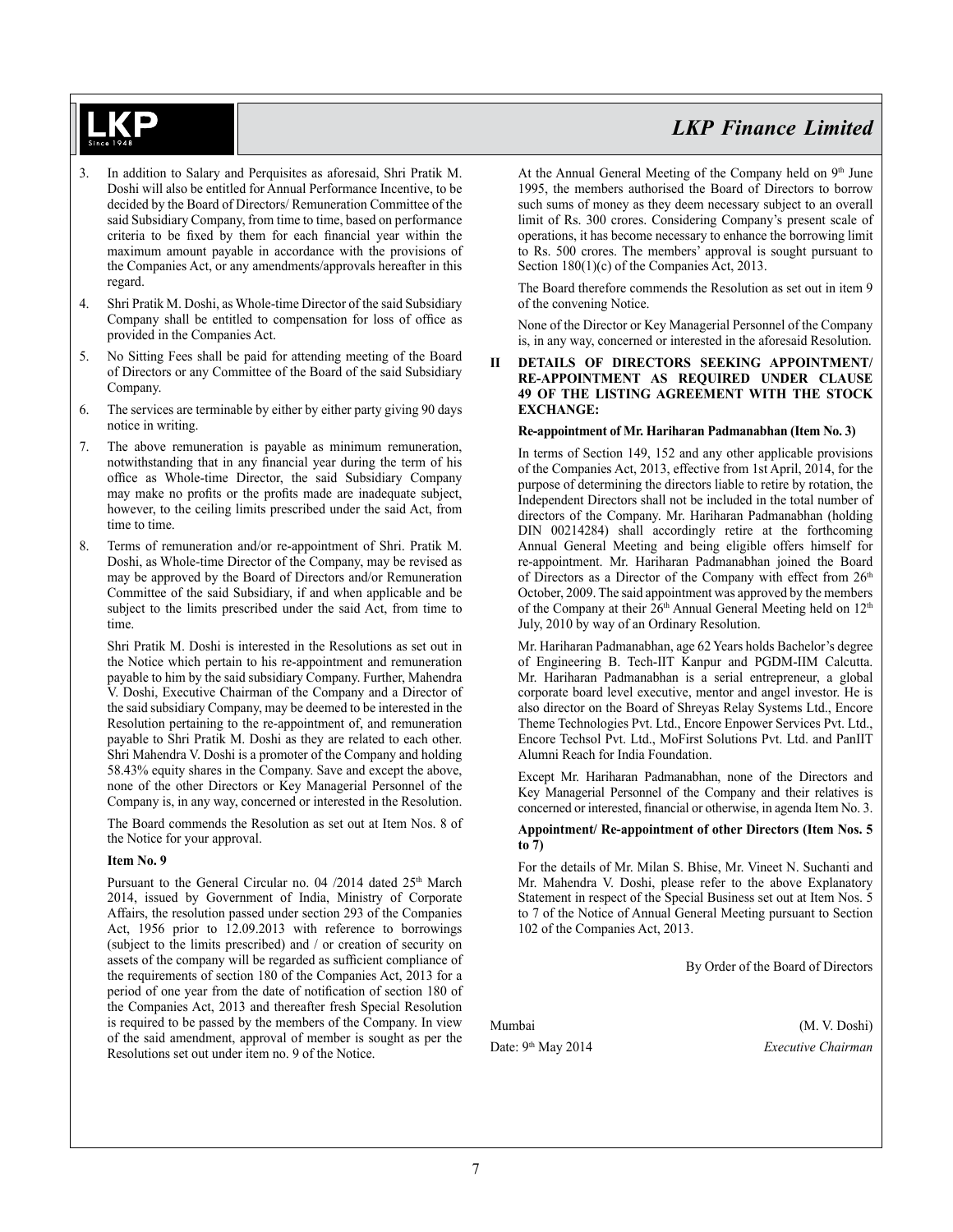### **DIRECTORS' REPORT**

The Directors present the Thirtieth Annual Report and Audited Accounts of the Company for the year ended March 31, 2014.

| <b>FINANCIAL RESULTS</b>           | $2013 - 2014$ | $2012 - 2013$ |
|------------------------------------|---------------|---------------|
|                                    | (Rs. in lacs) | (Rs. in lacs) |
| Profit before tax                  | 707.64        | 1031.07       |
| Less: Tax Expense for the Year     | (40.05)       | 356.19        |
| Profit after tax                   | 747.69        | 674.88        |
| Profit brought forward from        | 2250.60       | 2140.21       |
| previous year                      |               |               |
| Amount available for appropriation | 2998.29       | 2815.09       |
| <b>APPROPRIATIONS:</b>             |               |               |
| Proposed Dividend                  | 243.96        | 246.23        |
| Tax on Dividend                    | 39.58         | 39.94         |
| Transfer to Capital Redemption     | 14.60         | 73.35         |
| Reserve                            |               |               |
| Transfer to General Reserve        | 100.00        | 70.00         |
| Transfer to Special Reserve Fund   | 149.54        | 134.98        |
| Excess Provision for Dividend and  | 1.86          |               |
| DDT of earlier                     |               |               |
| year written back                  |               |               |
| Balance carried to Balance Sheet   | 2452.47       | 2250.59       |

### **DIVIDEND**

The Board of Directors are pleased to recommend a dividend  $(a)$ Rs.2/- per equity share of the Company for the financial year ended  $31<sup>st</sup> March 2014$ . The total cash outflow on account of dividend & tax thereon Rs.283.54 lacs.

### **PERFORMANCE REVIEW**

The Company's total income increased to Rs. 3557.17 lacs from Rs. 3463.11 lacs and profit after tax to Rs. 747.69 lacs from Rs. 674.88 lacs in the previous year.

Even under difficult market conditions, the income from operations increased marginally during the year under review. Trading in debt papers and development of retail clients like PF/Pension/Gratuity trust etc. has continued to yield good results.

### **BUY- BACK**

At the Board meeting held on 29<sup>th</sup> May 2012, the Board of Directors of the Company had approved to buyback the Company's full paid up equity shares of Rs. 10/- each from open market through Stock Exchange route, subject to maximum Buyback price of Rs. 80/- per share, upto an aggregate amount not exceeding Rs.12,40,00,000/- (Rupees Twelve Crores Forty Lac Only) [excluding brokerage costs, SEBI Turnover charges, taxes such as Securities Transaction tax, service tax and relevant stamp duty] in accordance with the provisions contained in the Articles of Association, Section 77A,77AA,77B and other applicable provisions of the Companies Act 1956 and the provisions contained in the SEBI (Buy Back of Securities) Regulations, 1998 including any statutory modifications and amendments from time to time for the time being in force ("Buyback Regulations"). Pursuant to the aforesaid approval, the Buyback was completed on 28<sup>th</sup> May 2013. The Company had bought-back from the Open Market on B S E Limited in aggregate 8,79,466 equity

shares at an average price of Rs 61.19 per share. Hence the paid up equity share capital of the company as on March 31, 2014 stands reduced to Rs. 12,19,80,230 divided into 1,21,98,023 equity shares of Rs. 10/- each.

### **EMPLOYEES STOCK OPTION SCHEME**

Disclosures under the Securities and Exchange Board of India (Employee Stock Option Scheme and Employee Stock Purchase Scheme) Guidelines, 1999 is annexed to this report.

### **FIXED DEPOSITS**

The Company has no public deposits as of date and will not accept any deposits without prior approval of the Statutory Authorities concerned.

### **SUBSIDIARIES**

Your Company's subsidiary, LKP Securities Ltd. has expanded its geographical reach and now has 1540 outlets across India.

As per the Circular No.  $51/12/2007$ -CL-III dated 8<sup>th</sup> February, 2011 issued by Government of India, Ministry of Corporate Affairs, the required financial information in the consolidated balance sheet is given in respect of Company's subsidiaries i.e. LKP Securities Limited and Gayatri Cement and Chemical Industries Private Limited.

The annual accounts of the aforesaid subsidiaries and the related detailed information shall be made available to shareholders of the Company and it's subsidiaries, seeking such information at any point of time. The annual accounts of the subsidiary companies shall also be kept open for inspection by any shareholder at the head office at 112A /203 Embassy Centre, Nariman Point, Mumbai 400 021.

### **STATUTORY DISCLOSURE**

During the year under review the Company did not have any employee falling within the scope of Section 217 (2A) of the Companies Act, 1956, read with the Companies (Particulars of Employees) Rules, 1975, as amended.

The provisions of Section 217(1)(e) of the Companies Act, 1956, relating to conservation of energy and technology absorption do not apply to your Company. There are no foreign exchange earnings & outgo during the year under report.

### **DIRECTORS**

Mr. Hariharan Padmanabhan retires by rotation and being eligible offers himself for re-appointment. Your Directors recommend his reappointment.

As per the notification of section 149 and other applicable provisions of the Companies Act, 2013, your Directors are seeking appointment of Mr. Milan S. Bhise and Mr. Vineet N. Suchanti as Independent Directors for five consecutive years for a term upto  $31<sup>st</sup>$  March 2019. Detail of the proposal for appointment of Mr. Milan S. Bhise and Mr. Vineet N. Suchanti are mentioned in the Explanatory Statement under Section 102 of the Companies Act, 2013 of the Notice of the 30<sup>th</sup> Annual General Meeting.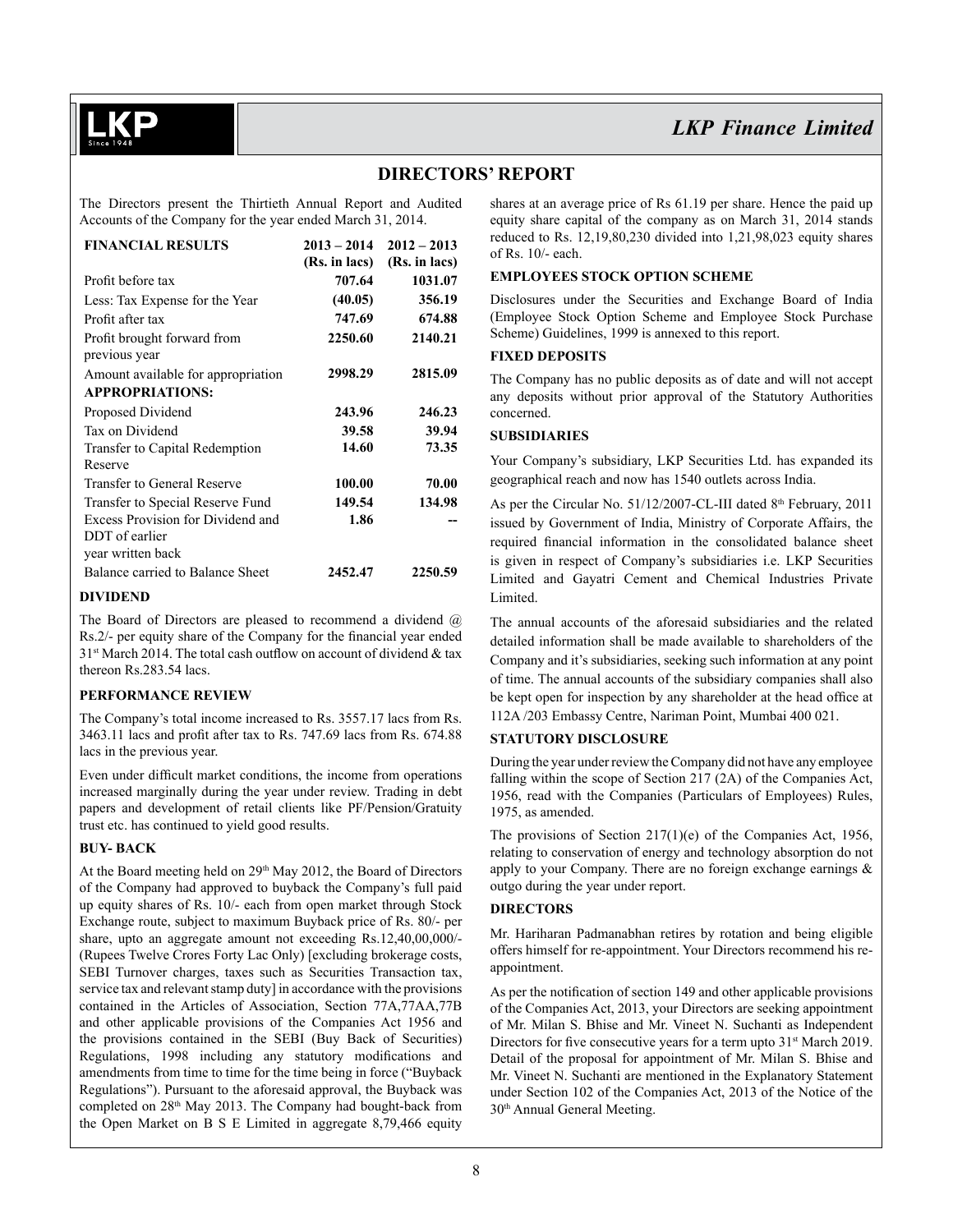Board of Directors in their meeting held on 9<sup>th</sup> May 2014, reappointed for a period of 3 years with effect from April, 01, 2014 Mr. Mahendra V. Doshi as an Executive Chairman of the Company.

Board of Directors in their meeting held on 30<sup>th</sup> July 2013, had approved the re-appointment of Mr. Pratik M. Doshi as the Wholetime Director of LKP Securities Limited a Subsidiary Company of your Company for a period of 3 years with effect from 26<sup>th</sup> October 2013.

### **AUDITORS' REPORT**

M/s. Ford, Rhodes, Parks & Co., Chartered Accountants, Mumbai, retire at the conclusion of the forthcoming Annual General Meeting. The Company has received a letter from them to the effect that their appointment, if made, would be within the provision prescribed under Section 139 of the Companies Act, 2013. Your Directors recommend their re-appointment.

### **DIRECTORS' RESPONSIBILITY STATEMENT**

As required under Section 217(2AA) of the Companies Act, 1956, the Directors hereby confirm that :

- i) in the preparation of the annual accounts, the applicable accounting standards have been followed along with proper explanation relating to material departures;
- ii) the Directors have selected such accounting policies and applied them consistently and made judgement and estimates that are reasonable and prudent so as to give a true and fair view of the state of affairs of the Company at the end of the financial year and of the profit of the Company for that period;
- iii) the Directors have taken proper and sufficient care for the maintenance of adequate accounting records in accordance with the provisions of Companies Act, 1956, for safeguarding the assets of the Company and for preventing and detecting fraud and other irregularities to the best of their knowledge and ability;
- iv) the Directors have prepared the annual accounts on a going concern basis.

### **CONSOLIDATED FINANCIAL STATEMENTS**

In accordance with Accounting Standard AS-21, the Consolidated Financial Statements are furnished herewith and form part of this Report and Accounts. These statements have been prepared on the basis of audited financial statements received from the Subsidiary Companies as approved by their Board of Directors.

### **CORPORATE GOVERNANCE**

The Report on Corporate Governance along with a Certificate of compliance from the Auditors and Management Discussion and Analysis Report forms part of this Report.

### **ACKNOWLEDGEMENT**

Your Directors would like to place on record their sincere appreciation to Shareholders, Bankers, Institutions and Employees for their cooperation and support.

### **For and on behalf of the Board of Directors**

Mumbai **( M. V. Doshi )** Date: May 09, 2014 *Executive Chairman*

### **Statement Pursuant to Section 212 of the Companies Act, 1956 Giving Requisite Particulars of its Subsidiary Companies**

|    | o                                                                            |                    |                          |
|----|------------------------------------------------------------------------------|--------------------|--------------------------|
| 1. | Name of the Subsidiary Company                                               | LKP Securities Ltd | Gayatri Cement &         |
|    |                                                                              |                    | Chemial Industries P Ltd |
| 2. | Financial Year ending                                                        | 31.3.2014          | 31.3.2014                |
| 3. | Date from which the Company became a subsidiary.                             | 1.4.1995           | 31.3.2010                |
| 4. | Extent of Holding Company's interest in the subsidiary Company's             | 99.81              | 100                      |
|    | Shareholding (in $\%$ )                                                      |                    |                          |
|    |                                                                              | Rs in Lacs         | Rs in Lacs               |
| 5. | Net aggregate amount of the Subsidiary's profits after deducting             |                    |                          |
|    | its losses or vice versa so far it concerns members of the Holding Company.  |                    |                          |
|    | - Profits / Losses not dealt with in the Holding Company Accounts            |                    |                          |
|    | for the financial year of the subsidiary<br>a.                               | (487.22)           | (8.12)                   |
|    | for the previous financial years since it became the Holding Company's<br>b. | 133.79             | (22.49)                  |
|    | Subsidiary                                                                   |                    |                          |
|    | Profits dealt with or (Losses) provided for in the holding Company Accounts. |                    |                          |
|    | for the financial year of the Subsidiary<br>a.                               |                    |                          |
|    | for the previous financial years since it became the holding Company's<br>b. |                    |                          |
|    | subsidiary                                                                   |                    |                          |
|    |                                                                              |                    | , , , , , ,              |

**For and on behalf of the Board**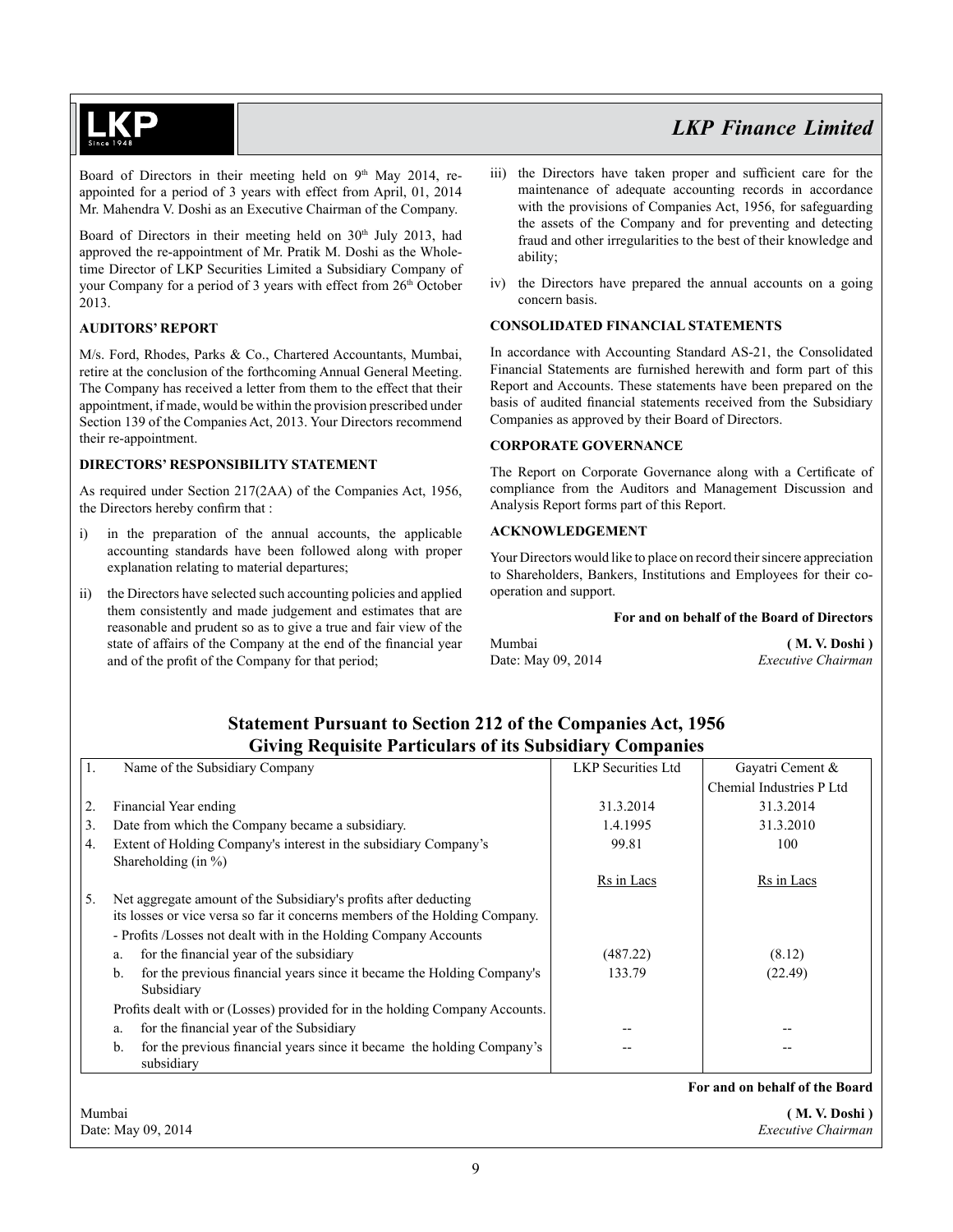### **Annexure to Directors' Report**

### **Disclosures under the Securities and Exchange Board of India (Employee Stock Option Scheme and Employee Stock Purchase Scheme) Guidelines, 1999**

|                  | <b>Scheme Name:</b>                                                                                                                                                                                                      | Granted on April 21, 2010                                                                                                                                                                               | Granted on June 26, 2012                                                                                                                                             |
|------------------|--------------------------------------------------------------------------------------------------------------------------------------------------------------------------------------------------------------------------|---------------------------------------------------------------------------------------------------------------------------------------------------------------------------------------------------------|----------------------------------------------------------------------------------------------------------------------------------------------------------------------|
|                  | <b>Employees Stock Option Scheme 2010</b>                                                                                                                                                                                |                                                                                                                                                                                                         |                                                                                                                                                                      |
| 1.               | <b>Options Granted</b>                                                                                                                                                                                                   | 5,99,500                                                                                                                                                                                                | 4,47,000                                                                                                                                                             |
| 2.               | Pricing Formula                                                                                                                                                                                                          | Up to 5 $\%$ discount on the average of<br>the closing price of the Company's<br>shares, in the BSE during the last 15<br>days preceding the date of grant of<br>options                                | At a price of Rs. 80/- per option.                                                                                                                                   |
| 3.               | <b>Options Vested</b>                                                                                                                                                                                                    | 3,90,000                                                                                                                                                                                                | 3,83,375                                                                                                                                                             |
| $\overline{4}$ . | <b>Options Exercised</b>                                                                                                                                                                                                 | $\overline{\phantom{a}}$                                                                                                                                                                                | --                                                                                                                                                                   |
| $\overline{5}$ . | Total number of Ordinary Shares arising as a                                                                                                                                                                             | --                                                                                                                                                                                                      | $\overline{a}$                                                                                                                                                       |
|                  | result of exercise of Options                                                                                                                                                                                            |                                                                                                                                                                                                         |                                                                                                                                                                      |
| 6.               | Options Lapsed/Forfeited/Surrendered/<br>Cancelled                                                                                                                                                                       | 2,09,500                                                                                                                                                                                                | 24,375                                                                                                                                                               |
| 7.               | Variations of terms of Options                                                                                                                                                                                           | $\overline{\phantom{a}}$                                                                                                                                                                                | $\overline{a}$                                                                                                                                                       |
| 8.               | Money realized by exercise of the Options                                                                                                                                                                                | --                                                                                                                                                                                                      |                                                                                                                                                                      |
| 9.               | Total number of Options in force                                                                                                                                                                                         | 3,90,000                                                                                                                                                                                                | 4,22,625                                                                                                                                                             |
| 10.              | Employee-wise details of Options granted to:<br>i) Details of Options granted to senior managerial personnel                                                                                                             |                                                                                                                                                                                                         |                                                                                                                                                                      |
|                  | ii) Any other employee who receives a grant in any one year of Option amounting to 5% or<br>more of Options granted during that Year.                                                                                    |                                                                                                                                                                                                         | A total of 7,22,000 options were granted<br>to the Employees of the Company<br>including its subsidiary and also<br>including the options given in 10 iii)<br>below. |
|                  | iii) Identified employees, who were granted Options, during any one year, equal to or<br>exceeding 1% of the issued capital (excluding outstanding warrants and conversions) of<br>the Company at the time of the grant. | One employee received 3,90,000<br>options.                                                                                                                                                              |                                                                                                                                                                      |
| 11.              | Diluted Earnings Per Share (EPS) calculated in accordance with Accounting Standard 20<br>issued by ICAI for the year ended March 31, 2014.                                                                               | Rs. 5.73                                                                                                                                                                                                |                                                                                                                                                                      |
| 12.              | i) Method of calculation of employee compensation cost.                                                                                                                                                                  | Intrinsic Value                                                                                                                                                                                         |                                                                                                                                                                      |
|                  | ii) Difference between the employee compensation cost so computed at (i) above and the<br>employee compensation cost that shall have been recognized if fair value of Options had<br>been used.                          | As the fair value is lower than the<br>intrinsic value the charge to profit and<br>loss account is based on intrinsic value.                                                                            |                                                                                                                                                                      |
|                  | iii) The impact of difference on profits and EPS of the Company for the year ended March<br>31, 2014 had fair value Options had been used for accounting Employee Options.                                               |                                                                                                                                                                                                         | There is no change in the reported diluted<br>EPS.                                                                                                                   |
| 13.              | Weighted-average exercise price of options granted is equal/exceeds/less than market price<br>of stock.                                                                                                                  | 1. Rs. 118/- in respect of Options<br>granted on $21/\overline{04}/2010 -$ less than the<br>market price.<br>2. Rs. 80/- in respect of Options granted<br>on $26/06/2012$ – exceeds the market<br>price |                                                                                                                                                                      |
| 14.              | A description of method and significant assumptions used during the year to estimate the<br>fair value of Options granted during the year.<br>1) Risk free Interest Rate                                                 | The fair value of options has been<br>calculated by using Black Schole's<br>Method. The assumption used in the<br>above are:<br>9%                                                                      |                                                                                                                                                                      |
|                  |                                                                                                                                                                                                                          |                                                                                                                                                                                                         |                                                                                                                                                                      |
|                  | 2) Expected Life                                                                                                                                                                                                         |                                                                                                                                                                                                         | 5 to 7 years                                                                                                                                                         |
|                  | 3) Expected Volatility based on daily closing Market Price                                                                                                                                                               |                                                                                                                                                                                                         | 1.19%                                                                                                                                                                |
|                  | 4) Expected Dividends                                                                                                                                                                                                    |                                                                                                                                                                                                         | 2.23 %                                                                                                                                                               |
|                  | 5) The price of underlying share in the market at the time of grant                                                                                                                                                      |                                                                                                                                                                                                         | Rs. 125.43 & Rs.57.02                                                                                                                                                |
|                  |                                                                                                                                                                                                                          |                                                                                                                                                                                                         |                                                                                                                                                                      |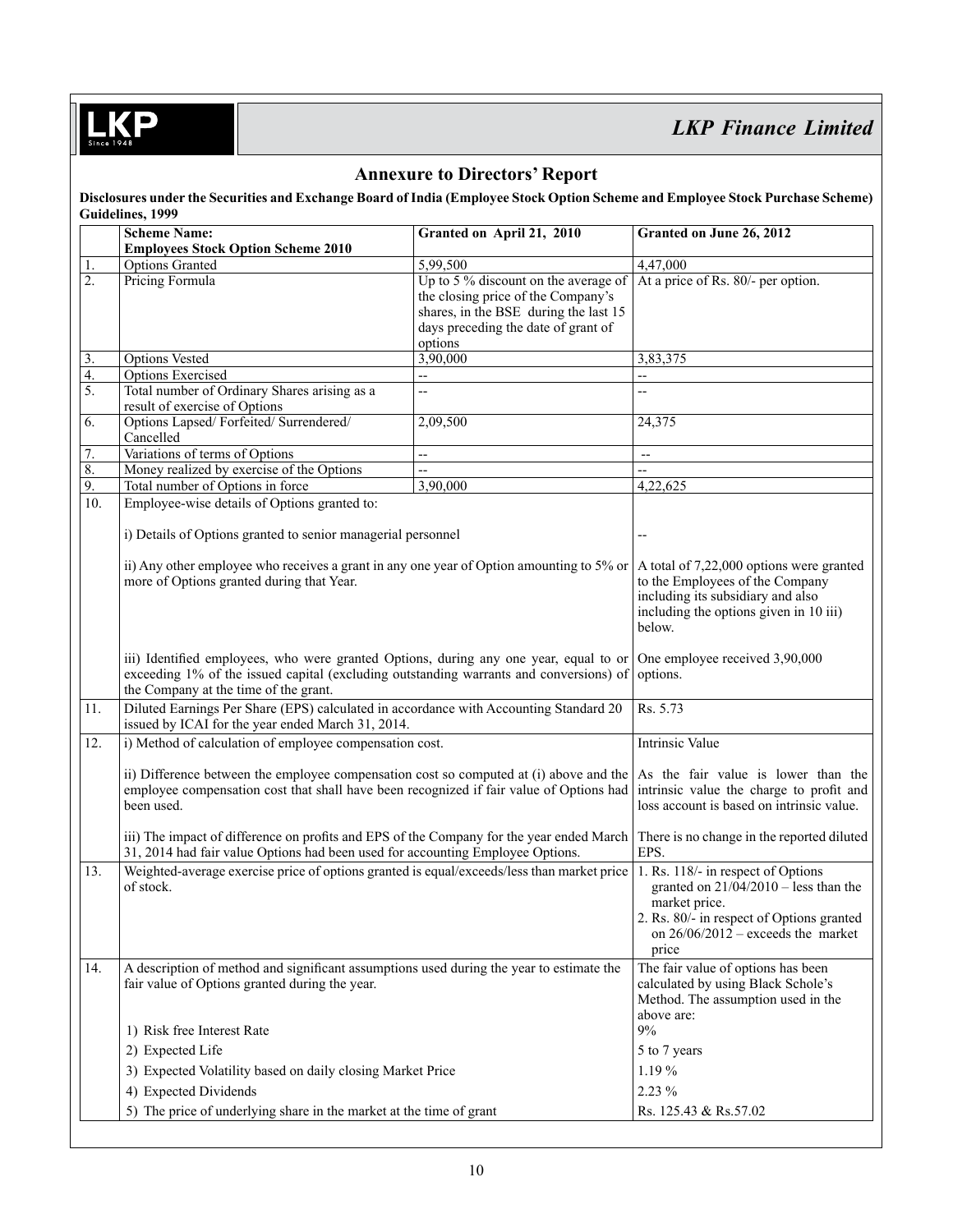### **MANAGEMENT DISCUSSION AND ANALYSIS**

### **Industry structure and developments**

India's growth has slowed markedly, reflecting global developments and domestic supply constraints, while inflation remains stubbornly high. Led by falling infrastructure and corporate investment, the slowdown has generalized to other sectors of the economy. The financial positions of banks and corporates have deteriorated. The combination of persistently-high inflation, sizeable current account and fiscal deficits intensified the global liquidity tightening-induced balance of payment pressures experienced during the summer, which resulted in significant portfolio debt outflows, and pressures on currency, equity and bond markets. Along with improving external conditions, positive policy steps taken by the authorities have improved market sentiment. The current account deficit, after reaching a record high in FY2012/13 (fiscal year ending March), is narrowing fast, and capital inflows have picked up. While recent policy initiatives have reduced vulnerabilities, the policy space remains strictly circumscribed because of high deficits and debt, and elevated inflation.

Growth is projected at 4.6 percent for fiscal year 2013/14, and should pick up to 5.4 percent in 2014/15 (at factor cost). Stronger global growth, improving export competitiveness, a favorable monsoon, and a confidence boost from recent policy actions should deliver a modest growth rebound. However, fiscal restraint and a tighter monetary stance will act as headwinds, slowing the recovery. CPI inflation is expected to remain near double-digits well into next year, driven by high food inflation that feeds quickly into wages and core inflation; entrenched inflation expectations; the pass through from a weaker rupee; and ongoing energy price increases. WPI inflation is forecast to remain above the Reserve Bank of India's comfort zone, given that supply constraints will ease only gradually. The current account deficit should narrow in fiscal year 2013/14 to about 3.3 percent of GDP, supported by rebounding exports, higher remittances, rapidlyshrinking gold imports, weakening domestic demand, and broadly stable oil prices.

The principal risk facing India is the inward spillover from global financial market volatility. Protracted economic and financial volatility (triggered by advanced economies' exit from unconventional monetary policies), a lengthy Euro area growth slowdown, and higher oil prices are the main external risks. Slow progress on structural reforms, high inflation, failure to ease supply constraints, and resorting to expansionary fiscal policy are key domestic downside risks.

On the upside, going beyond announced reforms or faster-thanenvisaged legislative progress would lead to higher growth and reduce economic vulnerabilities.

The movements of the stock markets impact your company being an Investment Company. India's inflation rates remain at an alltime high despite various economic and other measures been taken by the Government and RBI from time to time to curb the same. Crude oil prices are a constant threat with the potential for negative consequences for India's macro outlook.

### **Opportunities and Threats**

Your Company being an investment Company seeks opportunities in the capital market. The volatility in the stock indices in the financial year under report represents both an opportunity and challenge for the Company.

The business of subsidiary company i.e. LKP Securities Ltd. is affected by the sentiments prevailing in the stock markets.

LKP Securities Ltd. is one of the reputed broking houses of the country, having a network of 1500 plus outlets across India. The company has put in place a new team to drive the retail business.

The Company is empanelled with most of the reputed domestic financial institutions including life and non insurance companies, mutual funds, foreign financial institutions and corporates, apart from having large number of HNI and retail clients. The likely increase in capital mobilisation from the primary market, increase in resource mobilisation by mutual funds and phenomenal growth in secondary market volumes provide significant business opportunities for the Company.

Capital market activities in which most of our activities depend on is also influenced by global events and hence there is an amount of uncertainty in the near term outlook of the market.

#### **Segment-wise Performance**

The Company being a holding Company is engaged in investment activities and other financial services during the year under review, hence the requirement of segment-wise reporting is considered irrelevant.

### **Outlook**

India is regaining economic momentum and growth is expected to recover gradually to its high long-term potential, says the latest India Development Update of the World Bank.

According to the Update, a twice-yearly report on the Indian economy and its prospects, economic growth is likely to accelerate to over 6.0% during the current financial year (April 2013-March 2014). Growth is expected to increase further to 6.7% in FY 2015. Recent data point to some improvements in economic activity: inflation and trade deficit came down in recent months, while private consumption and investment growth had accelerated in the third quarter of FY 2013.

"Despite the current downturn, long-term prospects remain bright for India. India possesses the fundamentals to grow at sustained high rates over the next several decades," said Martin Rama, the World Bank's chief economist for the South Asia region. "With the workingage population increasing by 7 million people each year, the country will need to improve its business climate to attract the private sector investment needed for these new entrants to find productive jobs, thereby reducing poverty and boosting shared prosperity," he added.

In the longer term, given India's demographic transition, the country will still be a relatively young nation 20 years from now. This is likely to generate significant volumes of savings and investment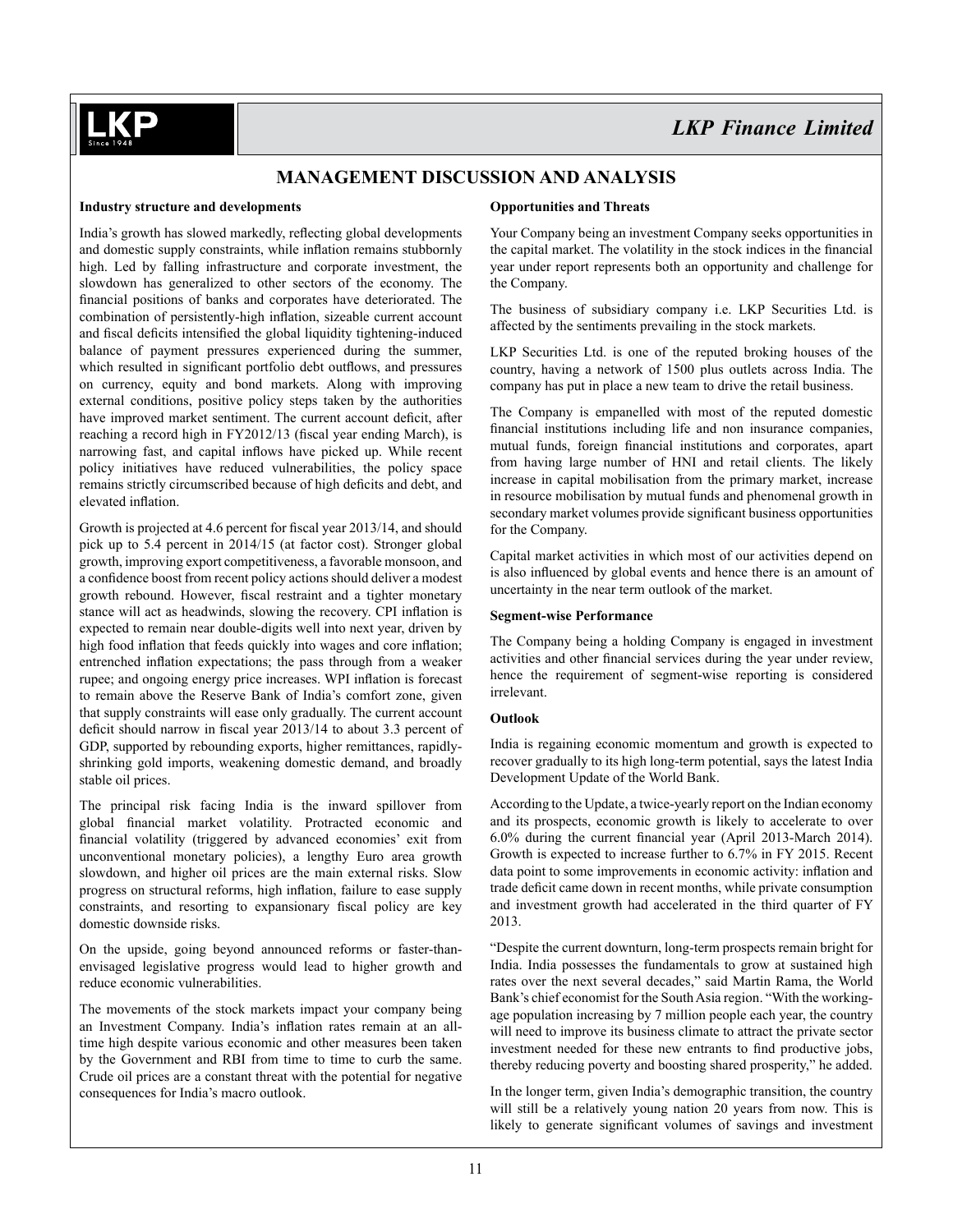over the coming years. The average schooling of the working-age population will also increase by at least one full year and could well rise by as much as two years.

"While these effects will form the foundation for India's strong growth in the decades to come, India's growth drivers will increasingly have to come from domestic sources. To realize its long-term potential, India needs to continue making progress on its domestic reforms agenda, encourage investment, and unlock supply constraints while adhering to fiscal consolidation," said Denis Medvedev, senior country economist, World Bank India.

In recent months, both inflation as measured by the wholesale price index and the trade deficit have declined. Inflation fell below 6% and core inflation is now within the Reserve Bank of India's (RBI) comfort range.

### **Risks and Concerns**

The stock broking industry has recently witnessed intense competition, falling brokerage rates and the entry of several big players. The Company's Subsidiary Company continues to achieve cost efficiencies through the application of technology. However with the availability of financial resources, we are hopeful that the said Company will be able to take the opportunities of the expanding business opportunities.

The Capital market industry in which your Company is operating is subject to extensive regulation. The Company evaluates the technological obsolescence and the associated risk and makes investment accordingly

### **Internal Control Systems and their adequacy**

The Company has satisfactory internal control system.

LKP Securities Ltd. has an adequate system of internal controls to ensure accuracy of accounting records, compliance with all laws & regulations and compliance with all rules, procedures & guidelines prescribed by the management. An extensive internal audit is carried out by independent firms of Chartered Accountants. An internal team of inspection also regularly visits branches for ensuring regulatory compliance. Post audit reviews are also carried out to ensure follow up on the observations made.

### **Financial Performance with respect to Operational Performance**

### **Share Capital**

The paid up equity share capital of the Company as on March 31, 2014 stands at Rs. 12,19,80,230 divided into 1,21,98,023 equity shares of Rs. 10/- each fully paid up.

### **Net Worth**

The Net Worth of the Company increased from Rs. 15444.80 lacs to 15820.04 lacs.

### **Secured Loans**

The secured loans decreased from Rs.10956.13 lacs to Rs. 4018.50 lacs.

### **Total Income**

During the year under consideration total income was Rs. 3557.17 lacs as against Rs. 3463.11 lacs in the previous year.

### **Other Income**

During the year under consideration other income was Rs. 32.31 lacs as against Rs. 7.72 lacs in the previous year.

### **Interest and Finance Charges**

During the year under consideration total interest and finance charges were Rs.1944.90 lacs as against Rs. 1675.79 lacs in the previous year.

### **Tax Expense**

During the year under consideration the Tax Expense reduced to (Rs. 40.05) lacs from Rs. 356.19 lacs in the previous year.

### **Human Resources**

There has been no material development on the Human Resource/ Industrial Relations front during the year. As on 31st March 2014 the Company had 17 employees.

LKP Securities Ltd. places significant importance to its human capital. As on 31st March 2014 there are 521 employees employed by the Company. The company has also provided medical insurance for its employees and family members as a welfare measure. The company has been paying special attention to improve the skill set of the employees through various training programs. All employees are encouraged and motivated to get themselves certified in relevant industry standard certifications such as CFP, NCFM, BSEC & AMFI.

### **For and on behalf of the Board of Directors**

Date: May 09, 2014 *Executive Chairman*

Mumbai **( M. V. Doshi )**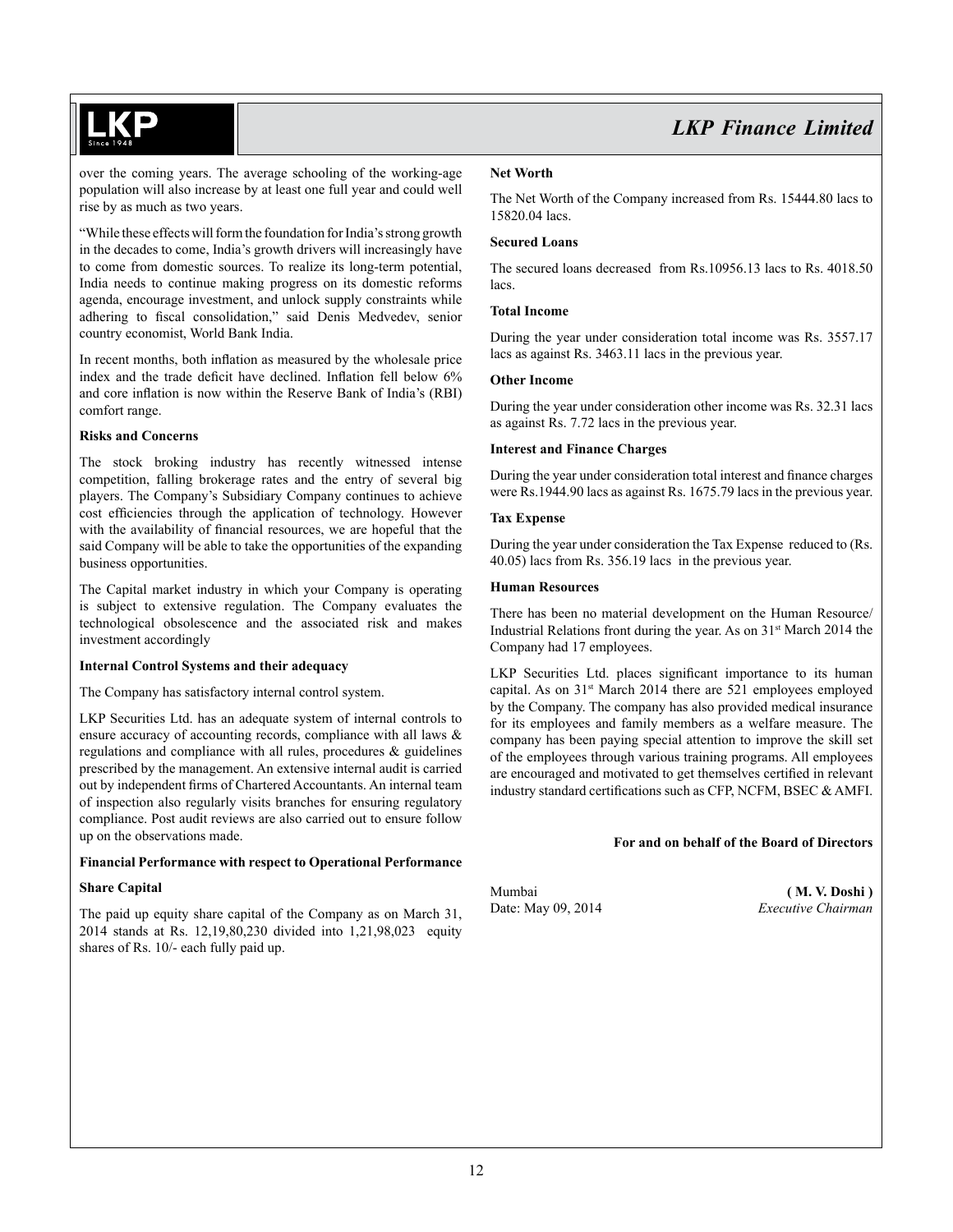### **REPORT ON CORPORATE GOVERNANCE**

### **1. Company's philosophy on Corporate Governance**

The Company provides detailed information on various issues concerning the Company's business / performance, to its shareholders. The fundamental philosophy of Corporate Governance in the Company is to achieve business excellence and dedicate itself for meeting its obligations to the shareholders. The Board of Directors of the Company has adopted the Code of Conduct for its members and senior management executives.

### **2. Board of Directors**

### **Composition**

The composition and category of Directors as on 31<sup>st</sup> March 2014 are as follows:

| Category        | <b>Name of Directors</b> | <b>Designation</b> |
|-----------------|--------------------------|--------------------|
| Promoter        | Mr. M. V. Doshi          | Executive          |
|                 |                          | Chairman           |
| Independent &   | Mr. Milan S. Bhise       | Director           |
| Non Executive   |                          |                    |
| Independent $&$ | Mr. Vineet N. Suchanti   | Director           |
| Non Executive   |                          |                    |
| Independent &   | Mr. Hariharan            | Director           |
| Non Executive   | Padmanabhan              |                    |
| Promoter        | Mr. Pratik M. Doshi      | Director           |
| Nominee         | Mr. Sayanta Basu         | Director           |

The composition of the Board of Directors is in accordance with the provisions of Clause 49 of the Listing Agreement. Non-Executive Independent Directors of your Company have no pecuniary relationship or any transaction with your Company.

Mr. Sayanta Basu represents Agrud Capital Pte Ltd., Singapore, a strategic investor in the Company.

### **Board Meeting**

The Meeting of the Board of Directors are scheduled well in advance and generally held at the Company's office at Nariman Point, Mumbai. The notice confirming the meeting and the detailed agenda is sent well in advance to all the Directors.

There were four Board Meetings held during the financial year ended 31<sup>st</sup> March 2013, namely on 29<sup>th</sup> April 2013, 30<sup>th</sup> July 2013,  $11<sup>th</sup>$  November 2013, and  $3<sup>rd</sup>$  February 2014. .

### **Attendance, Other Directorship & Membership,**

Membership and Attendance of each Director at the Board of Directors' Meetings held during the year and the last Annual General Meeting and the number of other Directorship/ Membership of Board Committees as on 31<sup>st</sup> March 2014:

| S.  | Name of the Director   | Board    | <b>Attendance</b> |        | No. of Directorship                               | No. of Chairmanship /     |                                  |
|-----|------------------------|----------|-------------------|--------|---------------------------------------------------|---------------------------|----------------------------------|
| No. |                        | Meeting  | at Last           |        | Membership in other Board<br>in Boards (Excluding |                           |                                  |
|     |                        | Attended | AGM               |        | <b>LKP</b> Finance Ltd.)                          |                           | <b>Committees (Excluding LKP</b> |
|     |                        |          |                   |        |                                                   | Finance Ltd.)#            |                                  |
|     |                        |          |                   | Public | Private                                           | Chairmanship   Membership |                                  |
|     | Mr. Mahendra V. Doshi  |          | N <sub>0</sub>    |        |                                                   |                           |                                  |
|     | Mr. Vineet N. Suchanti |          | Yes               | 4      |                                                   |                           |                                  |
|     | Mr. Milan S. Bhise     |          | N <sub>0</sub>    | --     |                                                   |                           |                                  |
| 4   | Mr. Hariharan          |          | N <sub>0</sub>    |        |                                                   |                           |                                  |
|     | Padmanabhan            |          |                   |        |                                                   |                           |                                  |
| 5   | Mr. Savanta Basu       |          | N <sub>0</sub>    | --     |                                                   |                           |                                  |
| 6   | Mr. Pratik M. Doshi    |          | Yes               |        |                                                   |                           | --                               |

### **3 Audit Committee**

The Board has set up Audit Committee having two Independent Directors Mr. Milan S. Bhise and Mr. Vineet N. Suchanti are

### *LKP Finance Limited*

members. Mr. Vineet N. Suchanti is the Chairman of the Audit Committee and was present at the last Annual General Meeting. Mr. M. V. Doshi is also a member of Audit Committee.

Audit Committee meetings were held on  $29<sup>th</sup>$  April 2013,  $30<sup>th</sup>$ July 2013, 11th November 2013 and 3rd February 2014. All the members have attended the aforesaid meetings. The Statutory Auditors were the invitees to the above meetings. The scope of activities and powers of Audit Committee includes the areas prescribed under the Clause 49 of the Listing Agreement and section 292A of the Companies Act, 1956.

### **4. Remuneration of Directors**

During the year under review the Company has paid Rs. 48.00 lacs towards remuneration (details of which are provided in the note C 3 of the notes to the financial statements) to Mr. Mahendra V. Doshi, Executive Chairman of the Company pursuant to the special resolution passed by members through postal ballot on March 17, 2010. At present, Independent Directors are not paid any remuneration.

### **Sitting Fees paid to Directors for attending Board Meetings**

- 1. Mr. Milan S. Bhise Rs. 35,000/-
- 2. Mr. Vineet N. Suchanti Rs. 35,000/-
- 3. Mr. Hariharan Padmanabhan Rs. 15,000/-
- 4. Mr. Pratik M. Doshi Rs. 35,000/-
- 5. Mr. Sayanta Basu Nil
- 6. Mr. M. V. Doshi Nil

#### **5. Shareholders Grievance Committee**

The Board has set up Shareholders Grievance Committee having two Independent Directors, Mr. Milan S. Bhise and Mr. Vineet N. Suchanti as members. Mr. Milan S. Bhise is the Chairman of the said Committee. Mr. Girish Innani, General Manager (Legal) & Company Secretary of the Company is compliance officer. During the year under review, 4 shareholders' letters/ complaints were received out of which 3 were about non receipt of Dividend Warrant/s and 1 about non receipt of share certificate after transfer. There is no complaint which has remained unaddressed. No transfer of shares is pending as on date.

M/s. V. R. Associates, Practicing Company Secretaries is conducting Reconciliation of Share Capital Audit, for the Company.

At the Board Meeting held on 9<sup>th</sup> May 2014, Stakeholders Relationship Committee is constituted in place of Shareholders' Grievances Committee pursuant to the section 178 of the Companies Act, 2013.

#### **6. Compensation Committee**

The Board of Directors has constituted Compensation Committee of Directors consisting Mr. M. V. Doshi as a Chairman and Mr. Milan S. Bhise and Mr. V. N. Suchanti as Members of said Committee for administration and superintendence of Company's 'Employees' Stock Option Scheme 2010' .

The said Committee is entrusted with the authority to administer Employees Stock Option Scheme.

At the Board Meeting held on 9<sup>th</sup> May 2014, the Nomination and Remuneration Committee is constituted pursuant to section 178 of the Companies Act, 2013. The said Committee consisting Mr. V. N. Suchanti as a Chairman and Mr. Milan S. Bhise and Mr. Sayanta Basu as Members.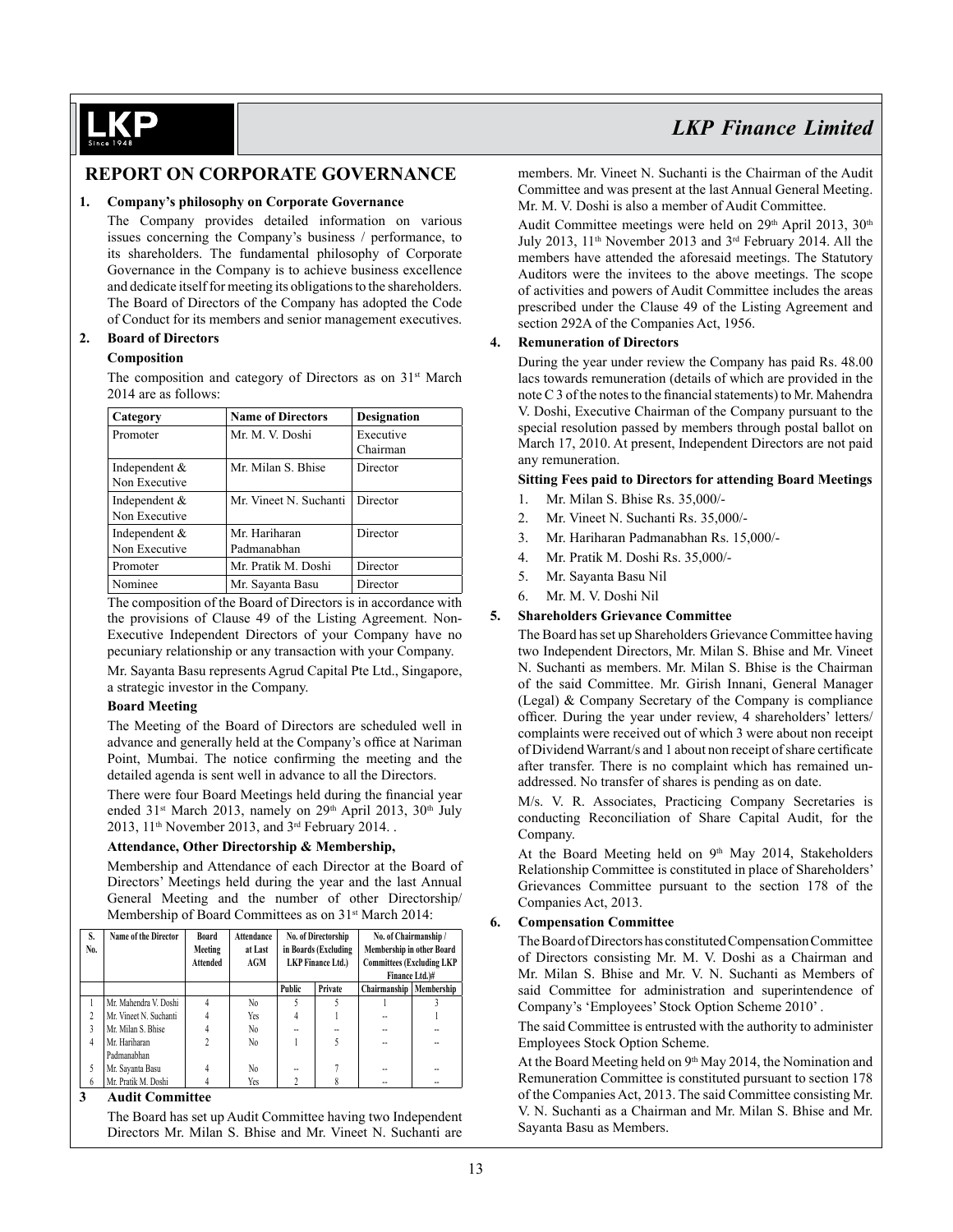### **7. Buy back Committee**

The Board of Directors has constituted Buy back Committee of Directors consisting Mr. M. V. Doshi as Chairman and Mr. V. N. Suchanti as Members of said Committee for administration and superintendence of Company's buy back of equity shares pursuant to the resolution dated 29th May 2012 approved by the Board of Directors of the Company.

The said Committee was dissolved after completion of Buyback process on  $30<sup>th</sup>$  May 2013.

### **8. General Body Meetings**

The particulars of last three years Annual General Meetings are as under:

| <b>Financial Year</b> | Dav     | Date                | Time        |
|-----------------------|---------|---------------------|-------------|
| 2012-2013             | Friday  | $31st$ May 2013     | 11.00 a. m. |
| 2011-2012             | Tuesday | $29th$ May, 2012    | 11.00 a.m.  |
| 2010-2011             | Friday  | $10th$ June, $2011$ | 10.30 a. m. |

### **Location:**

All the above Annual General Meetings of the Company were held at M. C. Ghia Hall, Bhogilal Hargovindas Building, 18/20, K. Dubash Marg, Mumbai 400 001.

### **Business**

| Year         | Special Resolution passed.                                                                                                                                                                            |
|--------------|-------------------------------------------------------------------------------------------------------------------------------------------------------------------------------------------------------|
| 2012-2013 No | Special resolution passed.                                                                                                                                                                            |
| 2011-2012 No | Special resolution passed.                                                                                                                                                                            |
| 2010-2011    | Special Resolution in respect of approval for<br>appointment of Mr. Pratik M. Doshi as a Whole-<br>time Director in Subsidiary Company- LKP<br>Securities Ltd and payment of Remuneration<br>thereof. |

During the last year no business had been conducted through postal ballot.

During the current financial year the Company may seek consent of members by postal ballot for special resolution pursuant to Section 180(1)(a) of the Companies Act, 2013 authorizing to the Board of Directors of the Company to create mortgage / charge etc. on company's properties.

### **9. Disclosure**

- 1. The related party detail are disclosed in the notes to financial statements. The Register of Contracts containing the transactions in which Directors are interested is regularly placed before the Board for its approval.
- 2. During the last three years, there were no strictures or penalties imposed either by Securities and Exchange Board of India or the Stock Exchange or any regulatory authority for non-compliance of any matter related to the capital market.
- 3. No personnel have been denied access to the Chairman or members of the Audit Committee. The mechanism of Whistle Blower Policy is not established.
- 4. To the extent possible, the Company has complied with the mandatory requirement of this clause.
- 5. The Company has complied with all applicable Accounting Standards in preparation of its financial statements pursuant to the amended Schedule VI of Companies Act, 1956.

### **10. Means of Communication**

- 1. The financial results of all four quarters were published in The Financial Express and Mumbai Lakshyadeep dailies. These were not sent individually to the shareholders.
- 2. The Company's results or official news are displayed on a web site www.lkpsec.com
- 3. There were no presentations made to the institutional investors or to the analysts.
- 4. The Management, Discussion and Analysis Report forms a part of this Annual Report.

### **11. General Shareholder Information**

| AGM Date, Time and<br>Venue        | Tuesday, 10 <sup>th</sup> June 2014 at 11.00 a.m. at M. C. Ghia Hall,<br>Bhogilal Hargovindas Building, 18/20, K. Dubash Marg,<br>Mumbai 400 001.                                                                                                                                                                           |
|------------------------------------|-----------------------------------------------------------------------------------------------------------------------------------------------------------------------------------------------------------------------------------------------------------------------------------------------------------------------------|
| Financial Calendar                 | April to March<br>Announcement of Audited / Un-audited Results (tentative)<br>1 <sup>st</sup> Quarter - Second week of August<br>2 <sup>nd</sup> Ouarter - First week of November<br>3 <sup>rd</sup> Ouarter - First week of February<br>4 <sup>th</sup> Quarter - Last week of April                                       |
| <b>Book Closure</b>                | Tuesday, $3^{rd}$ June, 2014 to Tuesday $10^{th}$ June, 2014 (both<br>days inclusive).                                                                                                                                                                                                                                      |
| Dividend payment date              | On or after June 11, 2014                                                                                                                                                                                                                                                                                                   |
| Listing on Stock<br>Exchange       | B S E Limited, Mumbai (Code-507912). The Company has<br>paid the listing fees for the period from 1st April 2014 to<br>31st March 2015. The Company is taking up the matter with<br>appropriate authority of the Stock Exchange, Ahmedabad<br>subsequent to their refusal for accepting voluntary delisting<br>application. |
| Demat ISIN No. for<br>Depositories | <b>INE 724A01017</b>                                                                                                                                                                                                                                                                                                        |

#### **Market Price Data and Performance in comparison to BSE Sensex**

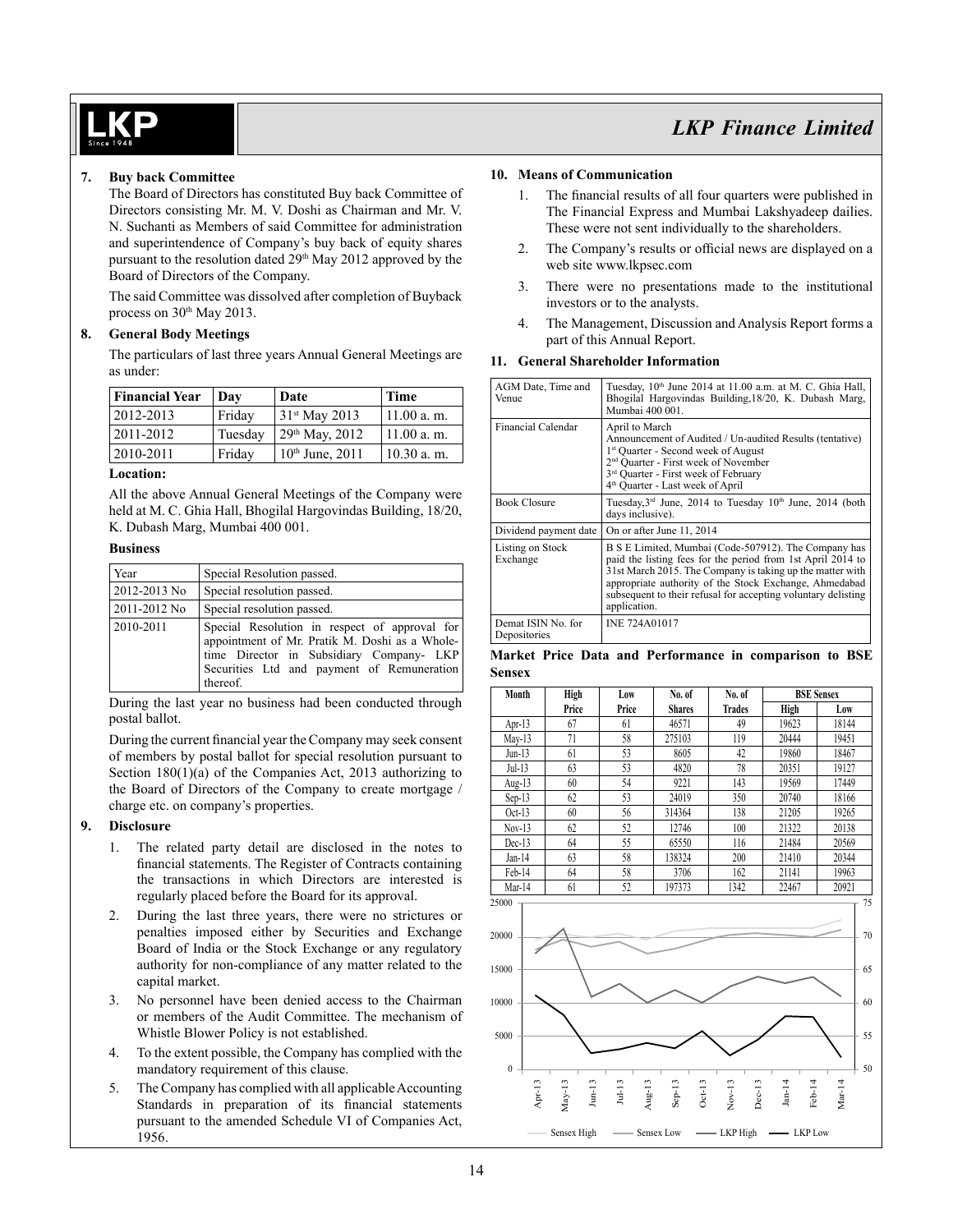### **Registrar & share Transfer Agent**

M/s. Adroit Corporate Services Private Limited 19, Jafarbhoy Industrial Estate, 1<sup>st</sup> Floor, Makawana Road, Marol Naka, Andheri ( East), Mumbai 400 059. Tel. No.022- 28590942

### **Share Transfer System**

The Company's Shares are traded on BSE Limited compulsorily in the dematerialized form. However, all requests received for transfer of shares for off market transaction in physical form furnishing with a copy of PAN card of the transferee(s) in compliance with the SEBI circular in that behalf, are processed by the Registrar and Transfer Agents and are approved by Share Transfer Committee on weekly basis. The Share Transfers are registered and returned within period of 15 days from the date of lodgment, if documents are complete in all respect.

#### **Distribution of shareholding as on 31st March 2014**

| <b>Shares Slab</b>    | <b>ShareHolders</b> | $\frac{0}{0}$ | <b>Total Shares</b> | Amount (Rs.) | $\frac{0}{0}$ |
|-----------------------|---------------------|---------------|---------------------|--------------|---------------|
| $-100$<br><b>UPTO</b> | 3551                | 64.1          | 283337              | 2833370      | 2.32          |
| 101<br>$-500$         | 1402                | 25.31         | 382796              | 3827960      | 3.14          |
| 501<br>$-1000$        | 279                 | 5.04          | 215221              | 2152210      | 1.76          |
| 1001<br>$-2000$       | 151                 | 2.73          | 221349              | 2213490      | 1.81          |
| 2001<br>$-3000$       | 39                  | 0.7           | 98001               | 980010       | 0.8           |
| 3001<br>$-4000$       | 18                  | 0.32          | 62852               | 628520       | 0.52          |
| 4001<br>$-5000$       | 14                  | 0.25          | 63431               | 634310       | 0.52          |
| 5001<br>$-10000$      | 37                  | 0.67          | 243329              | 2433290      | 1.99          |
| 10001<br>$-20000$     | 18                  | 0.32          | 260369              | 2603690      | 2.13          |
| 20001<br>$-50000$     | 10                  | 0.18          | 402531              | 4025310      | 3.3           |
| 50001<br>&Above       | 21                  | 0.38          | 9964807             | 99648070     | 81.69         |
| Total:                | 5540                | 100           | 12198023            | 121980230    | 100           |

### **Share holding pattern as on 31st March 2014**

|   | <b>Category of Shareholder</b>                    | <b>Total number</b> | $%$ to the   |
|---|---------------------------------------------------|---------------------|--------------|
|   |                                                   | of shares           | Shareholding |
|   | Indian Promoters / Person Acting in Concert       | 7127510             | 58.43        |
|   | Directors other then Promoters                    | 152892              | 1.25         |
|   | Mutual Fund and UTI                               | 1400                | 0.01         |
| 4 | Financial Institutions / Banks and Insurance Com. | 2550                | 0.02         |
|   | <b>FIIs</b>                                       | 1329658             | 10.90        |
|   | Private Corporate Bodies                          | 753360              | 6.18         |
|   | Indian Public                                     | 1925639             | 15.79        |
| 8 | Foreign Corporate Bodies                          | 727489              | 5.96         |
| û | NRI/OCB                                           | 177525              | 1.46         |
|   | Total                                             | 12198023            | 100.00       |

### **Dematerialization of equity Shares and liquidity**

As on 31<sup>st</sup> March 2014, 96.24 % of the Company's total shares represented by 1,17,38,966 shares were held in dematerialized form.

#### **Out standing GDR/Warrants/Convertible Instruments**

The Company has no out-standing GDR/Warrants/Convertible **Instruments** 

#### **Address for correspondence**

LKP Finance Limited 112A, Embassy Centre, Nariman Point, Mumbai 400 021

#### **For and on behalf of Board of Directors**

Mumbai **(M. V. Doshi)**<br>
Date: May 09, 2014 *Executive Chairman* Date: May 09, 2014

### *LKP Finance Limited*

### *DECLARATION*

In accordance with the Clause 49 of the Listing Agreement with the Stock Exchange, and according to information provided/available, this is to confirm that all members of the Board of Directors and the Senior Management Personnel have affirmed compliance with the Code of Conduct, as applicable to them, for the financial year ended March 31, 2014.

Mumbai (**M. V. Doshi)** May 09, 2014 *Executive Chairman*

### **AUDITORS' CERTIFICATE ON CORPORATE GOVERNANCE**

To the Members,

LKP Finance Limited

We have examined the compliance of conditions of Corporate Governance by LKP Finance Limited for the year ended on 31<sup>st</sup> March, 2014, as stipulated in Clause 49 of the Listing Agreement of the said Company with BSE Limited.

The Compliance of conditions of Corporate Governance is the responsibility of the Management. Our examination has been limited to a review of the procedures and implementation thereof adopted by the Company for ensuring compliance with the conditions of the Corporate Governance as stipulated in the said Clause. It is neither an audit nor an expression of opinion on the financial statements of the Company.

In our opinion and to the best of our information and according to the explanations given to us and based on the representations made by the Directors and the Management, we certify that the Company has complied with conditions of Corporate Governance as stipulated in Clause 49 of the above mentioned Listing Agreement, except that appointment of at least one common independent director of the holding Company on the Board of subsidiaries of the Company as required under sub-clause (i) of the item at paragraph III of Clause 49 of the Listing Agreement.

We state that in respect of investor grievances received during the year ended 31st March, 2014, no investor grievances are pending/ un-addressed by the Company as on  $9<sup>th</sup>$  May, 2014, as per the records maintained by the Company and presented to the Shareholders' Grievance Committee.

We state that such compliance is neither an assurance as to future viability of the Company nor of the efficiency or effectiveness with which the management has conducted the affairs of the Company.

> *For Ford, Rhodes, Parks & Co.* Chartered Accountants Firm Registration No. 102860W

**A.** *D. Shenoy* Mumbai, Partner Date: 9<sup>th</sup> May, 2014 Membership No.11549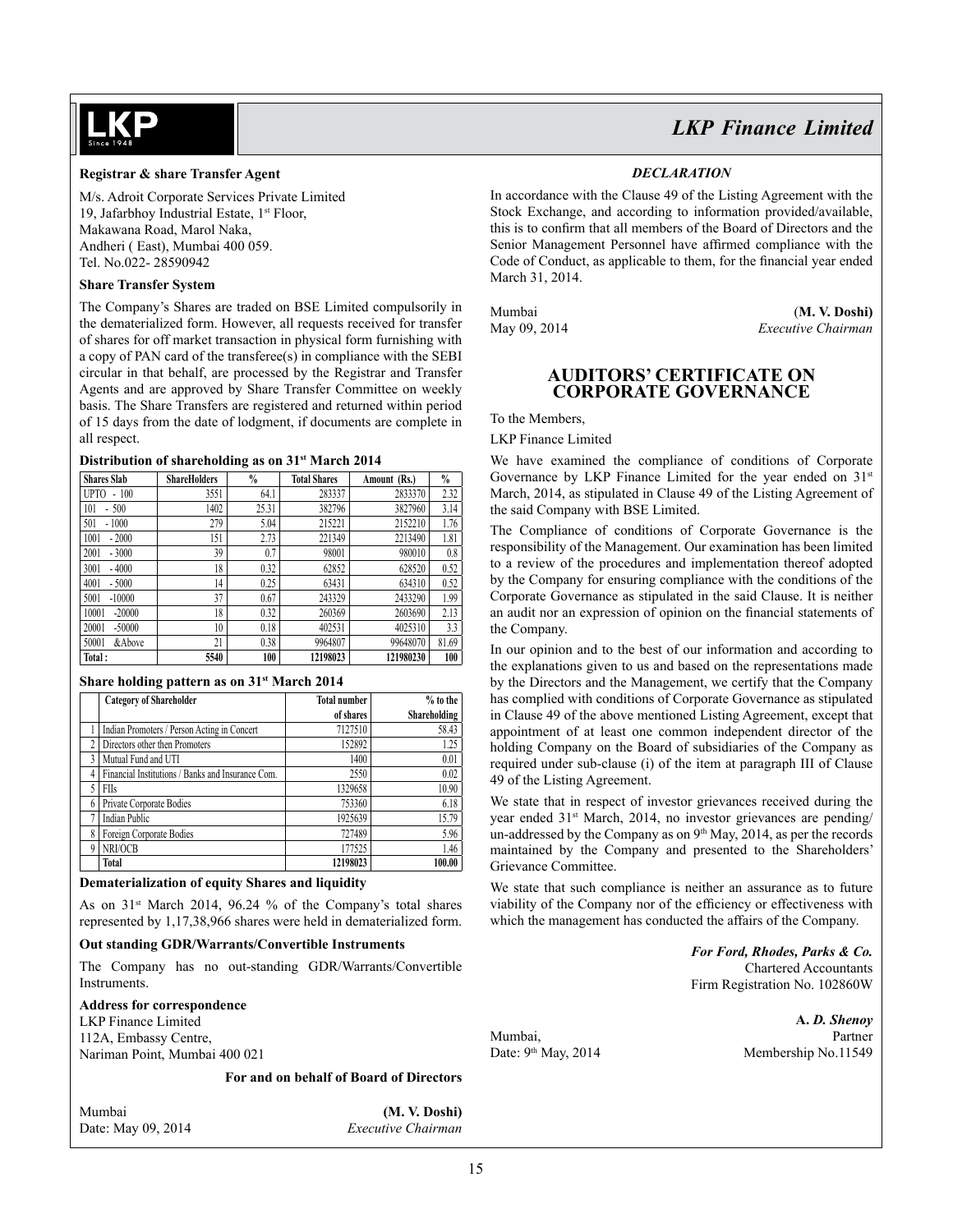### **Independent Auditor's Report To the Members of LKP Finance Limited**

### **Report on the Financial Statements**

We have audited the accompanying financial statements of LKP Finance Limited ("the Company") which comprise the balance sheet as at 31 March 2014, the statement of profit and loss and the cash flow statement for the year then ended and a summary of significant accounting policies and other explanatory information.

### **Management's Responsibility for the Financial Statements**

Management is responsible for the preparation of these financial statements that give a true and fair view of the financial position, financial performance and cash flows of the Company in accordance with the Accounting Standards referred to in sub-section (3C) of section 211 of the Companies Act, 1956 ("the Act"). This responsibility includes the design, implementation and maintenance of internal control relevant to the preparation and presentation of the financial statements that give a true and fair view and are free from material misstatement, whether due to fraud or error.

#### **Auditor's Responsibility**

Our responsibility is to express an opinion on these financial statements based on our audit. We conducted our audit in accordance with the Standards on Auditing issued by the Institute of Chartered Accountants of India. Those Standards require that we comply with ethical requirements and plan and perform the audit to obtain reasonable assurance about whether the financial statements are free from material misstatement.

An audit involves performing procedures to obtain audit evidence about the amounts and disclosures in the financial statements. The procedures selected depend on the auditor's judgment, including the assessment of the risks of material misstatement of the financial statements, whether due to fraud or error. In making those risk assessments, the auditor considers internal control relevant to the Company's preparation and fair presentation of the financial statements in order to design audit procedures that are appropriate in the circumstances. An audit also includes evaluating the appropriateness of accounting policies used and the reasonableness of the accounting estimates made by management, as well as evaluating the overall presentation of the financial statements.

We believe that the audit evidence we have obtained is sufficient and appropriate to provide a basis for our audit opinion.

### **Opinion**

In our opinion and to the best of our information and according to the explanations given to us, the financial statements give the information required by the Act in the manner so required and give a true and fair view in conformity with the accounting principles generally accepted in India:

(i) in the case of the balance sheet, of the state of affairs of the Company as at 31 March 2014;

- (ii) in the case of the statement of profit and loss, of the profit for the year ended on that date; and
- (iii) in the case of the cash flow statement, of the cash flows for the year ended on that date.

### **Report on Other Legal and Regulatory Requirements**

- As required by the Companies (Auditor's Report) Order, 2003 ("the Order"), as amended, issued by the Central Government of India in terms of sub-section (4A) of section 227 of the Act, we give in the Annexure a statement on the matters specified in paragraphs 4 and 5 of the Order.
- 2. As required by section 227(3) of the Act, we report that:
	- a. we have obtained all the information and explanations which to the best of our knowledge and belief were necessary for the purpose of our audit;
	- b. in our opinion proper books of account as required by law have been kept by the Company so far as appears from our examination of those books;
	- c. the Balance Sheet, Statement of Profit and Loss and Cash Flow Statement dealt with by this Report are in agreement with the books of account;
	- d. in our opinion, the Balance Sheet, Statement of Profit and Loss and Cash Flow Statement comply with the Accounting Standards referred to in subsection (3C) of section 211 of the Companies Act, 1956; and
	- e. on the basis of written representations received from the directors as on 31 March 2014, and taken on record by the Board of Directors, none of the directors is disqualified as on 31 March 2014, from being appointed as a director in terms of clause (g) of sub-section (1) of section 274 of the Companies Act, 1956.
	- f. Since the Central Government has not issued any notification as to the rate at which the cess is to be paid under section 441A of the Companies Act,1956 nor has it issued any Rules under the said section, prescribing the manner in which such cess is to be paid, no cess is due and payable by the Company.

*For* **Ford, Rhodes, Parks & Co.** *Chartered Accountants*  **Firm registration number: 102860W**

**A.D.Shenoy** Place : Mumbai *Partner* Date : 9<sup>th</sup> May 2014 **Membership number: 011549**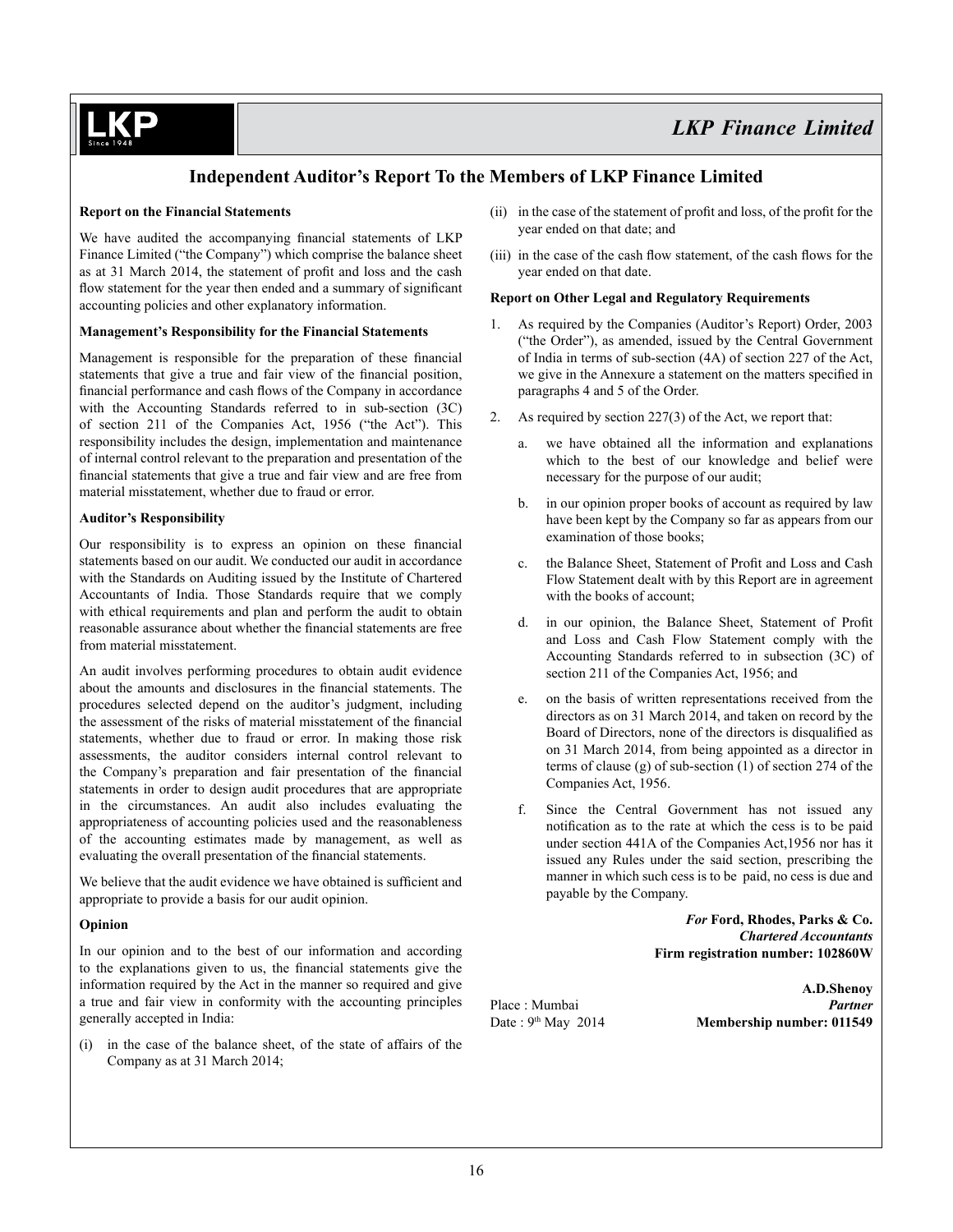### **Annexure to the Auditors' Report**

The Annexure referred to in our report to the members of LKP Finance Limited ("the Company") for the year ended 31 March 2014. We report that:

- 1. (a) The Company has maintained proper records showing full particulars including quantitative details and situation of fixed assets.
	- (b) During the year the Company has carried out physical verification of Assets. No discrepancy was noticed on such physical verification as compared with fixed asset register.
	- (c) During the year the Company has not disposed off any substantial part of its fixed assets so as to affect the going concern.
- 2. The company does not have any stock of raw materials, stores, spare parts, finished goods and therefore clause ii (a), (b), (c) (of the Order) are not applicable.
- 3. The company has neither taken nor granted any loans, secured or unsecured from Companies, firms or any other parties covered in the register maintained under Section 301 of the Companies Act, 1956 except for an interest free unsecured short term loan granted to two of its subsidiaries. The amount due as on 31st March 2014 is Rs 1603.82 lacs. There are no stipulations as to repayment of principal.
- 4. In our opinion and according to the information and explanations given to us, there are adequate internal control procedures commensurate with the size of the Company and the nature of its business for the purchase of fixed assets and for sale of goods and services. During the course of our audit, we have neither come across nor have we been informed of any major weaknesses in the aforesaid internal control procedures.
- 5. (a) On the basis of our examination of the books of account and according to the information and explanations provided by the Management, we are of the opinion that the transactions that need to be entered into the register in pursuance of Section 301 of the Act have been so entered in the said register.
	- (b) In our opinion and according to the information and explanations given to us the contracts and arrangements (as referred in Section 301) have been made at prices which are reasonable having regard to the prevailing market price at relevant date.
- 6. The company has not accepted any deposits from the public within the meaning of the provision of Section 58A and 58AA of the Act.
- 7. During the year the company has appointed an independent Chartered Accountant to carry out Internal Audit of the Company. The Scope and coverage of the Internal Audit is commensurate with the size and nature of business.
- 8. The Company is a Loan and Investment Company hence clause (viii) of the Order is not applicable.
- 9. (a) According to the information and explanations given to us by the Management and on the basis of the examination of the books of account carried out by us, the Company has been regular in depositing undisputed statutory

### dues including Provident Fund, Investor Education and Protection Fund, Employees State Insurance, Income Tax, Sales Tax, and other statutory dues with the appropriate authorities. There were no undisputed arrears of statutory

more than six months from the date they became payable. (b) According to the information and explanations given to us by the Management and the records of the company examined by us there are no disputes pending with tax authorities as at 31st March, 2014.

dues outstanding as at  $31<sup>st</sup>$  March, 2014 for a period of

- 10. The Company has no accumulated losses as on 31<sup>st</sup> March, 2014 and the Company has not incurred any cash losses during the current financial year as also in the immediate preceding year.
- 11. Based on our audit procedures and the information and explanations given to us by the Management, we are of the opinion that the Company has not defaulted in repayment of dues to banks.
- 12. As per the books and records of the company examined by us, the Company has granted loans against pledge of shares and proper records have been maintained.
- 13. Clause (xiii) of the Order is not applicable as the company is not a Chit Fund Company or nidhi /mutual benefit fund /society.
- 14. In our opinion the Company has maintained proper records of transactions and contracts in respect of dealing and trading in shares, securities, debentures and other investments during the year and timely entries have been generally made therein. All shares, debentures and other investments have been held by the company in its own name.
- 15. The Company has given a guarantee to a Bank for Rs 8.00 crores on behalf of its Subsidiary, where the terms and conditions are not prejudicial to the interests of the company.
- 16. The Company has not availed term loans except loan for purchase of vehicle.
- 17. According to the information and explanations given to us and on an overall examination of the balance sheet of the Company, we report that no funds raised on short term basis have been used for long term investments.
- 18. The Company has not made any preferential allotment of shares during the year.
- 19. The Company has not issued any Debentures so creating a charge on the assets of the Company does not arise
- 20. The Company has not raised any money by way of public issue during the year and therefore paragraph 4(xx) of the Order is not applicable.
- 21. According to the information and explanations given to us, no fraud on or by the company has been noticed or reported during the course of the audit.

*For* **Ford, Rhodes, Parks & Co.** *Chartered Accountants*  **Firm registration number: 102860W**

**A.D.Shenoy** Place : Mumbai *Partner* Date : 9<sup>th</sup> May 2014 **Membership number: 011549** 

### *LKP Finance Limited*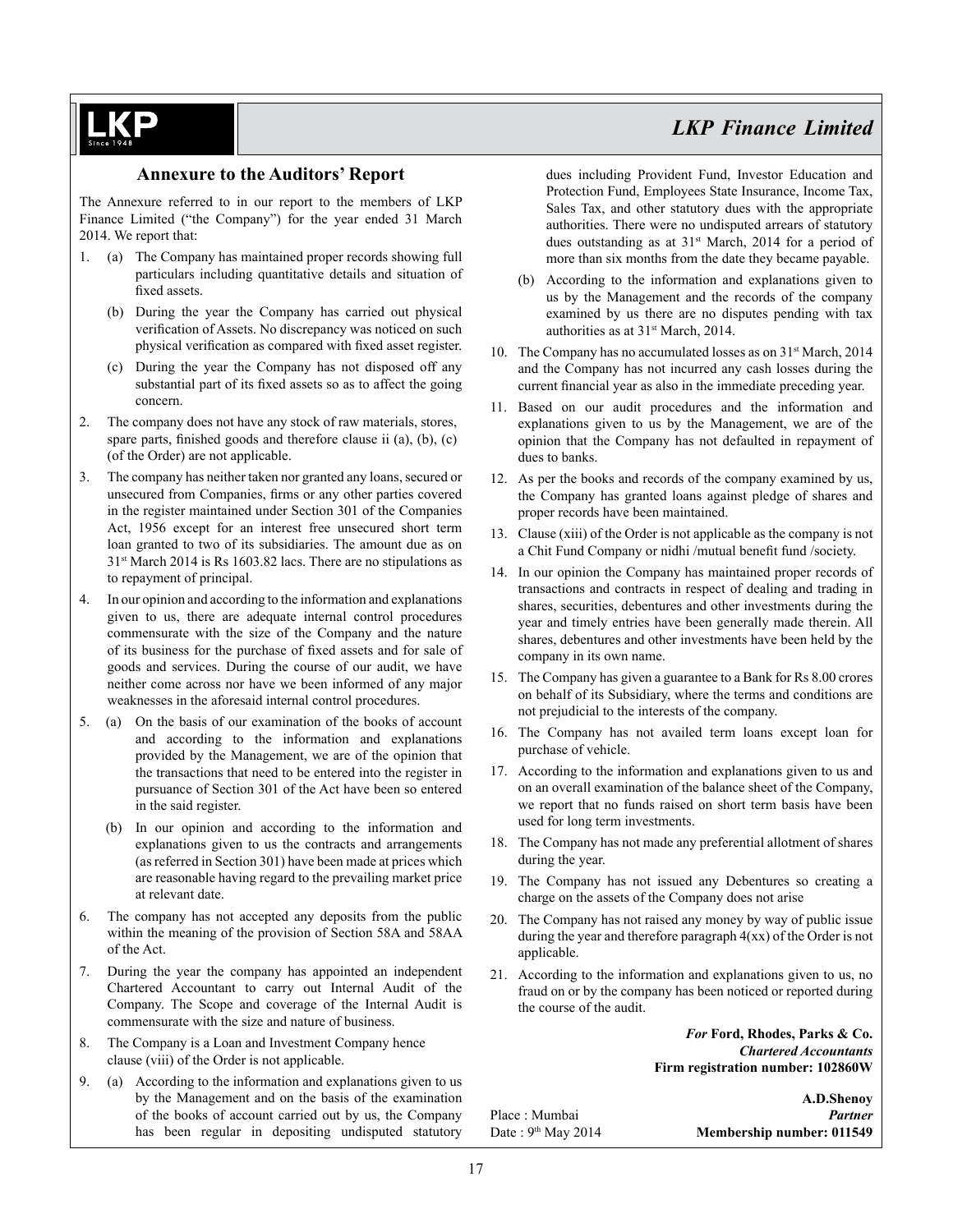|         |        |                                                       |                                |                | (Rupees)         |
|---------|--------|-------------------------------------------------------|--------------------------------|----------------|------------------|
|         |        | <b>Particulars</b>                                    | Note No.                       |                | As at 31.03.2013 |
| Ι.      |        | <b>EQUITY AND LIABILITIES:</b>                        |                                |                |                  |
|         | 1      | <b>Shareholders' funds</b>                            |                                |                |                  |
|         |        | Share capital<br>(a)                                  | <b>B01</b>                     | 121,980,230    | 123,439,940      |
|         |        | Reserves and surplus<br>(b)                           | <b>B02</b>                     | 1,460,024,775  | 1,421,208,388    |
|         | 2      | <b>Non-current liabilities</b>                        |                                |                |                  |
|         |        | Long-term borrowings<br>(a)                           | <b>B03</b>                     | 1,572,092      | 81,095,893       |
|         |        | Long-term provisions<br>(b)                           | <b>B04</b>                     | 3,862,341      | 5,301,609        |
|         |        | Deferred tax liability<br>(c)                         |                                | 131,822        |                  |
|         | 3      | <b>Current liabilities</b>                            |                                |                |                  |
|         |        | Short-term borrowings<br>(a)                          | <b>B05</b>                     | 790,691,548    | 1,336,022,790    |
|         |        | Trade payables<br>(b)                                 | <b>B06</b>                     | 29,747,330     | 31,967,280       |
|         |        | Other current liabilities<br>(c)                      | <b>B07</b>                     | 14,922,284     | 195,819,880      |
|         |        | Short-term provisions<br>(d)                          | <b>B08</b>                     | 28,353,695     | 28,617,190       |
|         |        |                                                       | <b>TOTAL</b>                   | 2,451,286,117  | 3,223,472,970    |
| П.      |        | <b>ASSETS:</b>                                        |                                |                |                  |
|         | 1      | <b>Non-current assets</b>                             |                                |                |                  |
|         |        | Fixed assets (Tangible Assets)<br>(a)                 | <b>B09</b>                     | 7,624,150      | 8,308,968        |
|         |        | Non-current investments<br>(b)                        | <b>B10</b>                     | 368,444,230    | 407,077,610      |
|         |        | Deferred tax asset<br>(c)                             |                                |                | 168,127          |
|         |        | Long-term loans and advances<br>(d)                   | <b>B11</b>                     | 385,000        | 220,000          |
|         | 2      | <b>Current assets</b>                                 |                                |                |                  |
|         |        | Inventories (Securities)<br>(a)                       |                                | 293,261,883    | 429,418,522      |
|         |        | Trade receivables<br>(b)                              | <b>B12</b>                     | 3,789,972      | 542,078          |
|         |        | Cash and cash equivalents<br>(c)                      | <b>B13</b>                     | 237,019,442    | 259,861,075      |
|         |        | Short-term loans and advances<br>(d)                  | <b>B14</b>                     | 1,540,761,440  | 2,117,876,590    |
|         |        |                                                       | <b>TOTAL</b>                   | 2,451,286,117  | 3,223,472,970    |
|         |        | Notes forming part of the Accounts                    | A1 to C16                      |                |                  |
|         |        | As per our Report attached.                           | For and on behalf of the Board |                |                  |
|         |        | For FORD, RHODES, PARKS & CO.,                        | <b>Executive Chairman</b>      | M. V. Doshi    |                  |
|         |        | Chartered Accountants<br>Firm Registration No.102860W | <b>Director</b>                | V. N. Suchanti |                  |
|         |        | A.D. Shenoy                                           | <b>Director</b>                | P. M. Doshi    |                  |
| Partner |        | Membership No 11549                                   | <b>Director</b>                | M.S. Bhise     |                  |
|         | Mumbai |                                                       | Mumbai                         |                |                  |
|         |        | Dated: 9th May, 2014                                  | Dated: 9th May, 2014           |                |                  |

### **Balance Sheet as at 31st March, 2014**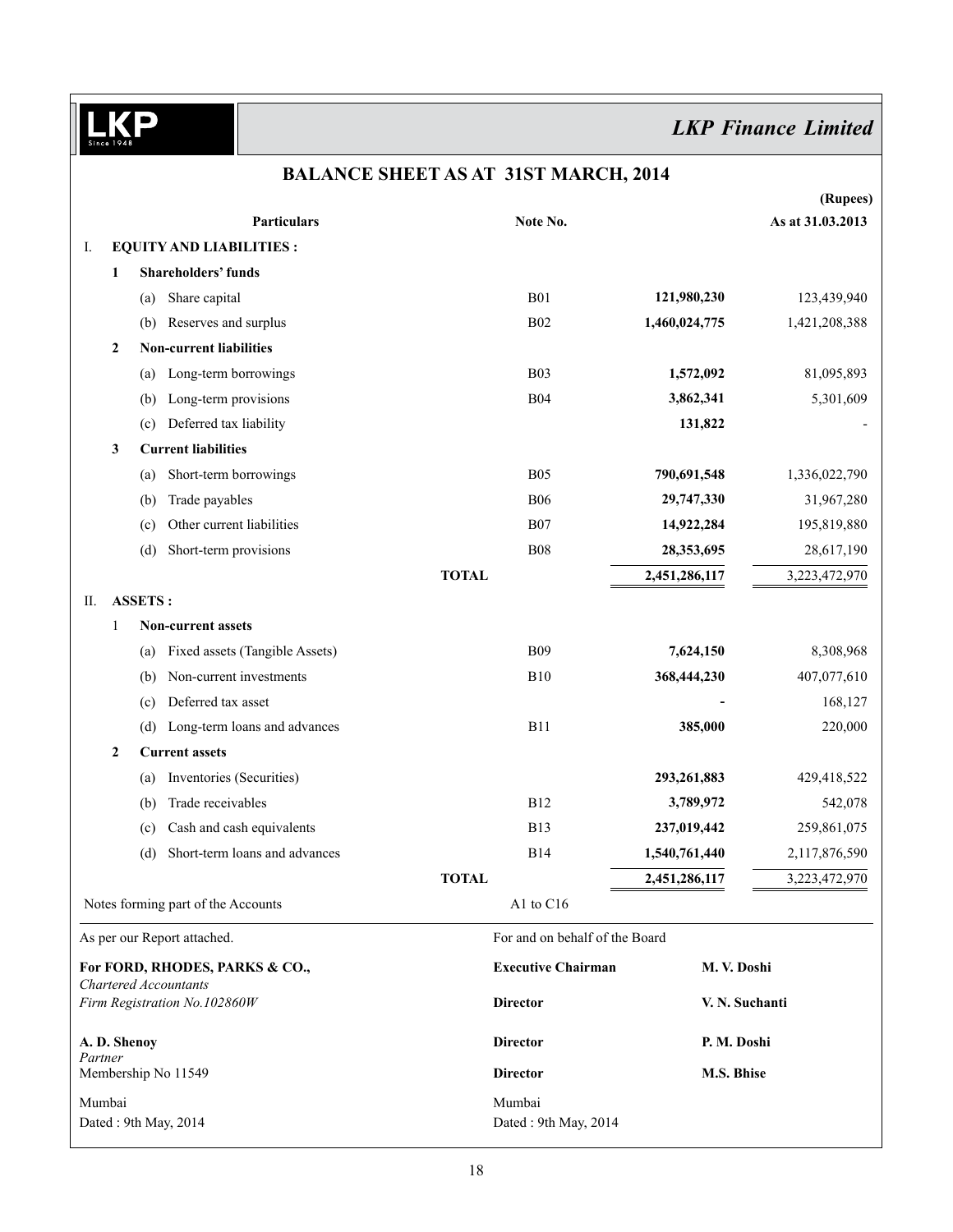$L$ <sub>Since 1948</sub> D

## *LKP Finance Limited*

|         | STATEMENT OF PROFIT AND LOSS FOR THE YEAR ENDED 31ST MARCH, 2014 |                                |                |                                  |  |  |
|---------|------------------------------------------------------------------|--------------------------------|----------------|----------------------------------|--|--|
|         | <b>Particulars</b>                                               | Note No.                       |                | (Rupees)<br><b>Previous Year</b> |  |  |
| I.      | Revenue from operations                                          | <b>B15</b>                     | 352,485,449    | 345,539,116                      |  |  |
| П.      | Other income                                                     | <b>B16</b>                     | 3,231,142      | 772,145                          |  |  |
|         | <b>III.</b> Total Revenue                                        |                                | 355,716,591    | 346, 311, 261                    |  |  |
|         | IV. Expenses:                                                    |                                |                |                                  |  |  |
|         | Employee benefits expense                                        | <b>B17</b>                     | 50,678,423     | 35,253,883                       |  |  |
|         | Finance costs                                                    |                                | 194,490,307    | 167,579,216                      |  |  |
|         | Depreciation                                                     |                                | 1,574,568      | 982,526                          |  |  |
|         | Other expenses                                                   | <b>B18</b>                     | 38,209,040     | 37,263,364                       |  |  |
|         | Provision for standard assets                                    |                                |                | 2,125,660                        |  |  |
| V       | <b>Total Expenses</b>                                            |                                | 284,952,338    | 243,204,650                      |  |  |
|         | VI. Profit before tax                                            |                                | 70,764,252     | 103,106,611                      |  |  |
|         | VII. Tax expense (Net) for the year                              |                                | (4,005,191)    | 35,618,834                       |  |  |
|         | VIII. Profit after tax                                           |                                | 74,769,443     | 67,487,777                       |  |  |
| IX      | Earnings per equity share:                                       |                                |                |                                  |  |  |
|         | Basic<br>(1)                                                     |                                | 6.12           | 5.47                             |  |  |
|         | (2) Diluted                                                      |                                | 5.73           | 5.12                             |  |  |
|         | Notes forming part of the Accounts                               | A1 to C16                      |                |                                  |  |  |
|         |                                                                  |                                |                |                                  |  |  |
|         | As per our Report attached.                                      | For and on behalf of the Board |                |                                  |  |  |
|         | For FORD, RHODES, PARKS & CO.,<br><b>Chartered Accountants</b>   | <b>Executive Chairman</b>      | M. V. Doshi    |                                  |  |  |
|         | Firm Registration No.102860W                                     | <b>Director</b>                | V. N. Suchanti |                                  |  |  |
|         | A. D. Shenoy                                                     | <b>Director</b>                | P. M. Doshi    |                                  |  |  |
| Partner | Membership No 11549                                              | <b>Director</b>                | M.S. Bhise     |                                  |  |  |
| Mumbai  | Dated: 9th May, 2014                                             | Mumbai<br>Dated: 9th May, 2014 |                |                                  |  |  |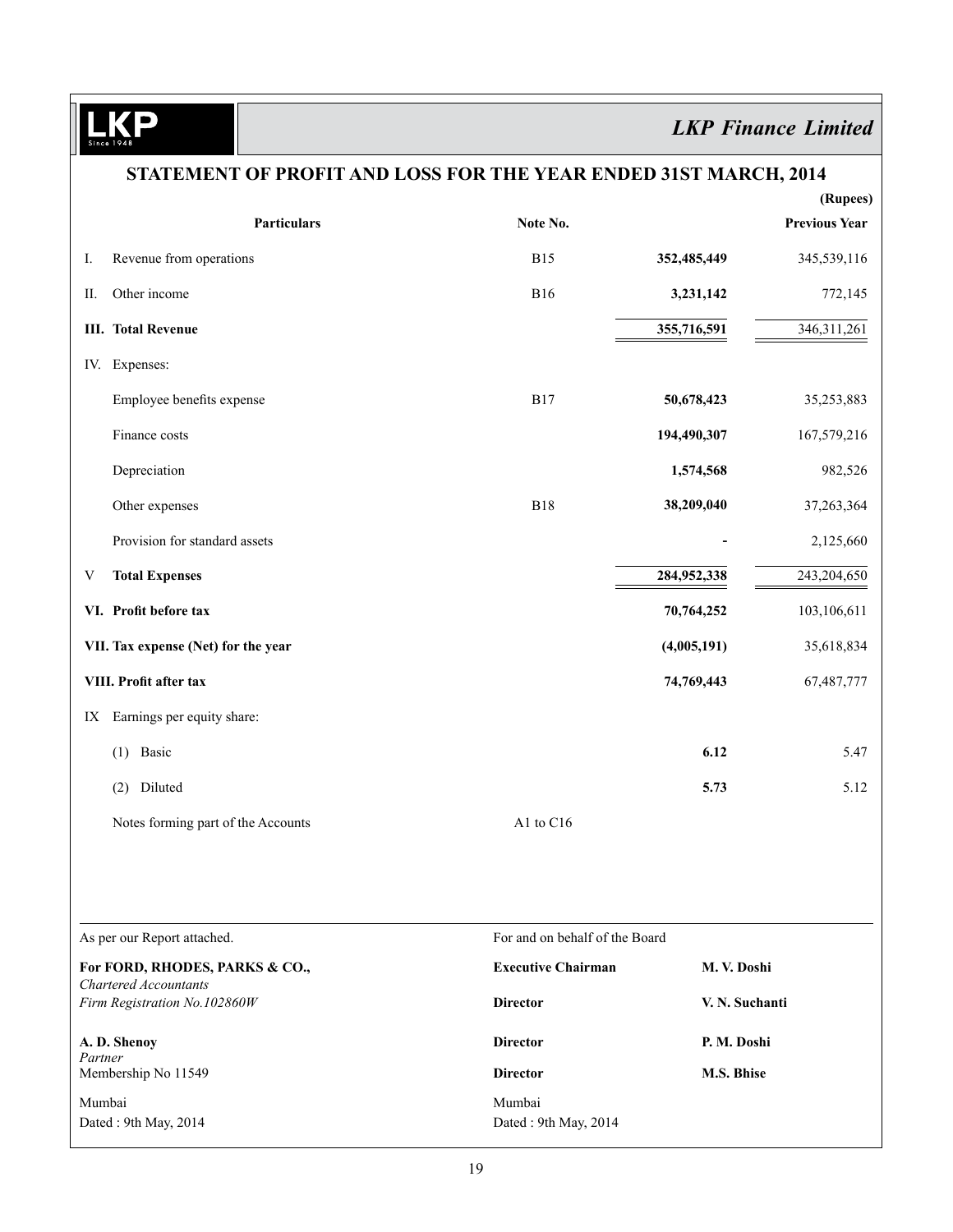LKP

## *LKP Finance Limited*

|                                                         | CASH FLOW STATEMENT FOR THE YEAR ENDED 31ST MAKCH, 2014 |                           |                                |                | (Rs In Lacs)  |
|---------------------------------------------------------|---------------------------------------------------------|---------------------------|--------------------------------|----------------|---------------|
|                                                         |                                                         |                           |                                |                | Previous Year |
| A.                                                      | <b>Cash Flow From Operating Activities:</b>             |                           |                                |                |               |
|                                                         | Net Profit before interest & tax                        |                           | 2,652.54                       |                | 2,706.86      |
|                                                         | Adjustments for:                                        |                           |                                |                |               |
|                                                         | Depreciation                                            | 15.75                     |                                | 9.83           |               |
|                                                         | Dimunition in Value of Investment                       | (38.93)                   |                                | 24.20          |               |
|                                                         | <b>Employee Stock Compensation Expenses</b>             | 0.32                      |                                | (19.61)        |               |
|                                                         | Dividend Received                                       | (48.20)                   |                                | (32.83)        |               |
|                                                         | Profit on sale of investments                           | (46.26)                   |                                | (18.68)        |               |
|                                                         |                                                         |                           | (117.32)                       |                | (37.10)       |
|                                                         | Operating Profit before Working Capital Changes         |                           | 2,535.22                       |                | 2,669.76      |
|                                                         | Adjustments for working capital changes                 |                           | 5,519.82                       |                | (5,980.52)    |
|                                                         | Cash Generated from operations                          |                           | 8,055.04                       |                | (3,310.76)    |
|                                                         | Interest paid                                           | (1,944.90)                |                                | (1,675.79)     |               |
|                                                         | Direct taxes paid                                       | (178.24)                  | (2, 123.14)                    | (275.80)       | (1,951.59)    |
|                                                         | Net cash from operating activities                      |                           | 5,931.89                       |                | (5,262.36)    |
| В.                                                      | Cash flow from investing activities                     |                           |                                |                |               |
|                                                         | Purchase of fixed assets                                | (8.90)                    |                                | (47.67)        |               |
|                                                         | Sale of fixed assets                                    |                           |                                |                |               |
|                                                         | Purchase of Investments                                 | (19.40)                   |                                | (5.74)         |               |
|                                                         | Sale of Investments                                     | 444.65                    |                                | 2,577.94       |               |
|                                                         | Dividend received                                       | 48.20                     |                                | 32.83          |               |
|                                                         | Net cash used in investing activities                   |                           | 464.55                         |                | 2,557.36      |
| C.                                                      | Cash flow from financing activities                     |                           |                                |                |               |
|                                                         | Increase / (Decrease) in borrowings                     | (6,248.56)                |                                | 3,215.06       |               |
|                                                         | <b>Buyback of Shares</b>                                | (92.76)                   |                                | (447.23)       |               |
|                                                         | Dividend paid (including tax)                           | (283.54)                  |                                | (303.98)       |               |
|                                                         | Net cash used in financing activities                   |                           | (6,624.86)                     |                | 2,463.85      |
|                                                         | Net increase in cash and cash equivalents               |                           | (228.42)                       |                | (241.15)      |
|                                                         | Cash and cash equivalents. (opening)                    |                           | 2,598.61                       |                | 2,839.76      |
|                                                         | Cash and cash equivalents. (closing)                    |                           | 2,370.19                       |                | 2,598.61      |
|                                                         |                                                         |                           | For and on behalf of the Board |                |               |
|                                                         | As per our Report attached.                             |                           |                                |                |               |
| For FORD, RHODES, PARKS & CO.,<br>Chartered Accountants |                                                         | <b>Executive Chairman</b> |                                | M. V. Doshi    |               |
| Firm Registration No.102860W                            |                                                         | <b>Director</b>           |                                | V. N. Suchanti |               |
| Partner                                                 | A. D. Shenoy                                            | <b>Director</b>           |                                | P. M. Doshi    |               |
|                                                         | Membership No 11549                                     | <b>Director</b>           |                                | M.S. Bhise     |               |
| Mumbai                                                  |                                                         | Mumbai                    |                                |                |               |
|                                                         | Dated: 9th May, 2014                                    | Dated: 9th May, 2014      |                                |                |               |
|                                                         |                                                         | $\mathcal{D}$             |                                |                |               |

### **Cash Flow Statement For the Year Ended 31st March, 2014**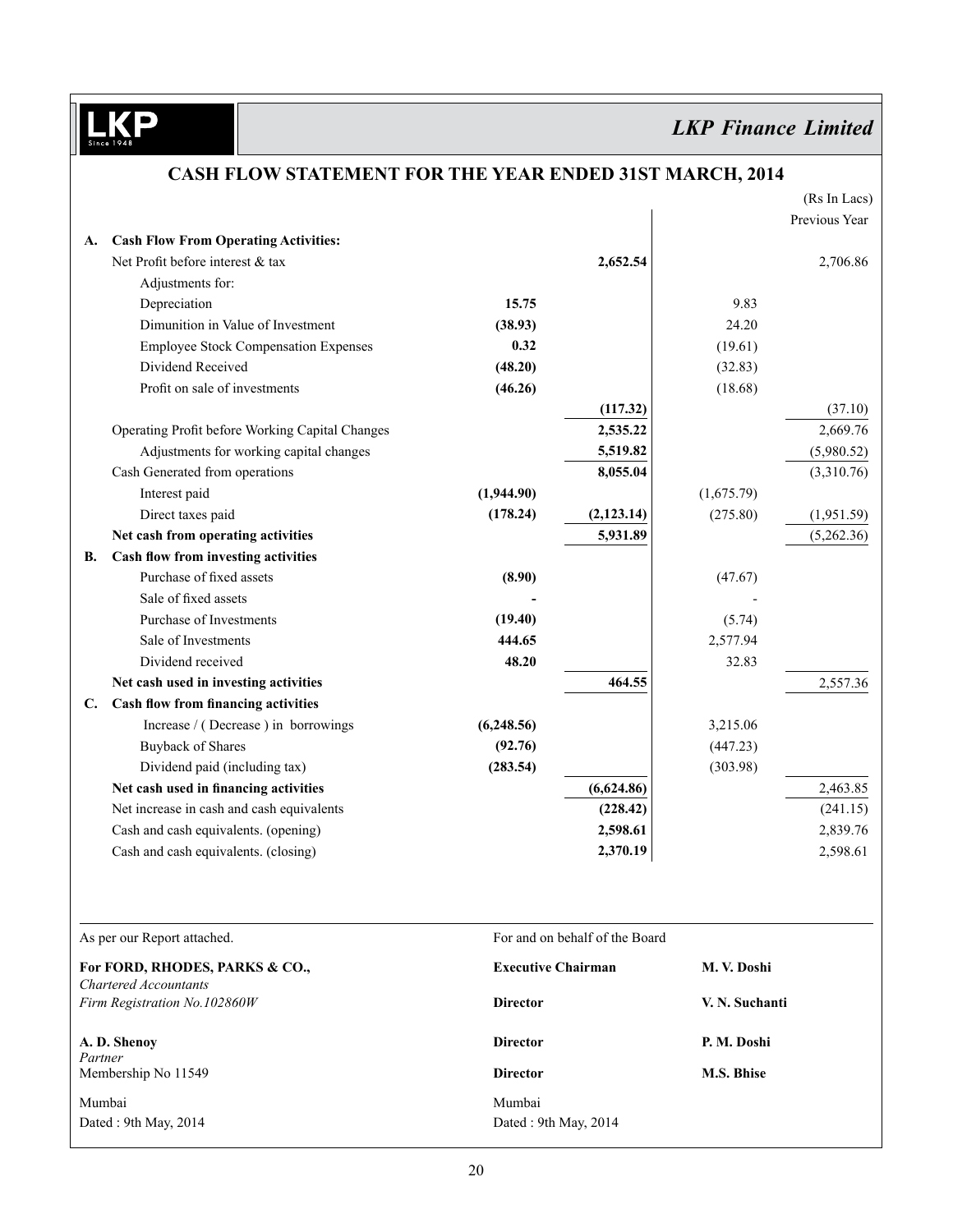

### **Notes to financial statements for the year ended 31st March, 2014**

### **A. SIGNIFICANT ACCOUNTING POLICIES**

### **1. Basis of Accounting**

The financial statements have been prepared on historical cost convention. The Company follows the accrual basis of accounting. The financial statements are prepared in accordance with the accounting standards specified in the Companies (Accounting Standards) Rules, 2006, as amended, notified by the Central Government, in terms of section 211 (3C) of the Companies Act,1956 and the guidelines issued by the Reserve Bank of India ('RBI') as applicable to a Non Banking Finance Company ('NBFC'). The accounting policies have been consistently applied by the Company and are consistent with those used in the previous year.

### **2. Use of Estimates**

The preparation of financial statements requires estimates and assumptions to be made that affect the reported amount of assets and liabilities on the date of the financial statement and the reported amount of revenues and expenses during the reporting periods. Difference between the actual results and estimates are recognized in the period in which the results are known materialized.

#### **3. Revenue Recognition**

In respect of lease and hire purchase agreement it is the Company's general policy to accrue income as per the terms of the Agreement entered into with the lessees / hirers from time to time. In respect of disputed lease agreement, which is contested in court the lease rentals will be accounted as and when received. Hire purchase and service charges are accounted on equated basis over the period of contracts.

In respect of other business interest the Company follows the practice of accounting for such Income on accrual basis except dividend, delayed payment charges and interest income on loans and advances, which are accounted on the basis of certainty of collection, and/or receipt basis.

#### **4. Fixed Assets & Depreciation**

All Fixed Assets including assets given on lease are capitalized at cost inclusive of legal and/or installation and incidental expenses, less accumulated depreciation.

The Company provides depreciation as under:

- a) On assets for own use : On written down value method at the rates and in the manner specified in Schedule XIV to the Companies Act 1956 as amended on 16th December, 1993.
- b) On assets acquired and leased: On straight line method at the rates so as to write off the assets over the period of lease.

### **5. Impairment of Assets**

Impairment losses, if any, are recognized in accordance with Accounting Standard 28(AS 28). Where there is an indication that an asset is impaired, the recoverable amount, if any, is estimated and the impairment loss is recognized to the extent carrying amount exceeds recoverable amount and the same is charged to the Statement of Profit & Loss.

#### **6. Inventories**

a) The securities acquired with the intention of short term holding and trading positions are considered as inventories and disclosed as current assets.

b) The securities held as inventories under current assets are valued at lower of cost or market value. In case of units of mutual fund, net asset value of units declared by the mutual funds as at 31<sup>st</sup> March, 2014 is considered as market value.

### **7. Non Current Investments**

Securities which are intended to be held for one year or more are classified as Non Current- Long Term Investments. Investments are capitalized and accounted at the cost plus brokerage and stamp charges. Provision for diminution in value is made in case the same is other than temporary. Profit or Loss on these investments are accounted as and when realized.

### **8. Earning Per Share**

The Company reports basic and diluted earnings per share in accordance with Accounting Standard 20- (Earning per Share) prescribed by the Companies (Accounting Standards) Rule, 2006. Basic earning per share is computed by dividing the net profit after tax by the weighted average number of equity shares outstanding during the year.

For the purpose of calculating diluted earnings per share the net profit after tax and the weighted average number of shares outstanding during the year are adjusted for the effect of all dilutive potential equity shares.

### **9. Taxes on Income**

- a) Current Tax: Provision for current tax is made on the estimated taxable income at the rate applicable to the relevant assessment year.
- b) Deferred Tax : In accordance with the Accounting Standard 22-"Accounting for Taxes on the Income", issued by the Institute of Chartered Accountants of India, the deferred tax for the timing difference is measured using the tax rates and tax laws that have been enacted or substantially enacted by the Balance Sheet date.

Deferred tax assets arising from timing difference are recognized only on the consideration of prudence.

### **10. Employee Benefits**

Short Term Employee Benefits: (i.e. benefits payable within one year) are recognized in the period in which employee services are rendered.

Contributions towards Provident Fund are recognized as expense. Provident Fund contributions in respect of all employees are made to Provident Fund Authorities.

Liability towards Gratuity covering eligible employees is contributed to Group Gratuity Scheme of Life Insurance Corporation of India based on the annual premium payable to them.

Contribution to Central Government Employees State Insurance Scheme for eligible employees is recognized as charge for the year

#### **11. Derivative Transactions.**

- **a. Equity & Commodity Futures :** Gains/Losses on futures transactions are recognized on continous basis.
- **b. Options Contracts** : Gains / Losses on options contract are recognized on squaring off/settlement day.
- 12.a. Contingent Liabilities are disclosed by way of a note to the financial statements after careful evaluation by the management of the facts and legal aspects of the matters involved.
	- **b**. Contingent Assets are neither recognized nor disclosed.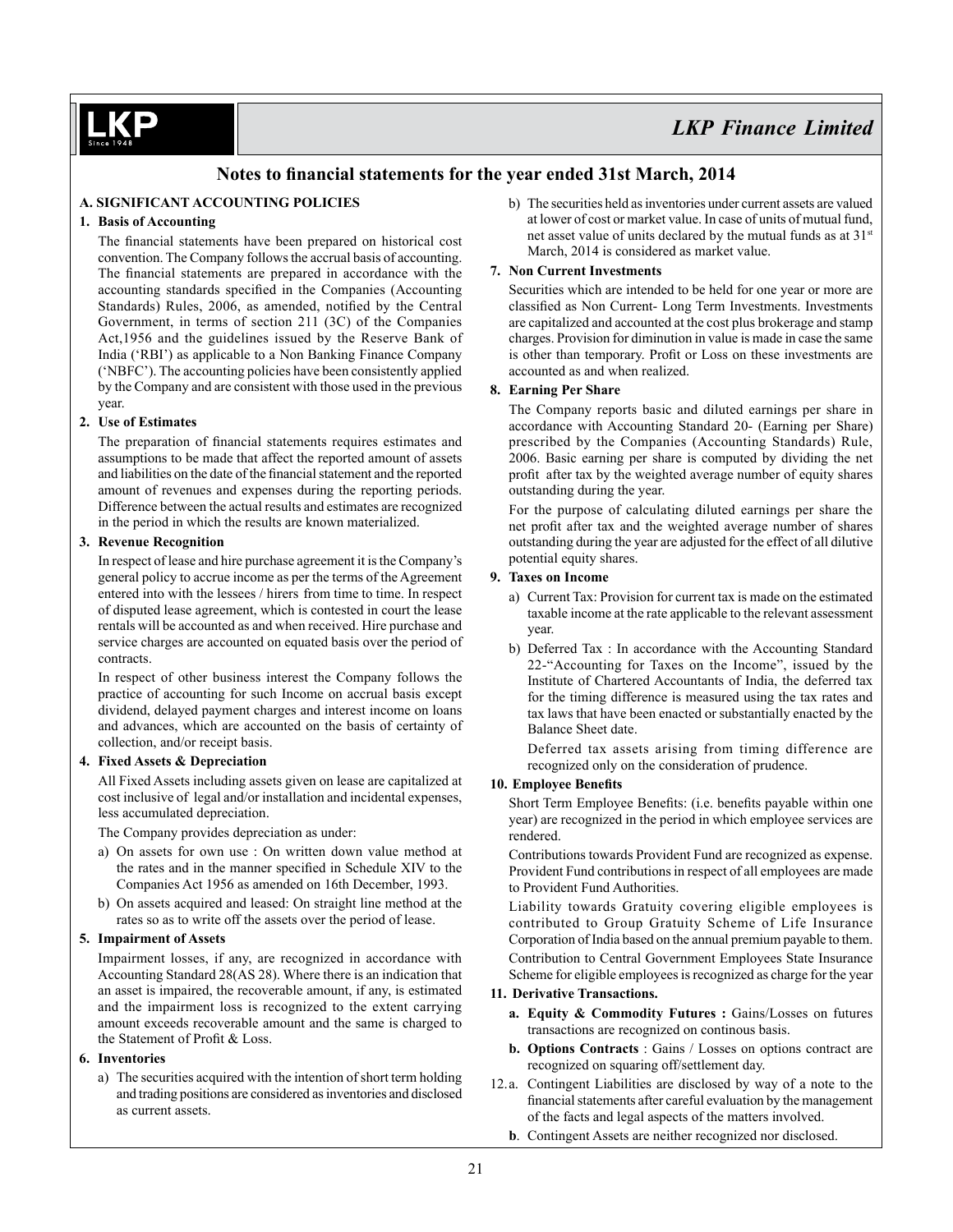**KP**  $\frac{1}{\sin \theta}$ 

## *LKP Finance Limited*

### **Notes to financial statements for the year ended 31st March, 2014**

| <b>B01. Share Capital</b>                                                       |                           |                      |                                |                    |                     | (Rupees)            |
|---------------------------------------------------------------------------------|---------------------------|----------------------|--------------------------------|--------------------|---------------------|---------------------|
| <b>Particulars</b>                                                              |                           |                      |                                |                    | As at 31 March 2013 |                     |
|                                                                                 |                           | <b>Number</b>        | Amount                         |                    | Number              | Amount              |
| <b>Authorised</b>                                                               |                           |                      |                                |                    |                     |                     |
| Redemable Cumulative Preference Shares of Rs 100/- each                         |                           | 1,000,000            | 100,000,000                    |                    | 1,000,000           | 100,000,000         |
| Equity Shares of Rs 10/- each                                                   |                           | 20,000,000           | 200,000,000                    |                    | 20,000,000          | 200,000,000         |
| <b>Issued, Subscribed &amp; Paid up</b>                                         |                           |                      |                                |                    |                     |                     |
| Redemable Cumulative Preference Shares of Rs 100/- each                         |                           |                      |                                |                    |                     |                     |
| Equity Shares of Rs 10/- each                                                   |                           | 12,198,023           | 121,980,230                    |                    | 12,343,994          | 123,439,940         |
| <b>Total</b>                                                                    |                           | 12,198,023           | 121,980,230                    |                    | 12,343,994          | 123,439,940         |
| The Equity Shares are listed on the BSE Ltd.                                    |                           |                      |                                |                    |                     |                     |
| Particulars                                                                     |                           | <b>Equity Shares</b> |                                |                    |                     |                     |
|                                                                                 |                           | <b>Number</b>        |                                | <b>Rupees</b>      |                     |                     |
| Shares outstanding at the beginning of the year                                 |                           | 12,343,994           | 123,439,940                    |                    |                     |                     |
| Shares Issued during the year                                                   |                           |                      |                                |                    |                     |                     |
| Shares bought back during the year                                              |                           | 145,971              | 1,459,710                      |                    |                     |                     |
| Shares outstanding at the end of the year                                       |                           | 12,198,023           | 121,980,230                    |                    |                     |                     |
| <b>Name of Shareholder</b>                                                      | As at 31 March 2014       |                      |                                |                    | As at 31 March 2013 |                     |
|                                                                                 | <b>No. of Shares held</b> |                      | % of Holding                   | No. of Shares held |                     | % of Holding        |
| Mr Mahendra V Doshi                                                             | 4,382,886                 |                      | 35.93                          |                    | 4,482,886           | 36.32               |
| Prasu Leasing & Finance Pvt Ltd                                                 | 1,777,700                 |                      | 14.57                          |                    | 1,777,700           | 14.40               |
| Agrud Capital Pte Ltd                                                           | 727,489                   |                      | 5.96                           |                    | 727,489             | 5.89                |
| India Max Investment Fund Ltd                                                   | 818,508                   |                      | 6.71                           |                    | 980,585             | 7.94                |
| Particulars                                                                     |                           |                      | Year (Aggregate No. of Shares) |                    |                     |                     |
|                                                                                 | 2013-2014                 | 2012-2013            | 2011-2012                      |                    | 2010-11             | 2009-10             |
| <b>Equity Shares:</b>                                                           |                           |                      |                                |                    |                     |                     |
| Fully paid up pursuant to contract(s) without<br>payment being received in cash |                           |                      |                                |                    |                     |                     |
| Fully paid up by way of bonus shares                                            |                           |                      |                                |                    |                     |                     |
| Shares bought back                                                              | 145,971                   | 733,495              |                                |                    | 361,263             | 88,737              |
| <b>B02. Reserves and Surplus</b>                                                |                           |                      |                                |                    |                     | (Rupees)            |
| Particulars                                                                     |                           |                      |                                |                    |                     | As at 31 March 2013 |
| Break up of Reserves and movements thereon<br>А.                                |                           |                      |                                |                    |                     |                     |
| <b>Capital Reserves - Share Warrants moneys forfeited</b><br>a.                 |                           |                      |                                |                    |                     |                     |
| Opening Balance                                                                 |                           |                      |                                | 19,400,000         |                     | 19,400,000          |
| (+) Current Year Transfer                                                       |                           |                      |                                |                    |                     |                     |
| (-) Written Back in Current Year                                                |                           |                      |                                |                    |                     |                     |
| <b>Closing Balance</b>                                                          |                           |                      |                                | 19,400,000         |                     | 19,400,000          |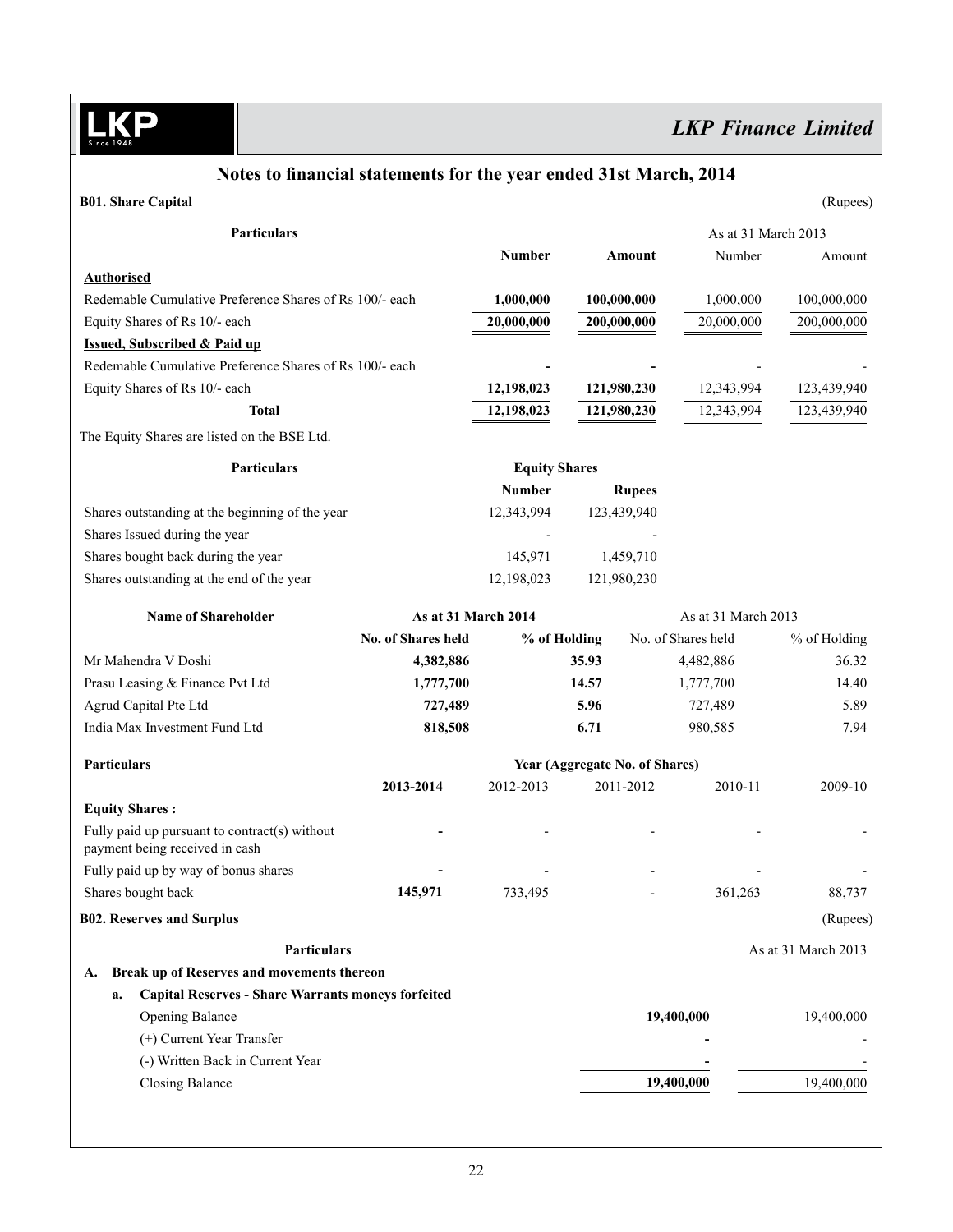# LKP

### *LKP Finance Limited*

|                | Particulars                                                            |                         | As at 31 March 2013     |
|----------------|------------------------------------------------------------------------|-------------------------|-------------------------|
| b.             | Capital Redemption Reserve on account of buyback of Equity shares      |                         |                         |
|                | Opening Balance                                                        | 11,834,950              | 4,500,000               |
|                | (+) Current Year Transfer                                              | 1,459,710               | 7,334,950               |
|                | (-) Written Back in Current Year                                       |                         |                         |
|                | <b>Closing Balance</b>                                                 | 13,294,660              | 11,834,950              |
| c.             | <b>Securities Premium Account</b>                                      |                         |                         |
|                | Balance as per last balance sheet                                      | 237,687,075             | 275,075,267             |
|                | Less :Amount paid in excess of face value on buy back                  | 7,816,826               | 37,388,192              |
|                | <b>Closing Balance</b>                                                 | 229,870,249             | 237,687,075             |
| d.             | <b>Special Reserve Fund-As per RBI guidelines for NBFCs</b>            |                         |                         |
|                | Opening Balance                                                        | 284,717,606             | 271,220,050             |
|                | (+) Current Year Transfer                                              | 14,953,889              | 13,497,556              |
|                | (-) Written Back in Current Year                                       |                         |                         |
|                | <b>Closing Balance</b>                                                 | 299,671,495             | 284,717,606             |
| e.             | <b>General Reserve</b>                                                 |                         |                         |
|                | Opening Balance                                                        | 640,793,951             | 633,793,951             |
|                | (+) Current Year Transfer                                              | 10,000,000              | 7,000,000               |
|                | (-) Written Back in Current Year                                       |                         |                         |
|                |                                                                        | 650,793,951             | 640,793,951             |
|                | <b>Closing Balance</b>                                                 |                         |                         |
| f.             | <b>Employees Stock Options (ESOPs)</b>                                 |                         |                         |
|                | Opening Balance                                                        | 6,692,785               | 6,692,785               |
|                | (+) Current Year Transfer                                              |                         |                         |
|                | (-) Deferred Employees Compensation                                    | 4,945,583               | 4,977,495               |
|                | (-) Written Back in Current Year                                       |                         |                         |
|                | <b>Closing Balance</b>                                                 | 1,747,202               | 1,715,290               |
| В.             | <b>Surplus</b>                                                         |                         |                         |
|                | Opening balance<br>(+) Net Profit for the year                         | 225,059,517             | 214,021,435             |
|                | (-) Transfer to Capital Redemption Reserve                             | 74,769,443<br>1,459,710 | 67,487,779<br>7,334,950 |
|                | (-) Transfer to Special Reserve Fund                                   | 14,953,889              | 13,497,556              |
|                | (-) Transfer to General Reserve                                        | 10,000,000              | 7,000,000               |
|                | (-) Proposed Dividend                                                  | 24,396,046              | 24,622,762              |
|                | (-) Tax on Proposed Dividend                                           | 3,957,649               | 3,994,428               |
|                | (+) Excess Provision for Dividend and DDT of earlier year written back | 185,552                 |                         |
|                | <b>Closing Balance</b>                                                 | 245, 247, 219           | 225,059,517             |
|                | <b>Total</b>                                                           | 1,460,024,775           | 1,421,208,388           |
|                | <b>B03. Long Term Borrowings</b>                                       |                         |                         |
|                | Particulars                                                            |                         | As at 31 March 2013     |
| <b>Secured</b> |                                                                        |                         |                         |
| From banks     |                                                                        |                         | 78,655,882              |
| From others    | (Secured by pledge of Fixed Deposit Receipts)                          | 1,572,092               | 2,440,010               |
|                | (Secured by Hypothecation of vehicle)                                  |                         |                         |
|                | <b>Total</b>                                                           | 1,572,092               | 81,095,893              |
|                |                                                                        |                         |                         |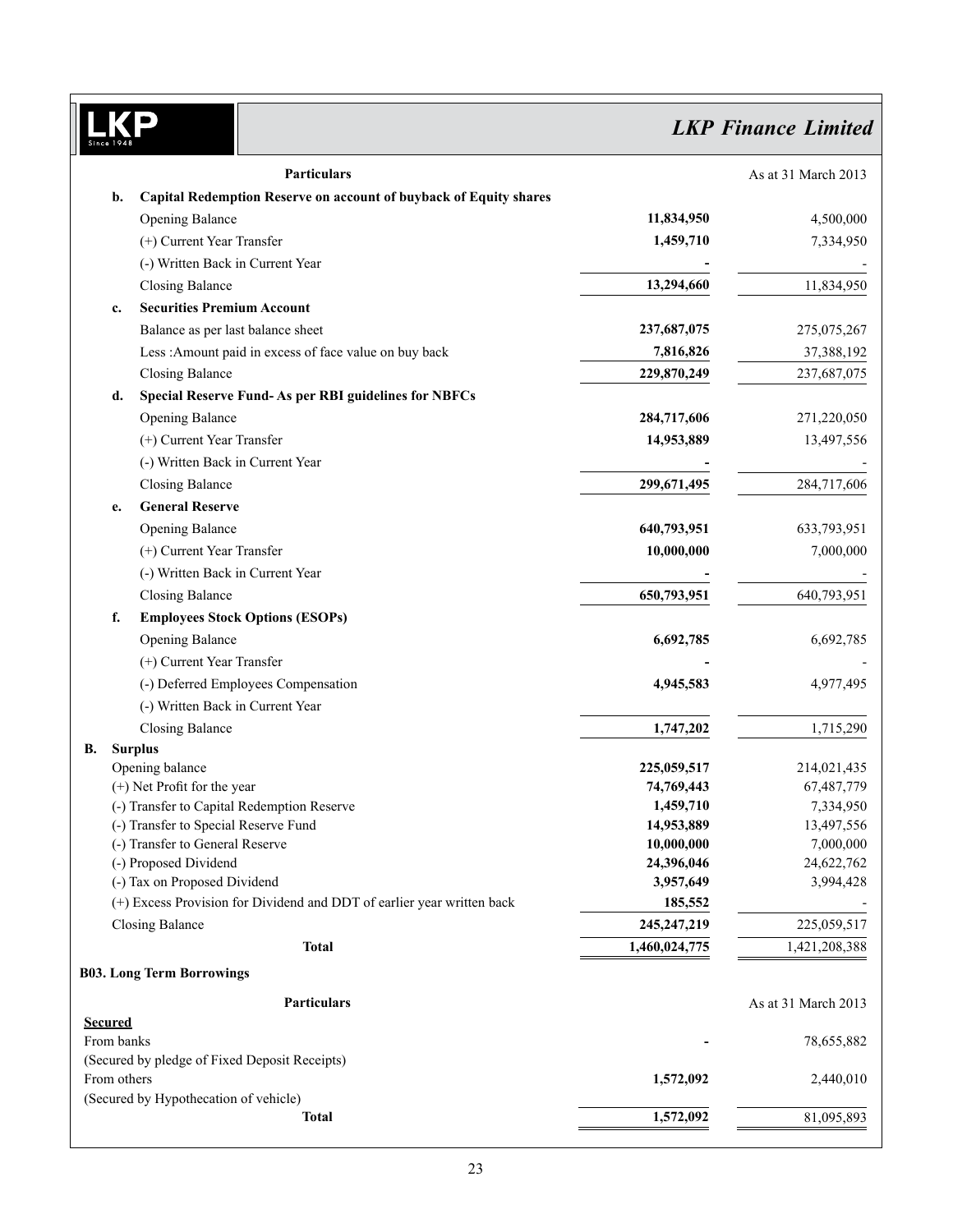$\overline{\phantom{a}}$ <br>Since **KP** 

## *LKP Finance Limited*

### **B04. Long Term Provisions**

| Particulars                                                  |             | As at 31 March 2013 |
|--------------------------------------------------------------|-------------|---------------------|
| Contingent Provisions against standard assets                | 3,862,341   | 5,301,609           |
| <b>Total</b>                                                 | 3,862,341   | 5,301,609           |
| <b>B05. Short Term Borrowings</b>                            |             |                     |
| <b>Secured</b>                                               |             |                     |
| From banks.<br>(a)                                           | 231,280,511 | 360,170,642         |
| (Secured By pledge of Fixed Deposit Receipts and Securities) |             |                     |
| (b) Loans from Corporates                                    | 168,998,274 | 975,852,148         |
| (Secured by pledge of own and third party securities)        |             |                     |
| <b>Unsecured</b>                                             | 390,412,763 |                     |
| <b>Total</b>                                                 | 790,691,548 | 1,336,022,790       |
| <b>B06. Trade Payables</b>                                   |             |                     |
| Trade Payables:<br>(a)                                       |             |                     |
| <b>Sundry Creditors</b>                                      | 29,747,330  | 31,967,280          |
| <b>Total</b>                                                 | 29,747,330  | 31,967,280          |
| <b>B07. Other Current Liabilities</b>                        |             |                     |
| <b>Statutory Dues</b><br>(a)                                 | 8,797,468   | 5,184,572           |
| Unpaid dividends<br>(b)                                      | 4,770,072   | 4,401,745           |
| Other payables<br>(c)                                        | 1,354,744   | 186,233,562         |
| <b>Total</b>                                                 | 14,922,284  | 195,819,880         |
| <b>B08. Short Term Provisions</b>                            |             |                     |
| <b>Proposed Dividend</b>                                     | 24,396,046  | 24,622,762          |
| <b>Dividend Distribution Tax on above</b>                    | 3,957,649   | 3,994,428           |
| <b>Total</b>                                                 | 28,353,695  | 28,617,190          |

### **B09. Fixed Assets**

| <b>Particulars</b>            | <b>Gross Block</b>                                                                                               |                                    |                                          | <b>Accumulated Depreciation</b>      |                                        |                   | <b>Net Block</b>                         |                                       |                                          |
|-------------------------------|------------------------------------------------------------------------------------------------------------------|------------------------------------|------------------------------------------|--------------------------------------|----------------------------------------|-------------------|------------------------------------------|---------------------------------------|------------------------------------------|
|                               | <b>Balance as at</b><br>1 April 2013                                                                             | <b>Additions /</b><br>(Deductions) | <b>Balance as at</b><br>31 March<br>2014 | <b>Balance as at</b><br>1 April 2013 | Depreciation<br>charge for<br>the year | <b>Deductions</b> | <b>Balance as at</b><br>31 March<br>2014 | <b>Balance as at</b><br>31 March 2014 | <b>Balance as at</b><br>31 March<br>2013 |
| <b>Tangible Assets</b>        |                                                                                                                  |                                    |                                          |                                      |                                        |                   |                                          |                                       |                                          |
| Buildings                     | 11,988,467                                                                                                       |                                    | 11,988,467                               | 8,977,740                            | 150,536                                |                   | 9,128,276                                | 2,860,191                             | 3,010,727                                |
| <b>Furniture and Fixtures</b> | 125,000                                                                                                          |                                    | 125,000                                  | 111,077                              | 2,520                                  |                   | 113,597                                  | 11,403                                | 13,923                                   |
| Vehicles                      | 6,520,661                                                                                                        |                                    | 6,520,661                                | 1,374,087                            | 1,332,448                              |                   | 2,706,535                                | 3,814,126                             | 5,146,574                                |
| Office Equipments             | 550,000                                                                                                          |                                    | 550,000                                  | 412,256                              | 19,160                                 |                   | 431,416                                  | 118,584                               | 137,744                                  |
| Computer                      |                                                                                                                  | 37,000                             | 37,000                                   |                                      | 6,244                                  |                   | 6,244                                    | 30,756                                |                                          |
| Lease Hold Improvement        |                                                                                                                  | 852,750                            | 852,750                                  |                                      | 63,659                                 |                   | 63,659                                   | 789,091                               |                                          |
| Total                         | 19,184,128                                                                                                       | 889,750                            | 20,073,878                               | 10,875,160                           | 1,574,568                              |                   | 12,449,728                               | 7,624,150                             | 8,308,968                                |
|                               | Note: Cost of Buildings includes cost of shares of Rs 250/- in Embassy Centre Premises Co-operative Society Ltd. |                                    |                                          |                                      |                                        |                   |                                          |                                       |                                          |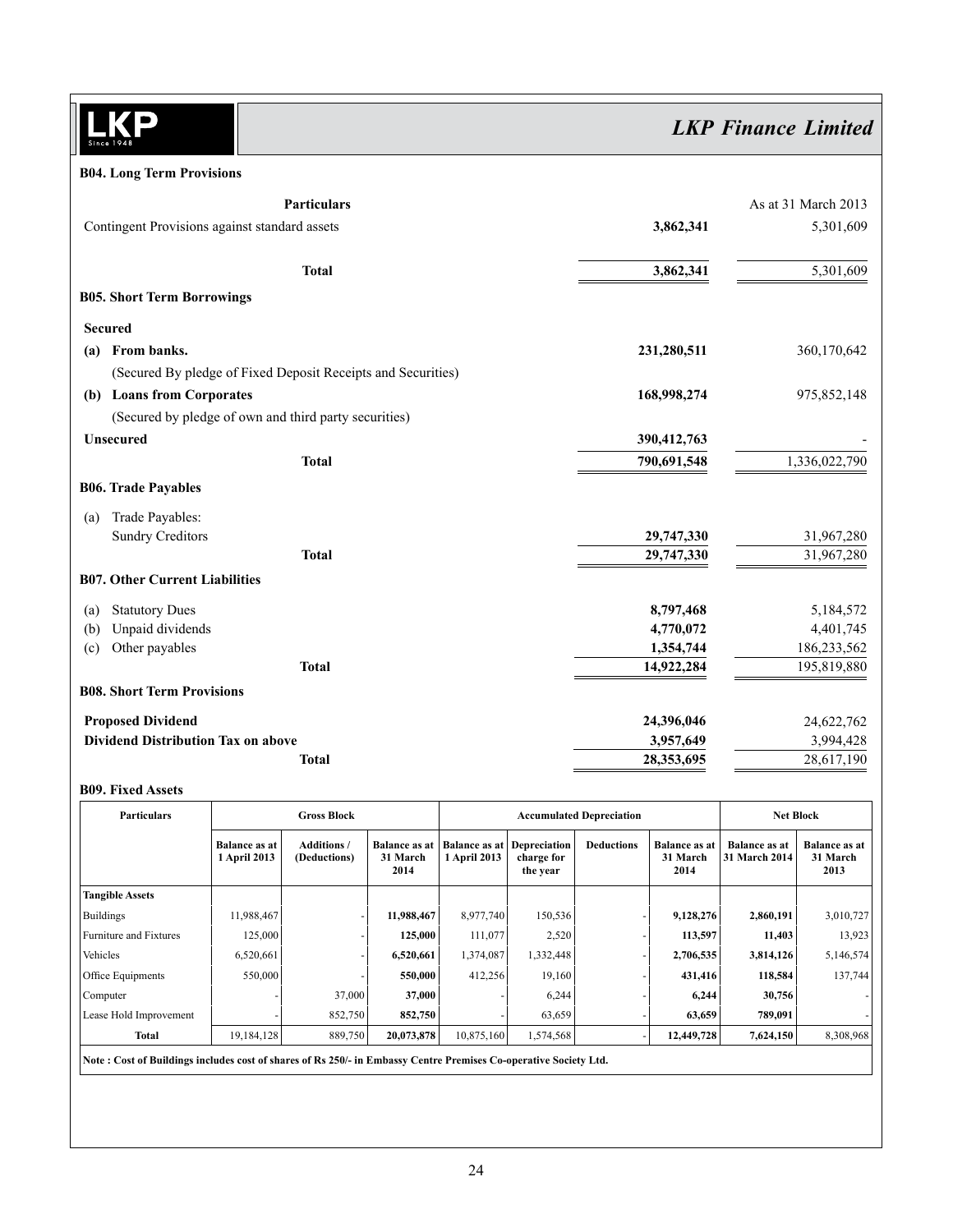**KP** 

### *LKP Finance Limited*

|     | <b>B10. Non Current Investments</b>                                                                       |             |                    |                              |                 |                   |                          |                     |
|-----|-----------------------------------------------------------------------------------------------------------|-------------|--------------------|------------------------------|-----------------|-------------------|--------------------------|---------------------|
|     | Particulars                                                                                               |             |                    |                              |                 |                   |                          | As at 31 March 2013 |
|     | <b>Investments</b>                                                                                        |             |                    |                              |                 |                   |                          |                     |
| (a) | Investment in Equity instruments                                                                          |             |                    |                              |                 | 189,063,541       |                          | 231,589,496         |
| (b) | Investments in Preference shares                                                                          |             |                    |                              |                 | 179,365,954       |                          | 179,365,954         |
| (c) | Investments in Debentures and bonds                                                                       |             |                    |                              |                 |                   |                          |                     |
| (d) | <b>Investments in Mutual Funds</b>                                                                        |             |                    |                              |                 | 14,735            |                          | 14,735              |
|     | <b>Total</b>                                                                                              |             |                    |                              |                 | 368,444,230       |                          | 410,970,185         |
|     |                                                                                                           |             |                    |                              |                 |                   |                          |                     |
|     | Less : Provision for dimunition in the value of quoted Investments                                        |             |                    |                              |                 |                   |                          | (3,892,574)         |
|     | <b>Total</b>                                                                                              |             |                    |                              |                 | 368,444,230       |                          | 407,077,611         |
|     | Aggregate amount of quoted investments<br>(Market value Rs 7,38,23,169/- (Previous Year Rs 7,63,69,940/-) |             |                    |                              |                 | 72,837,229        |                          | 115,295,684         |
|     | Aggregate amount of unquoted investments                                                                  |             |                    |                              |                 | 295,607,000       |                          | 295,674,500         |
|     | <b>Details of Investments in Securities</b>                                                               |             |                    |                              |                 |                   |                          |                     |
| Sr. | Name of the Body Corporate                                                                                | Subsidiary/ |                    | <b>No. of Shares / Units</b> | Quoted /        | Partly Paid /     | Amount                   |                     |
| No. |                                                                                                           | Others      | 31st March<br>2014 | 31st March<br>2013           | <b>Unquoted</b> | <b>Fully paid</b> | 31st March<br>2014       | 31st March<br>2013  |
| a   | <b>Investment in Equity Instruments</b>                                                                   |             |                    |                              |                 |                   |                          |                     |
|     | Tata Motors Ltd                                                                                           | Others      | 40                 | 40                           | Quoted          | Fully paid        | 3,061                    | 3,061               |
|     | Maharashtra Polybutane Ltd                                                                                | Others      | 300,000            | 300,000                      | Quoted          | Fully paid        | 666,189                  | 666,189             |
|     | JSW Steel ltd                                                                                             | Others      | 47                 | 47                           | Quoted          | Fully paid        | 1,280                    | 1,280               |
|     | D S Kulkarni Developers Ltd                                                                               | Others      | 583                | 583                          | Quoted          | Fully paid        | 64,130                   | 64,130              |
|     | NHPC Ltd                                                                                                  | Others      | 131,910            | 131,910                      | Quoted          | Fully paid        | 3,050,198                | 3,050,198           |
|     | Reliance Broadcast Network Ltd                                                                            | Others      | $\overline{a}$     | 700,000                      | Quoted          | Fully paid        | $\overline{\phantom{a}}$ | 44,389,127          |
|     | Mercator Lines Limited                                                                                    | Others      | 1,341,942          | 1,271,000                    | Quoted          | Fully paid        | 35,057,251               | 33,700,320          |
|     | City Union Bank Limited                                                                                   | Others      | 92,417             | 200,000                      | Quoted          | Fully paid        | 2,671,688                | 1,524,208           |
|     | City Union Bank Limited-Rights                                                                            | Others      |                    | 57,374                       | Quoted          | Partly Paid       | $\blacksquare$           | 573,740             |
|     | Manganese Ore India Limited                                                                               | Others      | 3,406              | 3,406                        | Quoted          | Fully paid        | 1,277,250                | 1,277,250           |
|     | South Indian Bank Limited                                                                                 | Others      | 1,000,000          | 1,000,000                    | Quoted          | Fully paid        | 20,647,019               | 20,647,019          |
|     | Thomas Cook (India) Ltd                                                                                   | Others      | 440                | 440                          | Quoted          | Fully paid        | 18,474                   | 18,474              |
|     | The Saraswat Co-op Bank Ltd.                                                                              | Others      | 1,005              | 1,005                        | Unquoted        | Fully paid        | 10,050                   | 10,050              |
|     | The Hindustan Times Ltd.                                                                                  | Others      | 5,600              | 5,600                        | Unquoted        | Fully paid        | 1,256,500                | 1,256,500           |
|     | LKP Holdings Pvt Ltd                                                                                      | Others      |                    | 7,600                        | Unquoted        | Fully paid        |                          | 76,000              |
|     | LKP Securities Ltd.                                                                                       | Subsidiary  | 26,192,350         | 26,190,650                   | Unquoted        | Fully paid        | 107,940,450              | 107,931,950         |
|     | Gayatri Cement & Chemicals Industries<br>Pvt.Ltd                                                          | Subsidiary  | 21,000             | 21,000                       | Unquoted        | Fully paid        | 16,400,000               | 16,400,000          |
|     |                                                                                                           |             |                    |                              |                 |                   | 189,063,540              | 231,589,496         |
| b   | <b>Investments in Preference Shares</b>                                                                   |             |                    |                              |                 |                   |                          |                     |
| *{  | Thomas Cook (India) Ltd 0.001% Class B<br>Preference Shares                                               | Others      | 319,765            | 319,765                      | Quoted          | Fully paid        | 5,062,680                | 5,062,680           |
| *{  | Thomas Cook (India) Ltd 0.001% Class C<br>Preference Shares                                               | Others      | 271,800            | 271,800                      | Quoted          | Fully paid        | 4,303,274                | 4,303,274           |
|     | LKP Securities Ltd-Preference Shares                                                                      | Subsidiary  | 1,700,000          | 1,700,000                    | Unquoted        | Fully paid        | 170,000,000              | 170,000,000         |
|     |                                                                                                           |             |                    |                              |                 |                   | 179,365,954              | 179, 365, 954       |
| d   | <b>Investments in Mutual Funds</b>                                                                        |             |                    |                              |                 |                   |                          |                     |
|     | BenchMark Mutual Fund.                                                                                    | Others      | 147.342            | 147.342                      | Quoted          | Fully paid        | 14,735                   | 14,735              |
|     | Total                                                                                                     |             |                    |                              |                 |                   | 368,444,229              | 410,970,185         |

1) The Company holds 99.81% of Equity Share capital & 58.62% of Preference Share Capital of LKP Securities Ltd

2) The Company holds 100% of Equity Share capital of Gayatri Cement & Chemical Industries Pvt Ltd.

**\*{** Under an agreement between Thomas Cook (India) Ltd (TCIL) and the Company, Class B and Class C Preference Shares of TCIL were to be converted into Equity Shares, which was contested by the parties. The matter was referred to Arbitration. In terms of the Award dated 20th February, 2014, the company is entitled for conversion of Class B and Class C Preference Shares into 51,40,000 Equity Shares of TCIL. As on 31st March, 2014, the conversion has not not taken place as certain formalities are to be completed.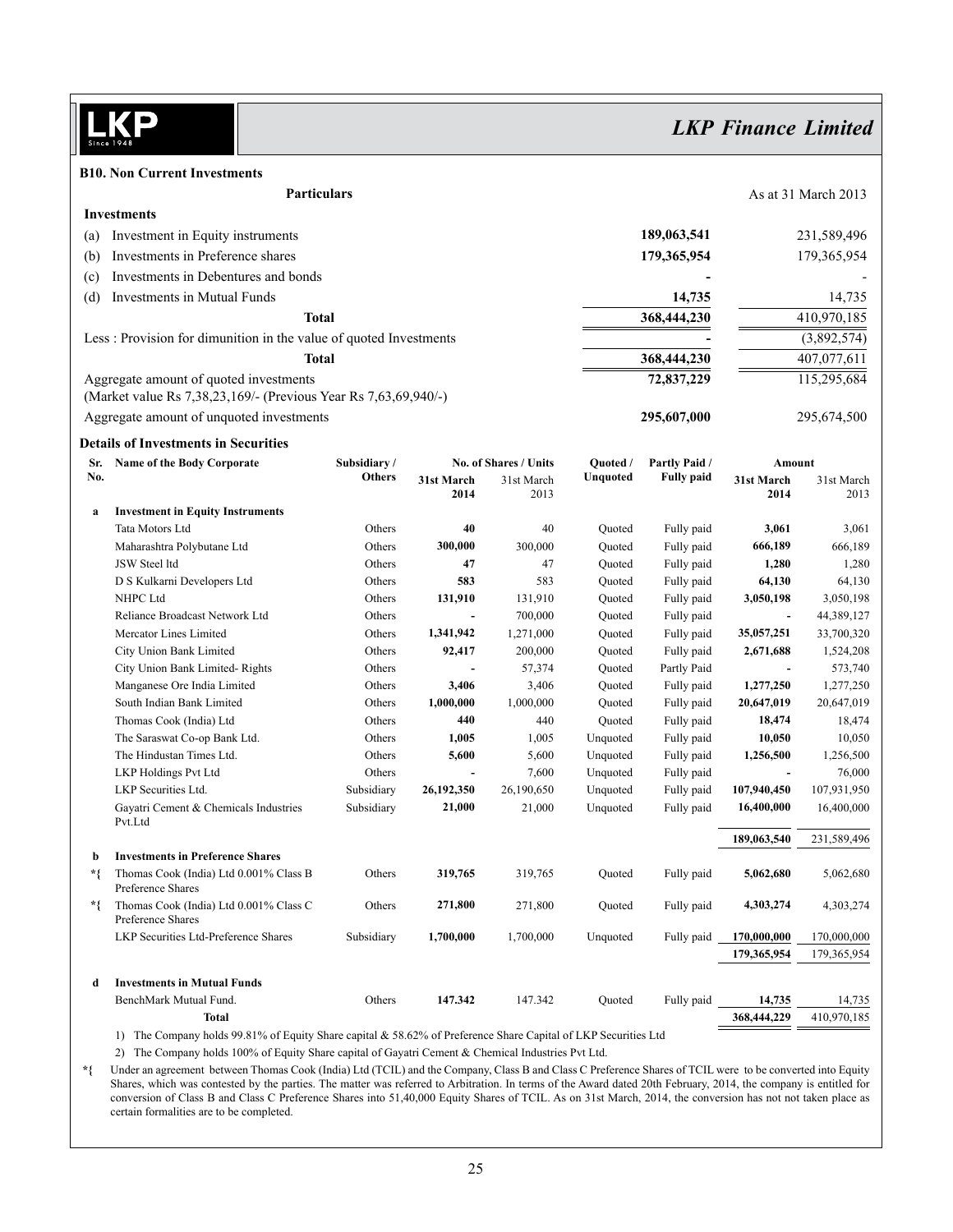$\overline{\mathbf{I}}$ **KP** 

## *LKP Finance Limited*

**B11. Long Term Loans & Advances**

| Particulars                                                                                                                         |                        | As at 31 March 2013         |
|-------------------------------------------------------------------------------------------------------------------------------------|------------------------|-----------------------------|
| <b>Security Deposits</b>                                                                                                            | 385,000                | 220,000                     |
| Total                                                                                                                               | 385,000                | 220,000                     |
| <b>B12. Trade Receivables</b>                                                                                                       |                        |                             |
| Trade receivables outstanding for a period less than six months                                                                     |                        |                             |
| Unsecured                                                                                                                           | 3,789,972              | 542,078                     |
| <b>Total</b>                                                                                                                        | 3,789,972              | 542,078                     |
| B13. Cash and cash equivalents                                                                                                      |                        |                             |
| Balances with banks<br>a.                                                                                                           |                        |                             |
| In unpaid dividend accounts                                                                                                         | 4,770,072              | 4,401,745                   |
| In Current Accounts                                                                                                                 | 29,241,885             | 2,456,767                   |
| In FDRs with Bank - more than 12 months maturity                                                                                    |                        | 100,000,000                 |
| In FDRs with Bank - less than 12 months maturity                                                                                    | 203,000,000            | 153,000,000                 |
| Cash on hand<br>b.                                                                                                                  | 7,484                  | 2,563                       |
|                                                                                                                                     |                        |                             |
| <b>Total</b>                                                                                                                        | 237,019,442            | 259,861,076                 |
| <b>B14. Short term loans and advances</b>                                                                                           |                        |                             |
| Secured.(includes Rs 2,663.94 lacs classified as Sub Standard Assets in respect of which<br>shares held as security Rs 748.63 lacs) | 1,048,588,840          | 1,660,835,708               |
| Unsecured, considered good [including due from                                                                                      | 440,361,878            | 425,990,878                 |
| Subsidiaries Rs 160,381,513/- (previous year Rs 27,863,434/-]                                                                       |                        |                             |
| Advance Tax net of provision for tax                                                                                                | 51,810,722             | 31,050,004                  |
| Total                                                                                                                               | 1,540,761,440          | 2,117,876,590               |
| <b>B15. Revenue from Operations</b>                                                                                                 |                        |                             |
|                                                                                                                                     |                        | Previous Year               |
| Interest Income                                                                                                                     | 242,647,557            | 301,218,394                 |
| Dividend                                                                                                                            | 4,819,822              | 3,283,041                   |
| Profit on sale of shares $\&$ securities                                                                                            | 92,000,193             | 60,369,395                  |
| Income from F&O<br>Income from Services                                                                                             | 6,334,206<br>6,683,671 | (26, 392, 197)<br>7,060,483 |
| <b>Total</b>                                                                                                                        | 352,485,449            | 345,539,116                 |
| <b>B16. Other Income</b>                                                                                                            |                        |                             |
| Rent Income                                                                                                                         | 200,000                | 744,000                     |
| Miscellaneous Income                                                                                                                | 110,359                | 28,145                      |
| Insurance Claim received.                                                                                                           | 1,481,515              |                             |
| Excess Provision for Standard Assets Written back                                                                                   | 1,439,268              |                             |
| <b>Total</b>                                                                                                                        | 3,231,142              | 772,145                     |
| <b>B17. Employee Benefits Expenses</b>                                                                                              |                        |                             |
| Salaries and allowances<br>(a)                                                                                                      | 49,597,507             | 36,035,388                  |
| Contribution to Provident fund & ESIC<br>(b)                                                                                        | 454,528                | 526,115                     |
| Contribution to LIC Group Gratuity Fund<br>(c)                                                                                      | 411,287                | 236,722                     |
| ESOP compensation expenses written off / (written back)<br>(d)                                                                      | 31,912                 | (1,960,708)                 |
| Staff welfare expenses<br>(e)<br><b>Total</b>                                                                                       | 183,189<br>50,678,423  | 416,366<br>35,253,883       |
|                                                                                                                                     |                        |                             |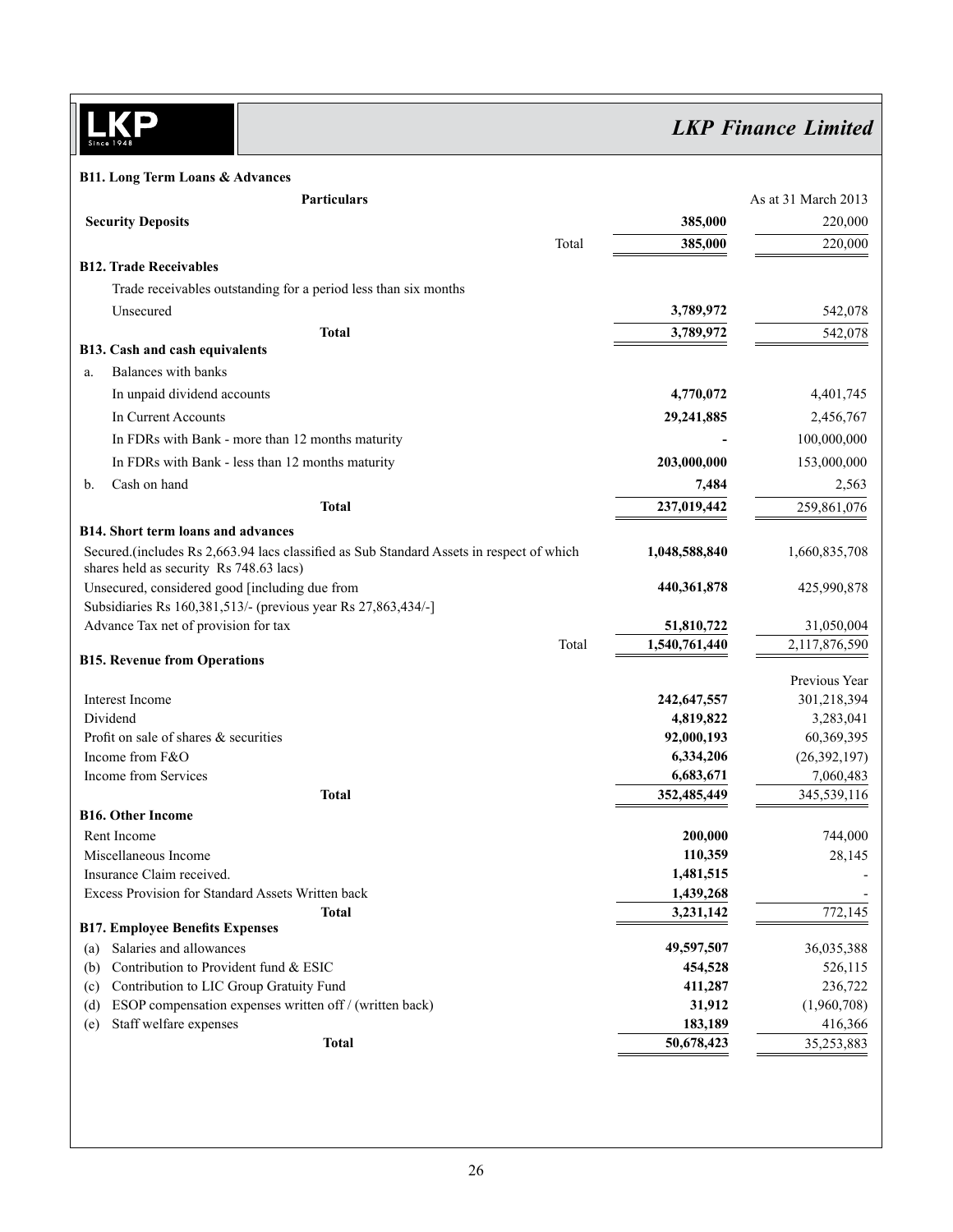| <b>B18. Other Expenses</b>                                        |             |               |
|-------------------------------------------------------------------|-------------|---------------|
| <b>Particulars</b>                                                |             | Previous Year |
| Rent, Rates & Taxes                                               | 816,142     | 1,071,456     |
| Repairs - Others                                                  | 56,327      | 259,689       |
| Advertisement                                                     | 58,267      | 56,659        |
| Directors Fees                                                    | 115,000     | 70,000        |
| Travelling & Conveyance                                           | 2,942,556   | 2,342,586     |
| Postage, Telegram & Telephones                                    | 557,454     | 470,985       |
| Legal and Professional Charges                                    | 11,730,981  | 12,830,028    |
| Printing & Stationery                                             | 146,584     | 125,319       |
| <b>Auditors Remuneration:</b>                                     |             |               |
| Audit fees                                                        | 300,000     | 300,000       |
| Tax audit fees                                                    | 25,000      | 25,000        |
| <b>Commission Expenses</b>                                        | 609,021     | 1,584,403     |
| Donation                                                          |             | 25,000        |
| Provision for Diminution in value of investments / (written back) | (3,892,577) | 2,419,523     |
| Provision under RBI prudential guidelines.                        | 16,316,155  | 10,323,268    |
| Miscellaneous Expenses                                            | 8,428,131   | 5,359,448     |
| Total                                                             | 38,209,040  | 37, 263, 364  |

### **Notes to financial statements for the year ended 31st March, 2014**

### **C. Notes :**

### **1. Contingent Liabilities:**

- (a) Guarantee given to a Bank on behalf of a Subsidiary Rs 8 crores. (Previous Year Rs 8 crores)
- (b) Claim against the Company not acknowledged as debt Rs. 33.99 Lacs , against which the company has deposited full amount in the Honorable High Court of Mumbai. The matter is pending.
- 2. The company has contributed towards its gratuity liability for employees to Life Insurance Corporation of India - Group Gratuity Scheme based on the annual contribution as intimated by Life Insurance Corporation of India.
- I) Reconciliation of opening and closing balances of the present value of the obligation

|                |                                                             | 31.03.2014<br>Rs. in lacs | 31.03.2013<br>Rs. in lacs |
|----------------|-------------------------------------------------------------|---------------------------|---------------------------|
| a.             | Present value of obligation at<br>the beginning of the year | 53.94                     | 64.80                     |
| b.             | Current service cost                                        | 4.32                      | 4.54                      |
| $\mathsf{C}$ . | <b>Interest Cost</b>                                        | 3.27                      | 5.18                      |
| d.             | Benefits paid                                               | (2.15)                    | (12.72)                   |
| e.             | Actuarial (Gain)/Loss                                       | 3.94                      | (0.19)                    |
| f.             | Present value of the obligation<br>at the end of the year   | 63.32                     | 61.62                     |

II) Reconciliation of opening and closing balances of the fair value of Plan Assets

|    |                              |             | 31.03.2013  |
|----|------------------------------|-------------|-------------|
|    |                              | Rs. in lacs | Rs. in lacs |
| a. | Fair value of Plan Assets at | 63.60       | 76.27       |
|    | the beginning of the year    |             |             |
| b. | Expected return on Plan      | 5.69        | 6.26        |
|    | Assets                       |             |             |
| c. | Contributions                | 4.46        | 2.13        |
| d. | Benefits paid                | (2.15)      | (12.72)     |
| e. | Actuarial (Gain)/Loss on     | Nil         | Nil         |
|    | Plan Assets                  |             |             |
| f. | Fair value of Plan Assets at | 71.59       | 71.94       |
|    | the end of the year          |             |             |

Reconciliation of present value in 'I' above and the fair value of Plan Assets in 'II' above

|             |                                |             | 31.03.2013  |
|-------------|--------------------------------|-------------|-------------|
|             |                                | Rs. in lacs | Rs. in lacs |
| a.          | Present value of obligation at | 63.32       | 61.62       |
|             | the end the year               |             |             |
| b.          | Fair value of Plan Assets at   | 71.59       | 71.94       |
|             | the end of the year            |             |             |
| $C_{\star}$ | Excess of Fair value of Plan   | 8.27        | 10.32       |
|             | Assets over present value of   |             |             |
|             | obligation                     |             |             |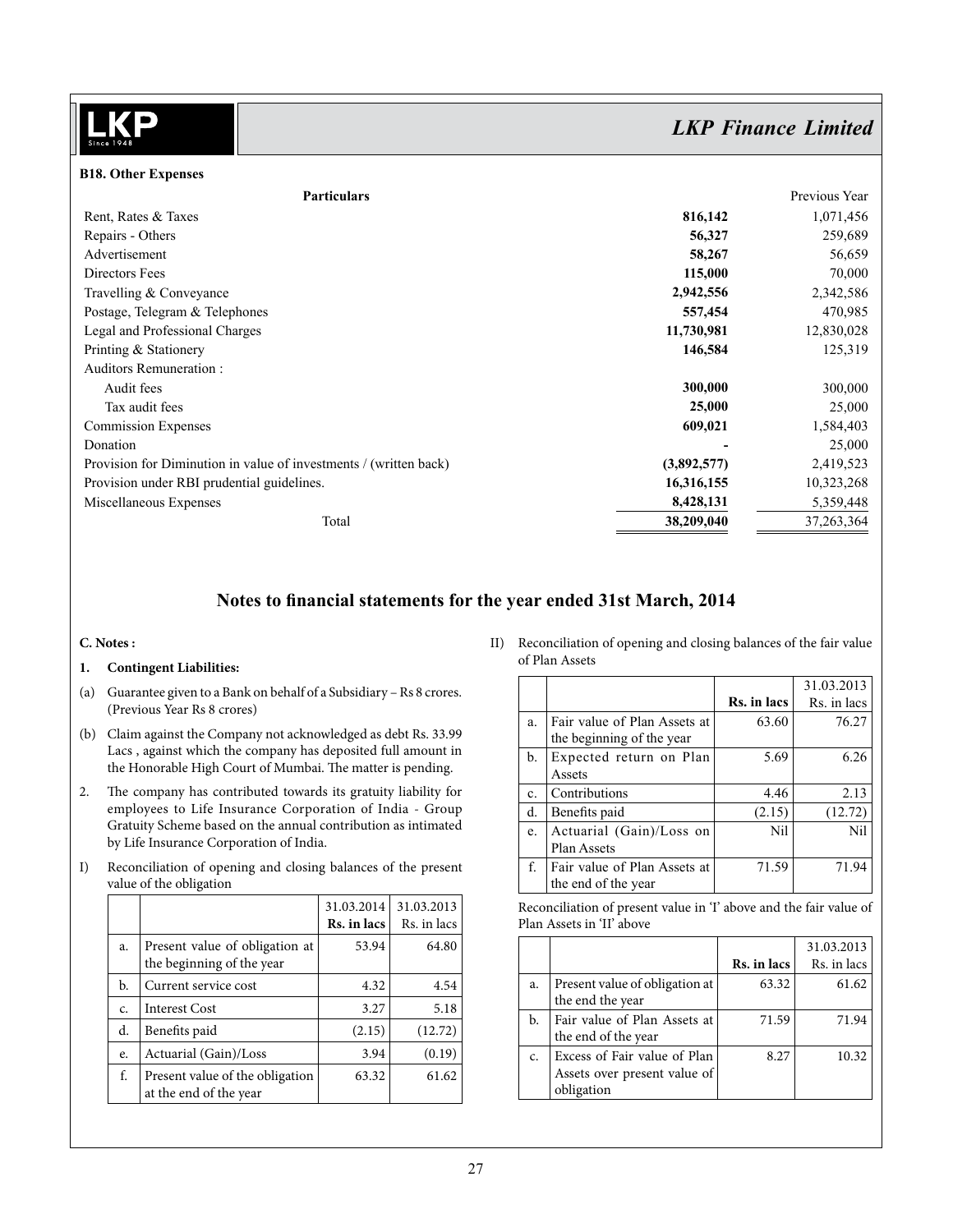III) Expenses charged to Statement of Profit & Loss.

|    |                                                             | Rs. in lacs | Previous<br>Year<br>Rs. in lacs |
|----|-------------------------------------------------------------|-------------|---------------------------------|
| a. | Expenses charged to Statement  <br>of Profit & Loss Account | 5.84        | 2.37                            |

### **3. Managerial Remuneration.**

**a) Remuneration to Executive Chairman Mr M V Doshi.** 

|                                | Rs. in lacs |
|--------------------------------|-------------|
| Salary                         | 36.00       |
| Contribution to Provident Fund | 0.09        |
| Perquisites                    | 12.25       |
| <b>Total</b>                   | 48.34       |

- b) Sitting fees to Directors : **1.15**
- **4. Particulars with respect to Earnings per share is calculated as follows:**

|                               | <b>Current Year</b> | Previous Year |
|-------------------------------|---------------------|---------------|
| Profit after Tax (Rs in lacs) | 747.69              | 674.87        |
| Weighted Average Number       | 12,222,351          | 12,343,994    |
| of Shares Outstanding         |                     |               |
|                               | Rs. Ps.             | Rs. Ps.       |
| Earnings per share (Basic)    | 6.12                | 5.47          |
| Earnings per share (Diluted)  | 5.73                | 5.12          |
| Face Value per Share          | 10                  |               |

### **5. Taxation :**

A. Tax expenses for the year comprises of :

| i.  | Current Tax as per Income Tax Act, 1961. Rs 145.04 Lacs                 |                |
|-----|-------------------------------------------------------------------------|----------------|
|     | Less: MAT credit adjustment of earlier   Rs 145.04 Lacs                 |                |
|     | vears                                                                   |                |
| ii. | Deferred Tax Asset Written off                                          | $Rs 1.68$ Lacs |
| iii | Deferred Tax Liability for the year                                     | $Rs 1.32$ Lacs |
| iv  | Excess provision for tax in earlier year Rs 43.05 lacs<br>written back. |                |
|     |                                                                         |                |
|     | Total                                                                   | Rs 40.05 lacs  |

B. Income Tax assessments have been completed up to Asst. Year 2011- 2012. There are no demands outstanding.

### C. Deferred Tax Liability

|                    |             | As at $\vert$ For the year | As at       |
|--------------------|-------------|----------------------------|-------------|
|                    | 31.03.2014  | Rs. in lacs                | 31.03.2013  |
|                    | Rs. in lacs |                            | Rs. in lacs |
| Written down       | (1.32)      | 2.99                       | 1.68        |
| value differential |             |                            |             |

 6. **As per the Accounting Standard 18, disclosure regarding related parties as defined in the Accounting Standards are given below:**

## *LKP Finance Limited*

(i) List of related parties and relationships.

| <b>Name of the Related Party</b>     | Relationship              |
|--------------------------------------|---------------------------|
| LKP Securities Ltd.                  | Subsidiary Company        |
| Gayatri Cement & Chemical            | <b>Subsidiary Company</b> |
| Industries Pvt. Ltd.                 |                           |
| Peak Plastonics Pvt. Ltd.            | Director Interested       |
| MKM Share & Stock Brokers Ltd.       | Director Interested       |
| Sea Glimpse Investments Pvt. Ltd.    | Director Interested       |
| Bhavna Holdings Pvt. Ltd.            | Director Interested       |
| Prasu Leasing & Finance Pvt. Ltd.    | Director Interested       |
| Prasam Trading And Finance Pvt. Ltd. | Director Interested       |
| M/s. L.K. Panday                     | Director Interested       |
| Mr. M V Doshi                        | Key Managerial            |
|                                      | Personnel                 |

### (ii) Transaction with related parties.

| Subsidiary<br>Key<br>Managerial<br>Company | Total<br>(Rs. In Lacs)                                               |
|--------------------------------------------|----------------------------------------------------------------------|
|                                            |                                                                      |
|                                            |                                                                      |
| Gavatri<br>Personnel                       |                                                                      |
|                                            |                                                                      |
|                                            |                                                                      |
|                                            |                                                                      |
|                                            |                                                                      |
|                                            | 2.00                                                                 |
|                                            | 472.62                                                               |
|                                            | 48.34                                                                |
|                                            |                                                                      |
|                                            | 17.48                                                                |
|                                            | 1,603.81                                                             |
|                                            |                                                                      |
|                                            | Cement $&$<br>Chemical<br>Industries<br>Pvt Ltd<br>48.34<br>1,466.73 |

### **7. Expenditure in Foreign Currency**

|                |             | Previous year |
|----------------|-------------|---------------|
|                | Rs. in lacs | Rs. in lacs   |
| Foreign Travel | NΠ          |               |

### **8. Prudential Norms of the Reserve bank of India (RBI):**

The Prudential Norms of the RBI require the company to derecognize certain income and make provisions for nonperforming assets.

In compliance with Guidelines prescribed by Reserve Bank of India for NBFCs, the company has

- (a) provided 0.25% of Standard Assets amounting to Rs. NIL ( Previous year Rs 21.25 lacs). The Contingent Provision against Standard Assets as on 31.03.2014 is Rs 38.62 lacs (Previous year Rs 53.01 lacs)
- (b) appropriated 20% of the Net Profits Rs 149.53 lacs ( Previous year Rs 134.97 lacs) to Special Reserve Fund.
- (c) provided Rs 163.16 lacs ( Previous year Rs 103.23) against Sub Standard Assets under the guidelines.
- 9. Tax Deducted at Source on income: Rs. 178.24 lacs (Previous Year Rs. 183.30 lacs)
- 10. Short Term Loans and Advance include Rs 6 lacs due from a Director ( Maximum balance Rs Rs 6 lacs) ( Previous year Rs Nil)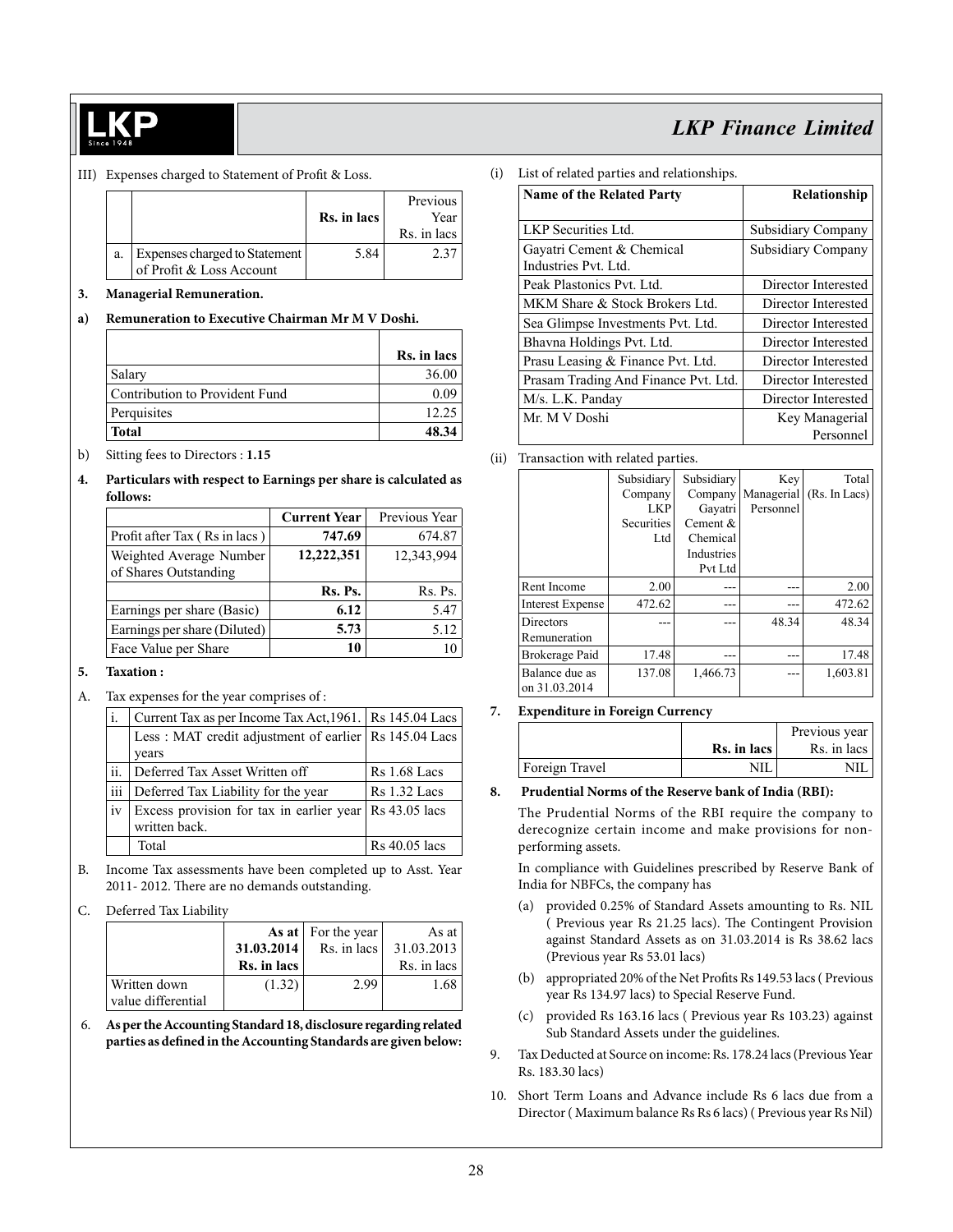- 11. The company has no amounts due to suppliers under The Micro, Small and Medium Enterprises Development Act, 2006, [MSMED Act] as at 31<sup>st</sup> March, 2014.
- 12. There are no amounts due and outstanding to be credited to Investor Education & Protection Fund as at 31<sup>st</sup> March, 2014
- 13. Measurement and disclosure of the employee share-based payment plans is done in accordance with SEBI (Employee Stock Option Scheme and Employee Stock Purchase Scheme) Guidelines, 1999 and the Guidance Note on Accounting for Employee Share-based Payments, issued by ICAI. The company measures compensation cost relating to employee stock options using the intrinsic value method. Compensation expense is amortized over the vesting period of the option on a straight line basis. The company has charged Rs 0.31 lacs to the statement of Profit and loss of the year. 8,12,625 ESOPs are outstanding as on 31<sup>st</sup> March,2014. None of the options have been exercised so far.
- 14. During the year the company has entered into Futures & Options contracts on the National Stock Exchange in the Equity Segment and on the Multi Commodity Exchange in the commodity segment. The open position as on 31.03.2014 is Rs 128.42 lacs (Previous Year Rs 459.25 lacs).
- 15. Balance sheet of a non deposit taking non-banking financial company

(As required in terms of paragraph 13 of Non-Banking Financial (Non-Deposit Accepting or Holding) Companies Prudential Norms {Reserve Bank} Directions, 2007)

#### **Liabilities Side:**

|     |                                                                                                    |                       | (Rs. In Lakh)     |
|-----|----------------------------------------------------------------------------------------------------|-----------------------|-------------------|
|     |                                                                                                    | Amount<br>Outstanding | Amount<br>Overdue |
| (1) | Loans and advances availed by the<br>NBFC's inclusive of interest accrued<br>thereon but not paid: |                       |                   |
|     | (a) Debentures : Secured                                                                           | NIL                   | NIL               |
|     | : Unsecured                                                                                        | <b>NIL</b>            | ΝIL               |
|     | (Other than falling within the meaning)<br>of public deposit*)                                     |                       |                   |
|     | (b) Deferred Credits                                                                               | <b>NIL</b>            | NIL               |
|     | (c) Term Loans                                                                                     | <b>NIL</b>            | <b>NIL</b>        |
|     | (d) Inter-corporate Loans and Borrowings                                                           | <b>NIL</b>            | NIL               |
|     | (e) Commercial Paper                                                                               | NII.                  | NIL.              |
|     | (f) Other Loans (specify Nature)                                                                   | 7,922.64              | NIL               |

|     | <b>Asset Side</b>                                                                                      |                       |  |
|-----|--------------------------------------------------------------------------------------------------------|-----------------------|--|
|     |                                                                                                        | Amount<br>Outstanding |  |
| (2) | Break-up of Loans and Advances including bills<br>receivables (other than those included in (4) below) |                       |  |
|     | (a) Secured                                                                                            | 10,485.89             |  |
|     | (b) Unsecured                                                                                          | 4,921.73              |  |
|     | (Comprises advance income tax paid, capital advances)<br>& miscellaneous dues)                         |                       |  |

| (3) | Break up of Leased Assets and stock on hire and other<br>assets counting towards AFC activities | ΝIL        |
|-----|-------------------------------------------------------------------------------------------------|------------|
|     | (i) Lease assets including lease rentals under sundry<br>debtors                                | NIL        |
|     | (a) Financial Lease                                                                             | ΝIL        |
|     | (b) Operating Lease                                                                             | NIL        |
|     | (ii) Stock on hire including hire charges under sundry<br>debtors NIL                           | ΝIL        |
|     | (a) Assets on hire                                                                              | ΝIL        |
|     | (b) Repossessed Assets                                                                          | NIL        |
|     | (iii) Other loans counting towards AFC activities                                               | NIL        |
|     | (a) Loans where assets have been repossessed                                                    | ΝIL        |
|     | (b) Loans other than (a) above                                                                  | ΝIL        |
| (4) | Break up of Investments:                                                                        |            |
|     | <b>Current Investments</b>                                                                      |            |
|     | Quoted:<br>1.                                                                                   |            |
|     | (i) Shares<br>(a) Equity                                                                        | ΝIL        |
|     | (b) Preference                                                                                  | ΝIL        |
|     | (ii) Debentures and Bonds                                                                       | NIL        |
|     | (iii) Units of mutual funds                                                                     | ΝIL        |
|     | (iv) Government Securities                                                                      | ΝIL        |
|     | (v) Others:<br>(a) Certificate of Deposit                                                       | ΝIL        |
|     | (b) Commercial Paper                                                                            | NIL        |
|     | Unquoted:<br>2.                                                                                 |            |
|     | (i) Shares<br>(a) Equity                                                                        | ΝIL        |
|     | (b) Preference                                                                                  | ΝIL        |
|     | (ii) Debentures and Bonds                                                                       | ΝIL        |
|     | (iii) Units of mutual funds                                                                     | NIL        |
|     | (iv) Government Securities                                                                      | NIL        |
|     | (v) Others:<br>(a) Certificate of Deposit                                                       | NIL        |
|     | (b) Commercial Paper                                                                            | ΝIL        |
|     | Long Term Investments                                                                           |            |
| 1.  | Quoted                                                                                          |            |
|     | (i) Shares: (a) Equity                                                                          | 634.56     |
|     | (b) Preference                                                                                  | 93.66      |
|     | (ii) Debentures and Bonds                                                                       | NIL        |
|     | (iii) Units of mutual funds                                                                     | 0.15       |
|     | (iv) Government Securities                                                                      | <b>NIL</b> |
|     | (v) Others (Please specify)                                                                     | ΝIL        |
| 2.  | Unquoted:                                                                                       |            |
|     | (i) Shares (a) Equity                                                                           | 1256.07    |
|     | (b) Preference                                                                                  | 1700.00    |
|     | (ii) Debentures and Bonds                                                                       | <b>NIL</b> |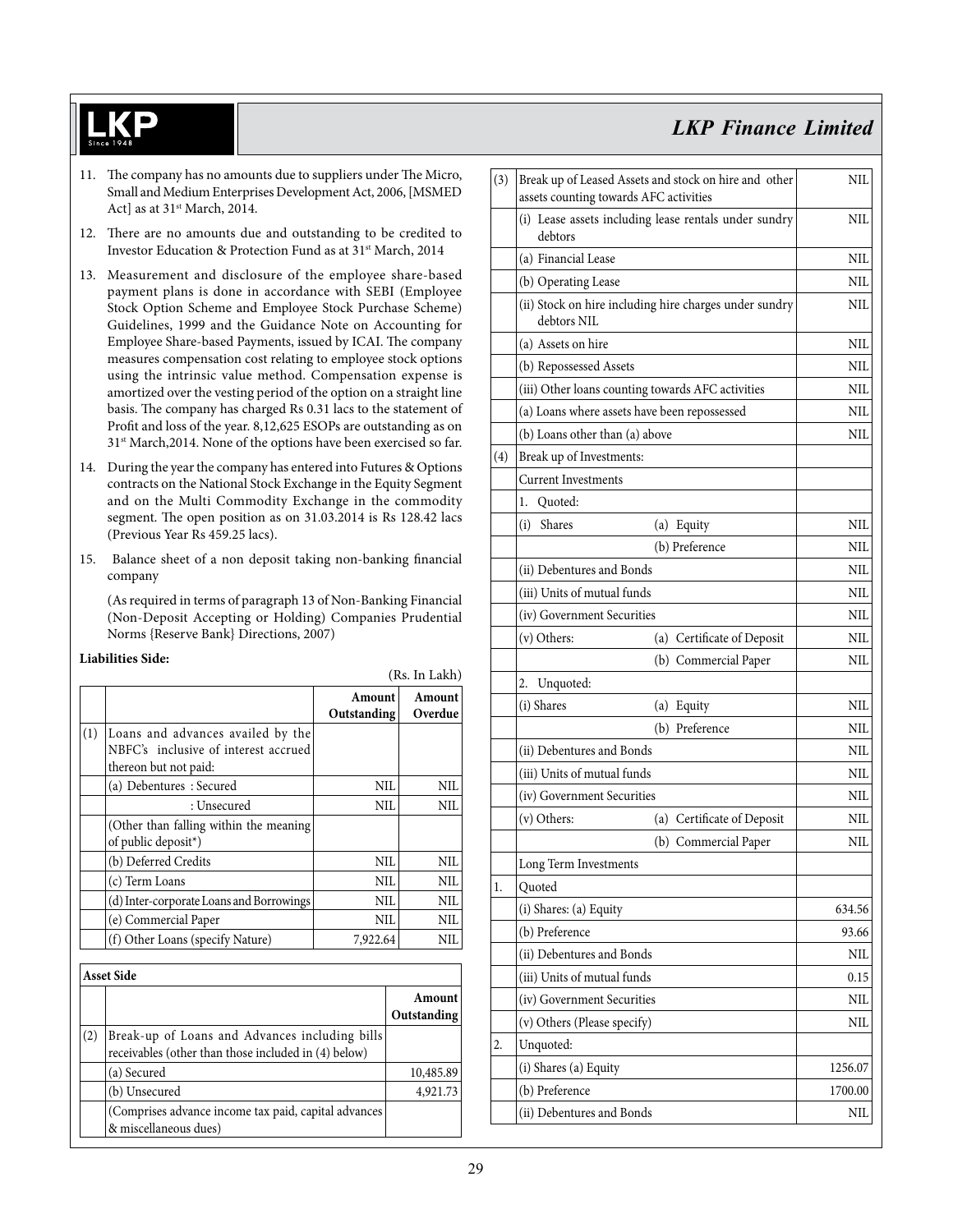| (iii) Units of mutual funds | NII     |
|-----------------------------|---------|
| (iv) Government Securities  | NH      |
| (v) Others (please specify) | NH      |
| Share warrants              | NH.     |
| Total                       | 3684.44 |

| <b>CRAR</b>  |                                       |       |       |
|--------------|---------------------------------------|-------|-------|
| <b>Items</b> |                                       | 2014  | 2013  |
| (i)          | CRAR <sup>%</sup>                     | 66.26 | 48.46 |
| (ii)         | CRAR – Tier I capital (%)             | 66.06 | 48.27 |
|              | $(iii)$ CRAR – Tier II capital $(\%)$ | 0.20  | 0.19  |

(9) Exposures: Exposures to Real Estate Sector : The company has no exposure to the Real Estate Sector.

### (10) Asset Liability Management.

Maturity pattern of certain items of assets and liabilities

**1 day to 30/31 days (1 month) Over 1 month to 2 months Over 2 months to 3 months Over 3 months to 6 months Over 6 months to 1 year Over 1 year to 3 years Over 3 years to 5 years Over 5 years Total Liabilities** 0.01 0.01 0.01 0.03 14.46 64.71 0 0 79.23 Borrowings from Banks  $\begin{vmatrix} 0 & 0 & 0 & 0 & 14.40 & 8.73 & 0 & 0 & 23.13 \end{vmatrix}$ Market Borrowings | 0.01 0.01 0.01 0.03 0.06 55.98 0 0 56.10 **Assets** 17.29 0 7.24 6.86 14.30 145.11 0 29.43 220.23 Advances ( 0.22 0 7.24 0.07 8.84 137.70 0 0 154.07 Investments / Stocks | 17.07 | 0 0 6.79 5.46 7.41 0 29.43 66.16

16. Previous Years Figures are regrouped / reclassified wherever necessary.

### As per our Report attached. For and on behalf of the Board

**For FORD, RHODES, PARKS & CO., Executive Chairman M. V. Doshi**

*Chartered Accountants Firm Registration No.102860W* **Director V. N. Suchanti**

**A. D. Shenoy Director P. M. Doshi** *Partner* Membership No 11549 **Director M. S. Bhise**

Mumbai Mumbai Dated : 9th May, 2014 Dated : 9th May, 2014

(Rs. In Crores)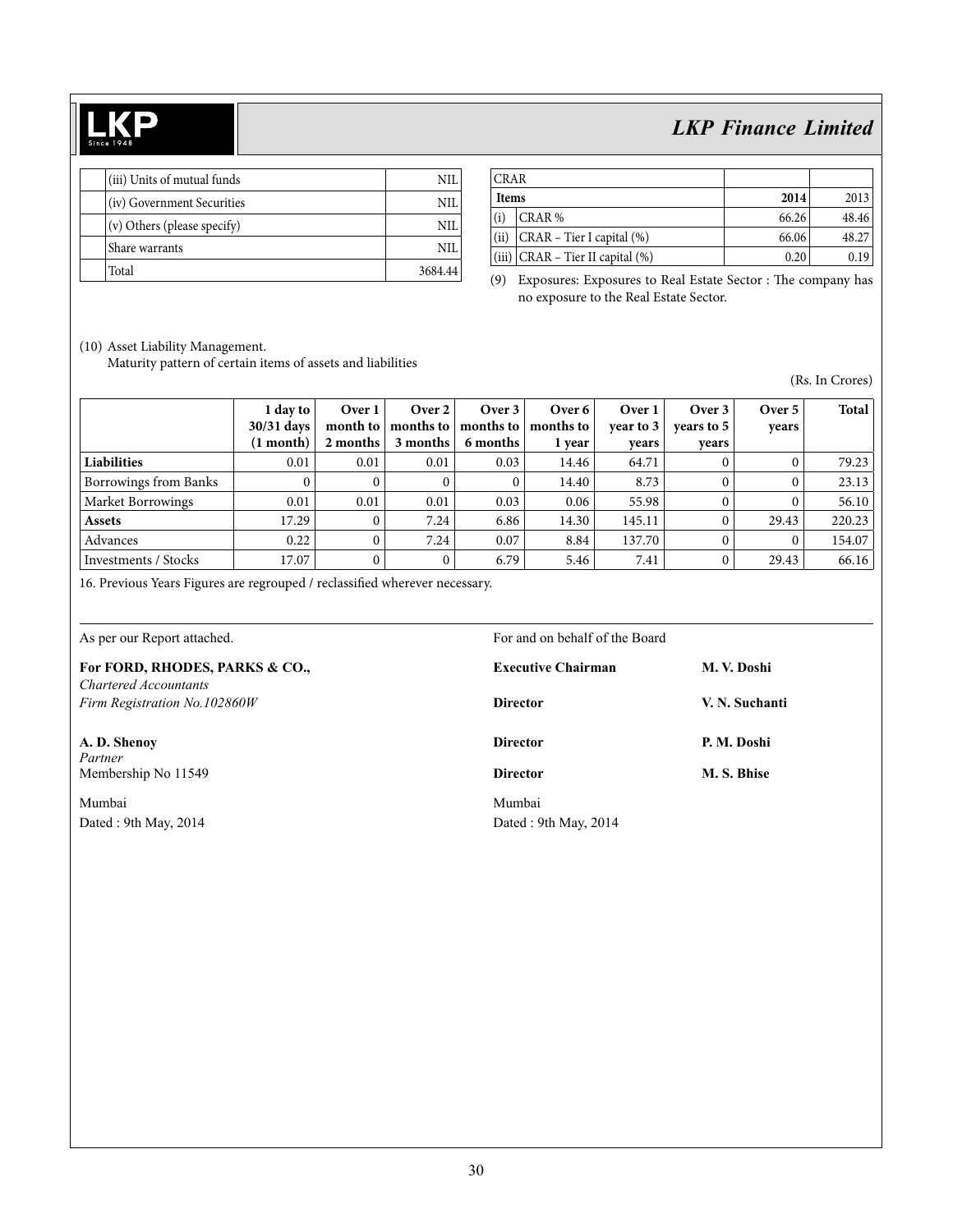

### **Independent Auditors' Report**

### **To the Board of Directors of LKP Finance Limited**

We have audited the accompanying consolidated financial statements of LKP Finance Limited ('the Company') and its subsidiaries, which comprise the consolidated balance sheet as at 31 March 2014, the consolidated statement of profit and loss and consolidated cash flows statement for the year then ended, and a summary of significant accounting policies and other explanatory information.

### **Management's Responsibility for the Consolidated Financial Statements**

Management is responsible for the preparation of these consolidated financial statements that give a true and fair view of the consolidated financial position, consolidated financial performance and consolidated cash flows of the Company in accordance with accounting principles generally accepted in India. This responsibility includes the design, implementation and maintenance of internal control relevant to the preparation and presentation of the consolidated financial statements that give a true and fair view and are free from material misstatement, whether due to fraud or error.

### **Auditor's Responsibility**

Our responsibility is to express an opinion on these consolidated financial statements based on our audit. We conducted our audit in accordance with the Standards on Auditing issued by the Institute of Chartered Accountants of India. Those Standards require that we comply with ethical requirements and plan and perform the audit to obtain reasonable assurance about whether the consolidated financial statements are free from material misstatement.

An audit involves performing procedures to obtain audit evidence about the amounts and disclosures in the consolidated financial statements. The procedures selected depend on the auditor's judgment, including the assessment of the risks of material misstatement of the consolidated financial statements, whether due to fraud or error. In making those risk assessments, the auditor considers internal control relevant to the Company's preparation and presentation of the consolidated financial statements that give a true and fair view in order to design audit procedures that are appropriate in the circumstances. An audit also includes evaluating the appropriateness of accounting policies used and the reasonableness of the accounting estimates made by management, as well as evaluating the overall presentation of the consolidated financial statements.

We believe that the audit evidence we have obtained is sufficient and appropriate to provide a basis for our audit opinion.

### Opinion

In our opinion and to the best of our information and according to the explanations given to us, the consolidated financial statements give a true and fair view in conformity with the accounting principles generally accepted in India:

- a) in the case of the consolidated balance sheet, of the state of affairs of the Company as at 31 March 2014;
- b) in the case of the consolidated statement of profit and loss , of the profit for the year ended on that date; and
- c) in the case of the consolidated cash flow statement, of the cash flows for the year ended on that date.

*For* **Ford, Rhodes, Parks & Co.** *Chartered Accountants* **Firm registration number: 102860W**

**A. D. Shenoy** Place : Mumbai *Partner* Date : 9th May 2014 **Membership number: 011549**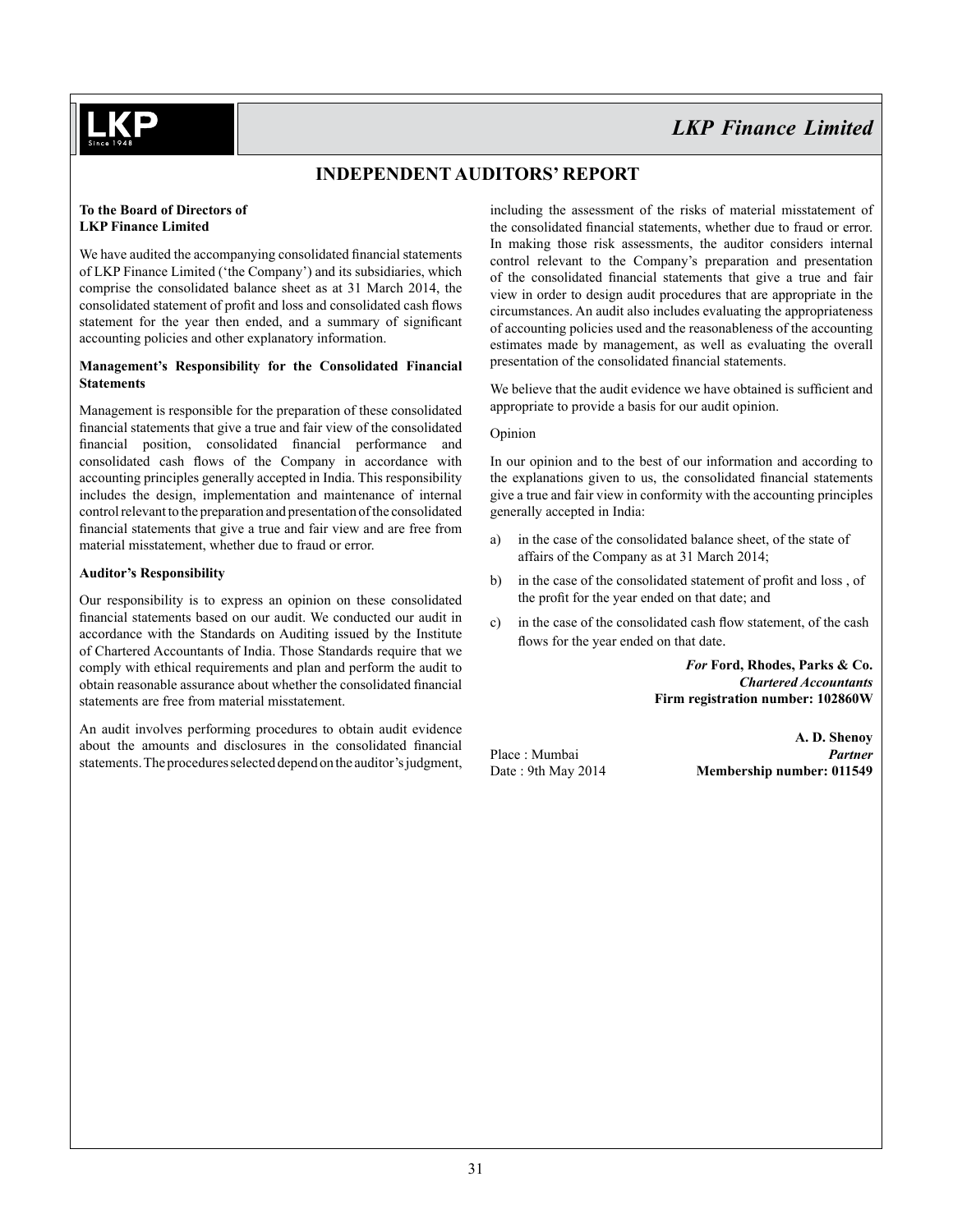LKP

## *LKP Finance Limited*

|                                  | <b>CONSOLIDATED BALANCE SHEET AS AT 31ST MARCH, 2014</b>                                                                                                              |                                            |                                            |                                                            |                   | <b>CONSOLIDATED PROFIT AND LOSS STATEMENT FOR</b>                                                                                                                                    |                                            |                                            |                                                            |
|----------------------------------|-----------------------------------------------------------------------------------------------------------------------------------------------------------------------|--------------------------------------------|--------------------------------------------|------------------------------------------------------------|-------------------|--------------------------------------------------------------------------------------------------------------------------------------------------------------------------------------|--------------------------------------------|--------------------------------------------|------------------------------------------------------------|
|                                  | <b>Particulars</b>                                                                                                                                                    | <b>Note</b>                                |                                            | As at                                                      |                   | THE YEAR ENDED 31ST MARCH, 2014                                                                                                                                                      |                                            |                                            |                                                            |
| I.                               | <b>EQUITY AND</b><br><b>LIABILITIES:</b>                                                                                                                              | No.                                        |                                            | 31.03.2013                                                 |                   | <b>Particulars</b>                                                                                                                                                                   | <b>Note</b><br>No.                         |                                            | Previous Year                                              |
|                                  |                                                                                                                                                                       |                                            |                                            |                                                            | I.                | Revenue from operations                                                                                                                                                              | $C-B15$                                    | 731,252,280                                | 765,329,955                                                |
| 1                                | Shareholders' funds                                                                                                                                                   |                                            |                                            |                                                            |                   |                                                                                                                                                                                      |                                            |                                            |                                                            |
|                                  | (a) Share capital                                                                                                                                                     | $C - B1$                                   | 121,980,230                                | 123,439,940                                                | П.                | Other income                                                                                                                                                                         | $C-B16$                                    |                                            |                                                            |
|                                  | (b) Reserves and surplus                                                                                                                                              | $C - B2$                                   | 1,408,818,908                              | 1,419,536,905                                              |                   |                                                                                                                                                                                      |                                            | 22,680,971                                 | 22,127,906                                                 |
| $\overline{2}$                   | <b>Non-current liabilities</b>                                                                                                                                        |                                            |                                            |                                                            |                   |                                                                                                                                                                                      |                                            | 753,933,251                                |                                                            |
|                                  | (a) Long-term borrowings                                                                                                                                              | $C - B3$                                   | 1,572,092                                  | 81,759,238                                                 |                   | III. Total Revenue $(I + II)$                                                                                                                                                        |                                            |                                            | 787,457,861                                                |
|                                  | (b) Long-term provisions                                                                                                                                              | C-B4                                       | 9,136,177                                  | 9,425,445                                                  |                   |                                                                                                                                                                                      |                                            |                                            |                                                            |
|                                  |                                                                                                                                                                       |                                            |                                            |                                                            |                   | IV. Expenses:                                                                                                                                                                        |                                            |                                            |                                                            |
| 3                                | <b>Current liabilities</b>                                                                                                                                            |                                            |                                            |                                                            |                   |                                                                                                                                                                                      |                                            |                                            |                                                            |
|                                  | (a) Short-term borrowings                                                                                                                                             | $C-B5$                                     | 1,155,388,336                              | 1,839,910,349                                              |                   | Employee benefits expense                                                                                                                                                            | $C-B17$                                    | 236,697,832                                | 199,170,446                                                |
|                                  | (b) Trade payables                                                                                                                                                    | $C-B6$                                     | 519,824,365                                | 404,832,661                                                |                   |                                                                                                                                                                                      |                                            |                                            |                                                            |
|                                  | (c) Other current liabilities                                                                                                                                         | $C-B7$                                     | 42,619,495                                 | 39, 355, 545                                               |                   | Finance costs                                                                                                                                                                        |                                            | 219,550,861                                | 234,042,460                                                |
|                                  | (d) Short-term provisions                                                                                                                                             | $C-B8$                                     | 28, 353, 695                               | 28,617,190                                                 |                   |                                                                                                                                                                                      |                                            |                                            |                                                            |
|                                  | <b>TOTAL</b>                                                                                                                                                          |                                            | 3,287,693,298                              | 3,946,877,273                                              |                   | Depreciation                                                                                                                                                                         |                                            | 17,717,366                                 | 17,994,758                                                 |
| П.                               | ASSETS:                                                                                                                                                               |                                            |                                            |                                                            |                   | Other expenses                                                                                                                                                                       | $C-B18$                                    | 273,385,567                                | 263,963,122                                                |
|                                  | <b>Non-current assets</b>                                                                                                                                             |                                            |                                            |                                                            |                   |                                                                                                                                                                                      |                                            |                                            |                                                            |
|                                  | 1 (a) Fixed assets<br>a.Tangible assets                                                                                                                               | $C-B9$                                     | 66,722,799                                 | 69,255,097                                                 |                   | Provision for standard assets                                                                                                                                                        |                                            |                                            | 2,125,660                                                  |
|                                  | b.Intangible assets                                                                                                                                                   |                                            | 20,261,323                                 | 6,065,584                                                  |                   |                                                                                                                                                                                      |                                            |                                            |                                                            |
|                                  | c.Goodwill on consolidation                                                                                                                                           |                                            | 69,758,450                                 | 69,749,950                                                 | V.                | Total expenses                                                                                                                                                                       |                                            | 747,351,626                                | 717,296,446                                                |
|                                  | (b) Non-current investments                                                                                                                                           | $C-B10$                                    | 96,474,949                                 | 135,116,831                                                |                   |                                                                                                                                                                                      |                                            |                                            |                                                            |
|                                  | (c) Deferred tax asset (net)                                                                                                                                          |                                            | 27,606,486                                 | 13,258,109                                                 |                   | VI. Profit Before Tax                                                                                                                                                                |                                            | 6,581,625                                  | 70, 161, 415                                               |
|                                  | (d) Long-term loans and                                                                                                                                               | $C-B11$                                    | 71,599,709                                 | 78,136,607                                                 |                   |                                                                                                                                                                                      |                                            |                                            |                                                            |
|                                  | advances                                                                                                                                                              |                                            |                                            |                                                            |                   | VII. Tax expense for the year                                                                                                                                                        |                                            | (18, 653, 516)                             | 35,696,765                                                 |
|                                  | (e) Other non current assets                                                                                                                                          |                                            | 16,497,581                                 | 14,547,547                                                 |                   |                                                                                                                                                                                      |                                            |                                            |                                                            |
| $\overline{2}$                   | <b>Current assets</b>                                                                                                                                                 |                                            |                                            |                                                            |                   | VIII. Profit After Tax                                                                                                                                                               |                                            | 25, 235, 141                               | 34,464,650                                                 |
|                                  | (a) Inventories (Securities)                                                                                                                                          |                                            | 293,353,772                                | 429,559,957                                                |                   |                                                                                                                                                                                      |                                            |                                            |                                                            |
|                                  | (b) Trade receivables                                                                                                                                                 | $C-B12$                                    | 733,946,230                                | 531,631,992                                                |                   |                                                                                                                                                                                      |                                            |                                            |                                                            |
|                                  | (c) Cash and cash equivalents                                                                                                                                         | $C-B13$                                    | 399,659,014                                | 442,767,730                                                |                   | IX Earnings per equity share:                                                                                                                                                        |                                            |                                            |                                                            |
|                                  | (d) Short-term loans and<br>advances                                                                                                                                  | $C-B14$                                    | 1,471,187,562                              | 2,137,549,343                                              |                   |                                                                                                                                                                                      |                                            |                                            |                                                            |
|                                  | (e) Other Current Assets                                                                                                                                              |                                            | 20,625,423                                 | 19,238,525                                                 |                   | $(1)$ Basic                                                                                                                                                                          |                                            | 2.06                                       | 2.64                                                       |
|                                  | <b>TOTAL</b>                                                                                                                                                          |                                            | 3,287,693,298                              | 3,946,877,273                                              |                   | (2) Diluted                                                                                                                                                                          |                                            | 1.93                                       | 2.48                                                       |
|                                  | Notes forming part of the<br><b>Consolidated Financial</b><br>Statement                                                                                               | $C-A1$<br>to<br>$C-C7$                     |                                            |                                                            |                   | Notes forming part of the<br>Consolidated Financial<br>Statement                                                                                                                     | $C-A1$<br>to<br>$C-C7$                     |                                            |                                                            |
| A.D. Shenoy<br>Partner<br>Mumbai | As per our Report attached<br>For FORD, RHODES, PARKS & CO.<br>Chartered Accountants<br>Firm Registration No.102860W<br>Membership No 11549<br>Dated : 9th May, 2014. | Director<br>Director<br>Director<br>Mumbai | Executive Chairman<br>Dated: 9th May, 2014 | M.V. Doshi<br>V. N. Suchanti<br>P. M. Doshi<br>M. S. Bhise | Partner<br>Mumbai | As per our Report attached<br>For FORD, RHODES, PARKS & CO.<br>Chartered Accountants<br>Firm Registration No.102860W<br>A.D. Shenoy<br>Membership No 11549<br>Dated : 9th May, 2014. | Director<br>Director<br>Director<br>Mumbai | Executive Chairman<br>Dated: 9th May, 2014 | M.V. Doshi<br>V. N. Suchanti<br>P. M. Doshi<br>M. S. Bhise |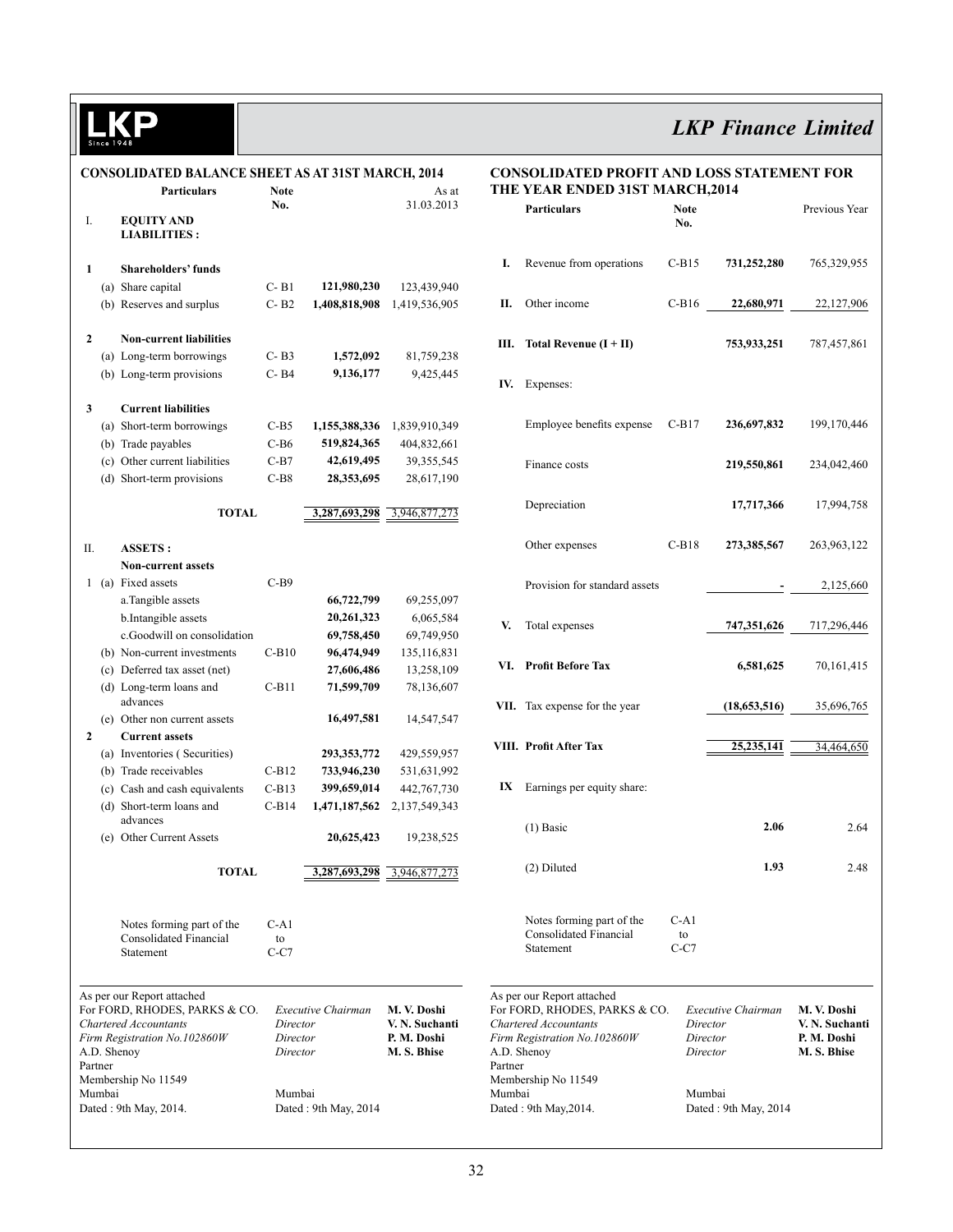#### **CONSOLIDATED CASH FLOW STATEMENT FOR THE YEAR ENDED 31ST MARCH,2014**

|                                                                               |                      |                       |                   | As at<br>31.3.2013            |
|-------------------------------------------------------------------------------|----------------------|-----------------------|-------------------|-------------------------------|
|                                                                               |                      | Rs in Lacs Rs in Lacs |                   | Rs in Lacs Rs in Lacs         |
| A. Cash Flow From Operating Activities:                                       |                      |                       |                   |                               |
| Net Profit/(Loss) before tax and<br>Extraordinary                             |                      |                       |                   |                               |
| Items and Interest.                                                           |                      | 2,261.33              |                   | 3,042.04                      |
| Adjustments for:                                                              |                      |                       |                   |                               |
| Depreciation                                                                  | 177.17               |                       | 179.95            |                               |
| Dimunition in Value of Investment                                             | (38.93)              |                       | 28.19             |                               |
| <b>Employee Stock Compensation Expenses</b>                                   | (0.32)               |                       | (19.61)           |                               |
| Profit / Loss on sale of fixed assets                                         |                      |                       | (0.63)            |                               |
| Dividend Received                                                             | (49.51)              |                       | (34.13)           |                               |
| Profit on sale of investments                                                 |                      |                       | (23.05)           |                               |
|                                                                               |                      | 88.41                 |                   | 130.72                        |
| Operating Profit before Working Capital<br>Changes                            |                      | 2,349.74              |                   | 3,172.76                      |
| Adjustments for working capital changes                                       |                      | 7,780.64              |                   | (7,038.90)                    |
| Cash Generated from operations                                                |                      | 10,130.38             |                   | (3,866.14)                    |
| Interest paid                                                                 | (2,195.51)           |                       | (2,340.42)        |                               |
| Direct taxes paid                                                             | (738.35)             | (2,933.86)            | (295.01)          | (5,274.28)                    |
| Net cash from operating activities                                            |                      | 7,196.52              |                   | (9,140.42)                    |
| <b>B.</b> Cash flow from investing activities                                 |                      |                       |                   |                               |
| Purchase of fixed assets                                                      | (295.85)             |                       | (125.02)          |                               |
| Sale of fixed assets<br>Purchase of Investments                               | 13.19                |                       | 12.03             |                               |
|                                                                               | (19.31)              |                       | (6.74)            |                               |
| Sale of Investments<br>Dividend received                                      | 444.65<br>49.51      |                       | 2,589.93<br>34.13 |                               |
|                                                                               |                      | 192.19                |                   |                               |
| Net cash used in investing activities                                         |                      |                       |                   | 2,504.33                      |
| C. Cash flow from financing activities<br>Increase / (Decrease) in borrowings | (7, 443.49)          |                       | 4,764.37          |                               |
| <b>Buyback of Shares</b>                                                      | (92.77)              |                       | (447.23)          |                               |
| Dividend paid                                                                 | (283.54)             |                       | (303.98)          |                               |
| Net cash used in financing activities                                         |                      | (7,819.80)            |                   | 4,013.16                      |
| Net increase in cash and cash equivalents                                     |                      | (431.09)              |                   | (2,622.93)                    |
| Cash and cash equivalents. (opening)                                          |                      | 4,427.68              |                   | 4,411.75                      |
| Cash and cash equivalents. (closing)                                          |                      | 3,996.59              |                   | 4,427.68                      |
|                                                                               |                      |                       |                   |                               |
| As per our Report attached                                                    |                      |                       |                   |                               |
| For FORD, RHODES, PARKS & CO.                                                 |                      | Executive Chairman    |                   | M. V. Doshi                   |
| Chartered Accountants<br>Firm Registration No.102860W                         | Director<br>Director |                       |                   | V. N. Suchanti<br>P. M. Doshi |
|                                                                               | Director             |                       |                   | M. S. Bhise                   |
| A.D. Shenoy                                                                   |                      |                       |                   |                               |
| Partner                                                                       |                      |                       |                   |                               |

Membership No 11549

Mumbai Mumbai Dated : 9th May, 2014.

#### **Notes to Consolidated financial statements for the year ended 31st March, 2014**

### **C-A. SIGNIFICANT ACCOUNTING POLICIES**

1. Basis of Accounting

The financial accounts have been prepared on historical cost convention. The Company follows the accrual basis of accounting. The financial statements are prepared in accordance with the accounting standards specified in the Companies (Accounting Standards) Rules, 2006, as amended, notified by the Central Government, in terms of section 211 (3C) of the Companies Act,1956 and the guidelines issued by the Reserve Bank of India ('RBI') as applicable To a Non Banking Finance Company ('NBFC'). The accounting policies have been consistently applied by the Company and are consistent with those used in the previous year.

**2.** Depreciation :

The Company provides depreciation as under:

- a) On assets for own use : On written down value method at the rates and in the manner specified in Schedule XIV to the Companies Act 1956 as amended on 16th December, 1993.
- b) On assets acquired and leased: On straight line method at the rates so as to write off the assets over the period of lease.
- c) Leasehold Improvements : Leasehold improvements are written off over the period of lease.

#### 3. Principles of Consolidation

(a) The consolidated financial statements relate to LKP Finance Ltd ('the Company) and its Subsidiary Companies.

The consolidated financial statements have been prepared on the following basis.

- The financial statements of The Company and its Subsidiary Companies have been combined on a line-by-line basis by adding together income and expenses, after fully eliminating inter-group balances and intergroup transactions.
- The consolidated financial statements have been prepared using uniform accounting policies for like transactions and other events in similar circumstances and are presented to the extent possible, in the same manner as the Company's separate financial statements.
- The excess of cost to the company of its investments (in the Subsidiary Companies) over the Share Capital of its Subsidiaries is recognised in the financial statements as goodwill.
- No disclosure has been made for share of profit and share in net assets of the subsidiary, LKP Securities Ltd in respect of Minority Interest (0.19% of the Subsidiary's Equity Capital).

(b) The Subsidiary Companies in the consolidated financial statements are:

|    | <b>Name of the Company</b>                      | Country of<br>Incorporation | % of voting<br>power held as at<br>31st March, 2014 |
|----|-------------------------------------------------|-----------------------------|-----------------------------------------------------|
|    | 1. LKP Securities Limited                       | India                       | 99.81                                               |
| 2. | Gavatri Cement &<br>Chemical Industries Pvt Ltd | India                       | 100.00                                              |

(c) Other Significant Accounting Policies

These are set out in the notes to accounts under Statement of Accounting Policies of the financial statements of the Company and Subsidiaries LKP Securities Limited & Gayatri Cement & Chemical Industries Pvt Ltd.

4. Segment reporting and related information is not given, as the same is not applicable to the Company and its Subsidiaries as there is only one segment.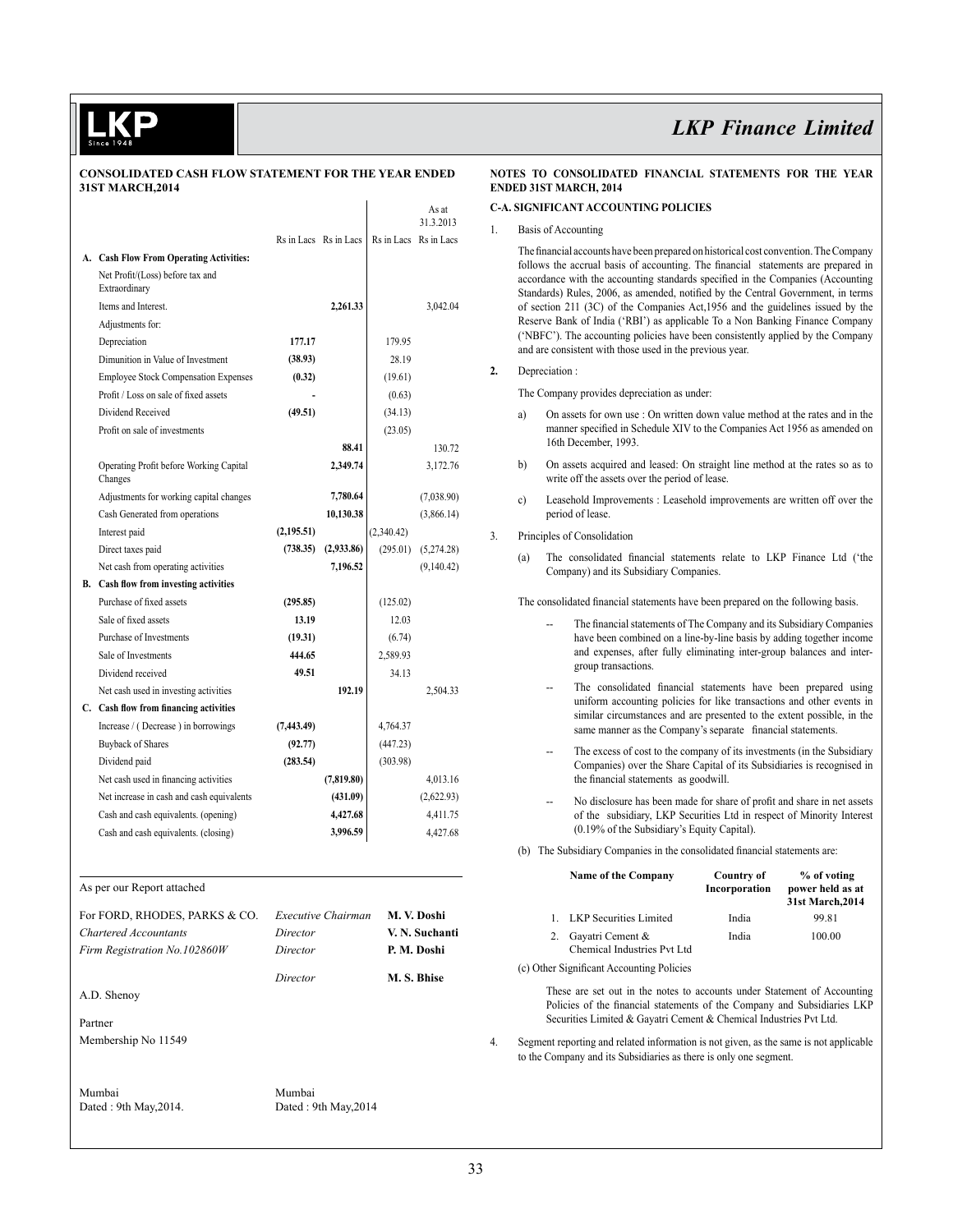# **KP**

### *LKP Finance Limited*

### **Notes to Consolidated financial statements for the year ended 31st March, 2014**

### **C-B1. Share Capital**

| <b>Authorised</b>           | <b>Particulars</b>                                                              | <b>Number</b>      |       | Amount                                      |       |               | Number               | (Rupees)<br>As at 31 March 2013<br>Amount |
|-----------------------------|---------------------------------------------------------------------------------|--------------------|-------|---------------------------------------------|-------|---------------|----------------------|-------------------------------------------|
|                             | Redemable Cumulative<br>Preference Shares of Rs                                 | 1,000,000          |       | 100,000,000                                 |       |               | 1,000,000            | 100,000,000                               |
| $100/-$ each<br>$10/-$ each | Equity Shares of Rs                                                             | 20,000,000         |       | 200,000,000                                 |       |               | 20,000,000           | 200,000,000                               |
| Paid up                     | Issued, Subscribed &<br>Redemable Cumulative                                    |                    |       |                                             |       |               |                      |                                           |
| 100/- each<br>$10/-$ each   | Preference Shares of Rs<br>Equity Shares of Rs                                  | 12,198,023         |       | 121,980,230                                 |       |               | 12,343,994           | 123,439,940                               |
|                             | <b>Total</b>                                                                    | 12,198,023         |       | 121,980,230                                 |       |               | 12,343,994           | 123,439,940                               |
| 1)                          | The Equity Shares are listed on the BSE Ltd                                     |                    |       |                                             |       |               |                      |                                           |
|                             |                                                                                 | <b>Particulars</b> |       |                                             |       |               | <b>Equity Shares</b> |                                           |
|                             |                                                                                 |                    |       |                                             |       | <b>Number</b> |                      | <b>Rupees</b>                             |
|                             | Shares outstanding at the beginning of the year                                 |                    |       |                                             |       | 12,343,994    |                      | 123,439,940                               |
|                             | Shares Issued during the year                                                   |                    |       |                                             |       |               |                      |                                           |
|                             | Shares bought back during the year<br>Shares outstanding at the end of the year |                    |       |                                             |       | 12,198,023    | 145,971              | 1,459,710<br>121,980,230                  |
|                             | Name of                                                                         |                    | As at |                                             |       |               | As at                |                                           |
|                             | Shareholder                                                                     |                    |       | 31 March 2014                               |       |               | 31 March 2013        |                                           |
|                             |                                                                                 | No. of             |       | $%$ of                                      |       | No. of        |                      | $%$ of                                    |
|                             | Mr Mahendra V                                                                   | <b>Shares</b> held |       | Holding                                     | 35.93 | Shares held   |                      | Holding                                   |
|                             | Doshi                                                                           | 4,382,886          |       |                                             |       |               | 4,482,886            | 36.32                                     |
|                             | Prasu Leasing &                                                                 | 1,777,700          |       |                                             | 14.57 | 1,777,700     |                      |                                           |
|                             | Finance Pvt Ltd<br><b>Agrud Capital Pte</b>                                     |                    |       |                                             |       |               |                      | 14.40                                     |
| Ltd                         |                                                                                 | 727,489            |       |                                             | 5.96  |               | 727,489              | 5.89                                      |
|                             |                                                                                 |                    |       |                                             |       |               |                      |                                           |
| Ltd                         | India Max<br><b>Investment Fund</b>                                             | 818,508            |       |                                             | 6.71  |               | 980,585              | 7.94                                      |
|                             |                                                                                 |                    |       |                                             |       |               |                      |                                           |
|                             | <b>Particulars</b>                                                              | 2013-2014          |       | Year (Aggregate No. of Shares)<br>2012-2013 |       | 2011-2012     | 2010-11              | 2009-10                                   |
|                             | <b>Equity Shares:</b>                                                           |                    |       |                                             |       |               |                      |                                           |
|                             | Fully paid up                                                                   |                    |       |                                             |       |               |                      |                                           |
|                             | pursuant to                                                                     |                    |       |                                             |       |               |                      |                                           |
|                             | contract(s)                                                                     |                    |       |                                             |       |               |                      |                                           |
|                             | without payment                                                                 |                    |       |                                             |       |               |                      |                                           |
|                             | being received<br>in cash                                                       |                    |       |                                             |       |               |                      |                                           |
|                             | Fully paid up by                                                                |                    |       |                                             |       |               |                      |                                           |
|                             | way of bonus                                                                    |                    |       |                                             |       |               |                      |                                           |
|                             | shares<br>Shares bought                                                         | 145,971            |       | 733,495                                     |       |               | 361,263              | 88,737                                    |

#### **C-B2. Reserves and Surplus**

|    | <b>Particulars</b>                                                                                                                                                                                                                                                                                                 |                                                                                                                         | (Rupees)<br>As at<br>31 March 2013                                                                          |
|----|--------------------------------------------------------------------------------------------------------------------------------------------------------------------------------------------------------------------------------------------------------------------------------------------------------------------|-------------------------------------------------------------------------------------------------------------------------|-------------------------------------------------------------------------------------------------------------|
| A. | <b>Break up of Reserves and movements</b>                                                                                                                                                                                                                                                                          |                                                                                                                         |                                                                                                             |
|    | thereon<br><b>Capital Reserves- Share Warrants</b><br>a.<br>moneys forfeited<br><b>Opening Balance</b><br>(+) Current Year Transfer<br>(-) Written Back in Current Year<br><b>Closing Balance</b>                                                                                                                  | 19,400,000<br>19,400,000                                                                                                | 19,400,000<br>19,400,000                                                                                    |
|    | <b>Capital Redemption Reserve on account</b><br>b.<br>of buyback of Equity shares<br><b>Opening Balance</b><br>(+) Current Year Transfer<br>(-) Written Back in Current Year<br><b>Closing Balance</b>                                                                                                             | 11,834,950<br>1,459,710<br>13,294,660                                                                                   | 4,500,000<br>7,334,950<br>11,834,950                                                                        |
|    | <b>Securities Premium Account</b><br>c.<br>Balance as per last balance sheet<br>Less: Amount paid in excess of face value<br>of buyback<br><b>Closing Balance</b>                                                                                                                                                  | 237,687,075<br>7,816,826<br>229,870,249                                                                                 | 275,075,267<br>37,388,192<br>237,687,075                                                                    |
|    | <b>Special Reserve Fund-As per RBI</b><br>d.<br>guidelines for NBFCs<br><b>Opening Balance</b><br>(+) Current Year Transfer<br>(-) Written Back in Current Year<br><b>Closing Balance</b>                                                                                                                          | 284,717,606<br>14,953,889<br>299,671,495                                                                                | 271,220,050<br>13,497,556<br>284,717,606                                                                    |
|    | <b>General Reserve</b><br>e.<br><b>Opening Balance</b><br>(+) Current Year Transfer<br>(-) Written Back in Current Year<br><b>Closing Balance</b>                                                                                                                                                                  | 641,098,768<br>10,000,000<br>651,098,768                                                                                | 634,098,768<br>7,000,000<br>641,098,768                                                                     |
|    | f.<br><b>Employees Stock Options (ESOPs)</b><br>Opening Balance<br>(+) Current Year Transfer<br>(-) Deferred Employees Compensation<br>(-) Written Back in Current Year<br><b>Closing Balance</b>                                                                                                                  | 6,692,785<br>4,945,583<br>1,747,202                                                                                     | 6,692,785<br>4,977,495<br>1,715,290                                                                         |
| В. | <b>Surplus</b><br>Opening balance<br>(+) Net Profit for the year<br>(-) Transfer to Capital Redemption Reserve<br>(-) Transfer to Special Reserve Fund<br>(-) Transfer to General Reserve<br>(-) Proposed Dividend<br>(-) Tax on Proposed Dividend<br>(+) Excess Dividend and Tax Previous Year<br>Closing Balance | 223,083,216<br>25,235,060<br>1,459,710<br>14,953,889<br>10,000,000<br>24,396,046<br>3,957,649<br>185,552<br>193,736,534 | 245,068,262<br>34,464,650<br>7,334,950<br>13,497,556<br>7,000,000<br>24,622,762<br>3,994,428<br>223,083,216 |
|    | <b>Total</b>                                                                                                                                                                                                                                                                                                       |                                                                                                                         | 1,408,818,908 1,419,536,905                                                                                 |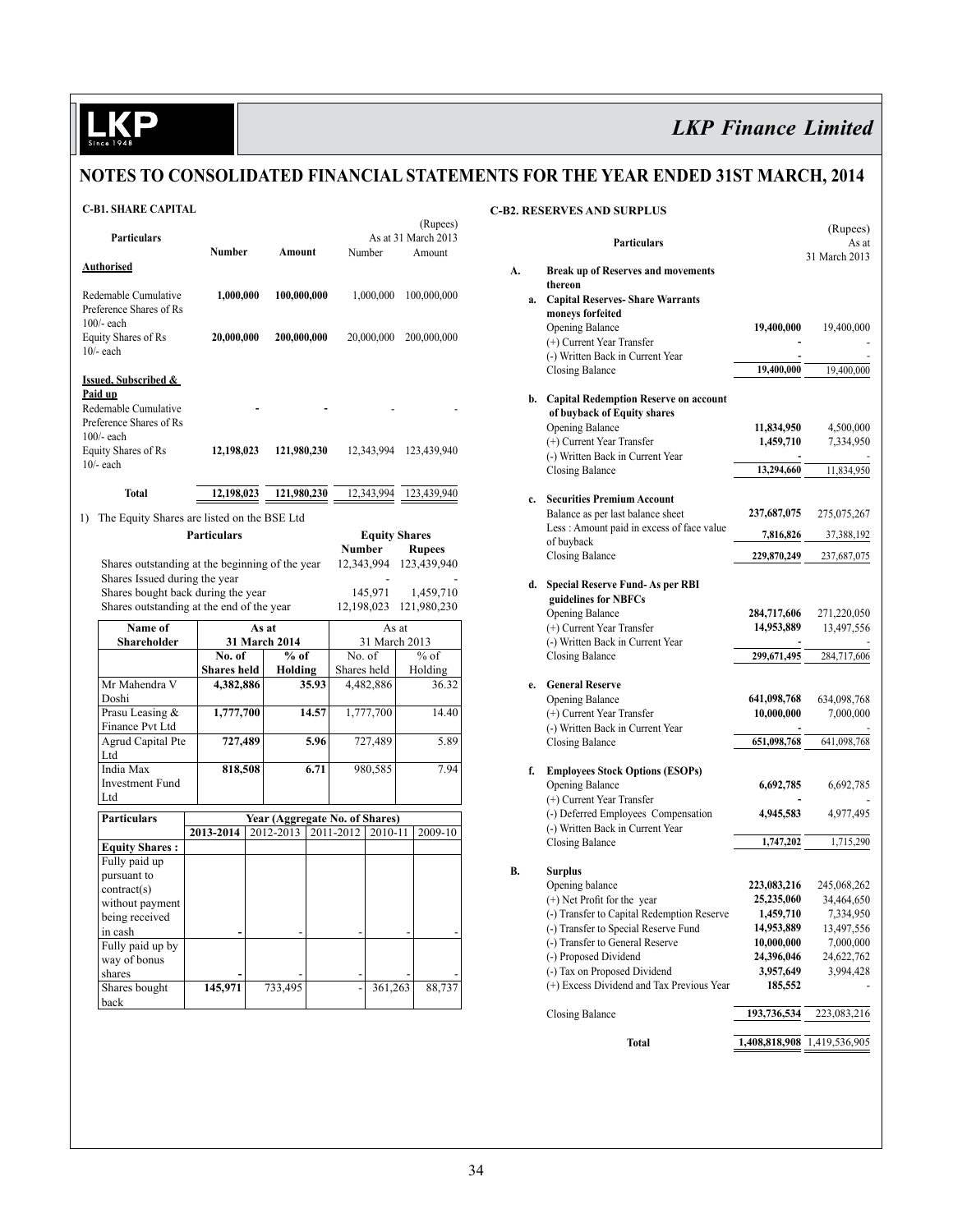### **Notes to Consolidated financial statements for the year ended 31st March, 2014**

### **C- B3. Long Term Borrowings**

| C- B3. LONG TERM BORROWINGS                                      |             |             |                                       |                             | (Rupees)    |
|------------------------------------------------------------------|-------------|-------------|---------------------------------------|-----------------------------|-------------|
|                                                                  |             | (Rupees)    | Particulars                           |                             | As at 31    |
| <b>Particulars</b>                                               |             | As at 31    |                                       |                             | March 2013  |
|                                                                  |             | March 2013  | (c) Vehicle Loans                     |                             |             |
| <b>Secured</b>                                                   |             |             | (Secured by hypothecation of vehicle) | 913,747                     | 1,631,647   |
| From banks                                                       |             | 78,655,882  | <b>Unsecured</b>                      |                             |             |
| (Secured by pledge of Fixed Deposit)<br>Receipts)                |             |             | Others                                | 1,650,000                   | 1,650,000   |
| Other Loans                                                      | 1,572,092   | 3,103,356   | <b>Total</b>                          | 1,155,388,336 1,839,910,349 |             |
| (Secured by hypothecation of vehicle)                            |             |             |                                       |                             |             |
| Total                                                            | 1,572,092   | 81,759,238  | <b>C-B6. TRADE PAYABLES</b>           |                             |             |
|                                                                  |             |             | Trade Payables:                       |                             |             |
| <b>C-B4. LONG TERM PROVISIONS</b>                                |             |             | <b>Sundry Creditors</b>               | 519,824,365                 | 404,832,661 |
| Contingent Provision against standard assets                     | 3,862,341   | 5,301,609   | <b>Total</b>                          | 519,824,365                 | 404,832,661 |
| Provision for Gratuity                                           | 5,273,836   | 4,123,836   |                                       |                             |             |
| <b>TOTAL</b>                                                     | 9,136,177   | 9,425,445   | <b>C-B7 OTHER CURRENT LIABILITIES</b> |                             |             |
|                                                                  |             |             | (a) Statutory Dues                    | 16,134,647                  | 10,984,884  |
| <b>C-B5. SHORT TERM BORROWINGS</b>                               |             |             | (b) Unpaid dividends                  | 4,770,072                   | 4,401,745   |
| <b>Secured</b>                                                   |             |             | (c) Other payables                    | 21,714,776                  | 23,968,916  |
| (a) From banks                                                   |             |             |                                       |                             |             |
| (Secured By pledge of Fixed Deposit)<br>Receipts and Securities) | 231.280.511 | 360,170,642 | <b>Total</b>                          | 42,619,495                  | 39,355,545  |
| (Secured By hypothecation of Debtors and                         |             |             | <b>C-B8. SHORT TERM PROVISIONS</b>    |                             |             |
| pledge of FDR's & personal guarantee of                          |             |             | Proposed Dividend & Tax               | 24,396,046                  | 24,622,762  |
| Mr M V Doshi)                                                    | 362,133,041 | 500,605,912 | Dividend Distribution Tax on above    | 3,957,649                   | 3,994,428   |
| (b) Loans from Corporates                                        |             |             | <b>Total</b>                          | 28,353,695                  | 28,617,190  |
| (Secured by pledge of own and third party<br>securities)         | 168,998,274 | 975,852,148 |                                       |                             |             |
| <b>Unsecured</b>                                                 | 390,412,763 |             |                                       |                             |             |

### **C- B9 Fixed Assets** (Rupees)

|    | <b>Particulars</b>                                                                                               |                                      | <b>Gross Block</b>              |                                          |                                      | <b>Accumulated Depreciation</b>        |                     |                                          | <b>Net Block</b>                         |                                          |
|----|------------------------------------------------------------------------------------------------------------------|--------------------------------------|---------------------------------|------------------------------------------|--------------------------------------|----------------------------------------|---------------------|------------------------------------------|------------------------------------------|------------------------------------------|
|    |                                                                                                                  | <b>Balance as at</b><br>1 April 2013 | Additions/<br><b>Deductions</b> | <b>Balance as</b><br>at 31 March<br>2014 | <b>Balance as at</b><br>1 April 2013 | Depreciation<br>charge for the<br>year | <b>On Disposals</b> | <b>Balance as</b><br>at 31 March<br>2014 | <b>Balance as</b><br>at 31 March<br>2014 | <b>Balance as</b><br>at 31 March<br>2013 |
| a. | <b>Tangible Assets</b>                                                                                           |                                      |                                 |                                          |                                      |                                        |                     |                                          |                                          |                                          |
|    | <b>Buildings</b>                                                                                                 | 17,758,523                           |                                 | 17,758,523                               | 13,760,882                           | 273,900                                |                     | 14,034,782                               | 3,723,741                                | 3,997,641                                |
|    | Furniture and Fixtures                                                                                           | 39,124,954                           | 1,275,612                       | 40,400,566                               | 28,265,859                           | 2,115,828                              | 51,228              | 30,330,459                               | 10,070,107                               | 10,859,095                               |
|    | Vehicles                                                                                                         | 21,122,850                           | 2,806,202                       | 23,929,052                               | 9,596,622                            | 3,135,653                              |                     | 12,732,275                               | 11,196,777                               | 11,526,228                               |
|    | Office equipment                                                                                                 | 120,253,860                          | 2,985,641                       | 123,239,501                              | 87,831,855                           | 6,664,888                              | 1,063,028           | 93,433,715                               | 29,805,786                               | 32,422,005                               |
|    | Leasehold Improvements                                                                                           | 14,879,124                           | 3,255,599                       | 18, 134, 723                             | 4,428,996                            | 1,779,339                              |                     | 6,208,335                                | 11,926,388                               | 10,450,128                               |
|    | Total                                                                                                            | 213,139,311                          | 10,323,054                      | 223,462,365                              | 143,884,214                          | 13,969,608                             | 1,114,256           | 156,739,566                              | 66,722,799                               | 69,255,097                               |
| b  | <b>Intangible Assets</b>                                                                                         |                                      |                                 |                                          |                                      |                                        |                     |                                          |                                          |                                          |
|    | Goodwill                                                                                                         |                                      | 17, 125, 795                    | 17,125,795                               |                                      | 1,141,720                              |                     | 1,141,720                                | 15,984,075                               |                                          |
|    | <b>Computer software</b>                                                                                         | 40,928,592                           | 817,701                         | 41,746,293                               | 34,863,007                           | 2,606,038                              |                     | 37,469,045                               | 4,277,248                                | 6,065,584                                |
|    |                                                                                                                  | 40,928,592                           | 17,943,496                      | 58,872,088                               | 34,863,007                           | 3,747,758                              |                     | 38,610,765                               | 20,261,323                               | 6,065,584                                |
|    | Note : Cost of Building includes cost of shares of Rs 500/- in Embassy Center Premises Co-operative Society Ltd. |                                      |                                 |                                          |                                      |                                        |                     |                                          |                                          |                                          |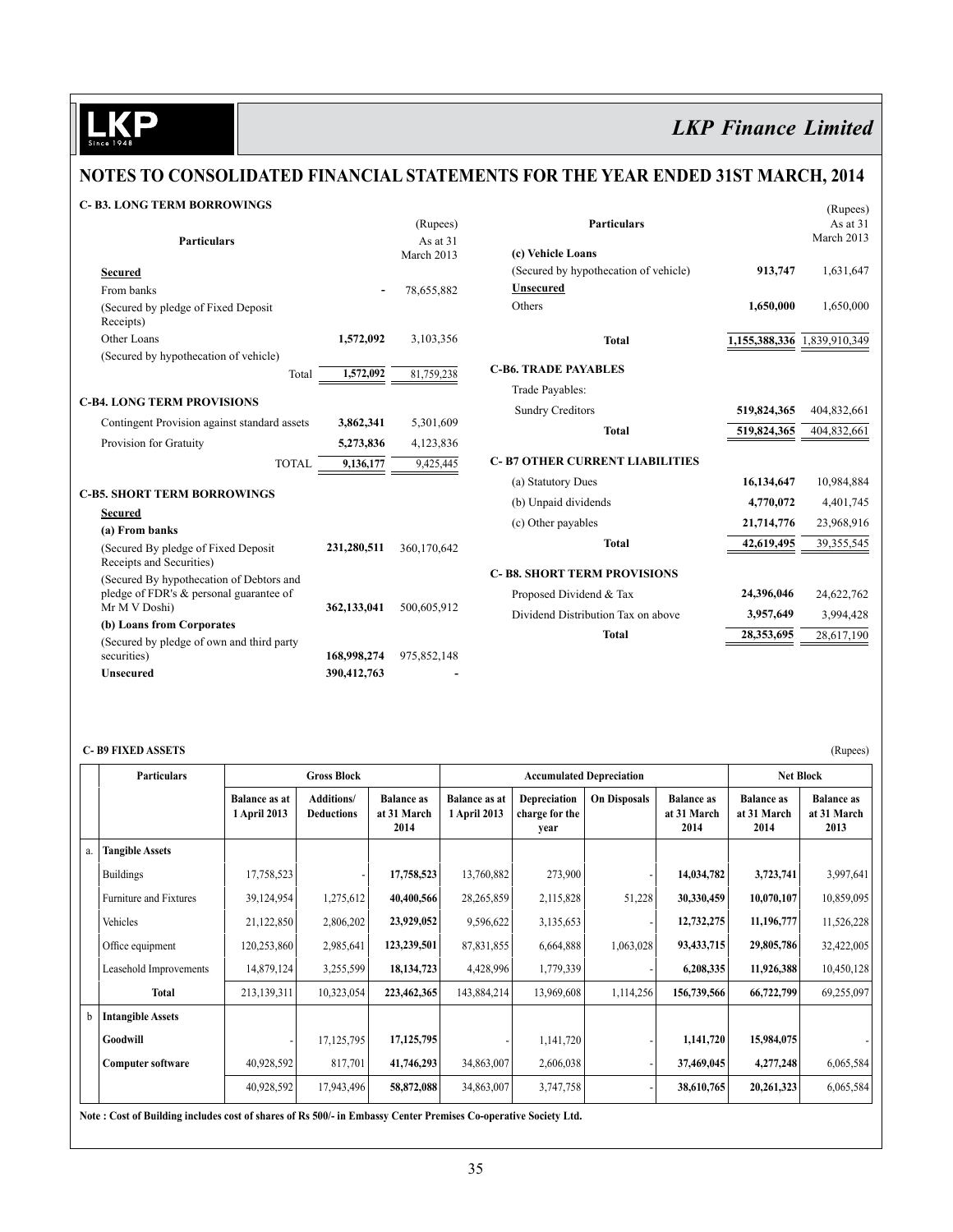# КP

### *LKP Finance Limited*

### **Notes to Consolidated financial statements for the year ended 31st March, 2014**

### **C-B10. Non current Investments**

|                                                                   |             | (Rupees)            |
|-------------------------------------------------------------------|-------------|---------------------|
| <b>Particulars</b>                                                |             | As at 31 March 2013 |
| <b>Investments (Refer A below)</b>                                |             |                     |
| (a) Investment in Properties -- Office Premises                   |             |                     |
| (b) Investment in Equity instruments                              | 87,399,163  | 129.933.619         |
| (c) Investments in preference shares                              | 9,365,954   | 9,365,954           |
| (d) Investments in debentures or bonds                            |             |                     |
| (e) Investments in Mutual Funds                                   | 1,014,735   | 1,014,735           |
| Total                                                             | 97,779,852  | 140,314,308         |
| Less: Provision for dimunition in the value of quoted Investments | (1.304.903) | (5,197,477)         |
| <b>Total</b>                                                      | 96,474,949  | 135,116,831         |

**Note :**

Aggregate amount of quoted investments Rs 90,515,322/- Market value Rs 89,210,419/-

Aggregate amount of unquoted investments Rs 5,959,627/-

|     | <b>Details of Investments in Securities</b> |                            |                |                              |                  |                                        |                    |                             |
|-----|---------------------------------------------|----------------------------|----------------|------------------------------|------------------|----------------------------------------|--------------------|-----------------------------|
| Sr. | Name of the Body Corporate                  | Subsidiary/                |                | <b>No. of Shares / Units</b> | <b>Ouoted</b> /  | Partly Paid /                          |                    | (Rupees)                    |
| No. |                                             | Others                     |                |                              | <b>Unquoted</b>  | <b>Fully paid</b>                      |                    |                             |
|     |                                             |                            | As at          | As at                        |                  |                                        | As at              | As at                       |
|     |                                             |                            | 31 March 2014  | 31 March 2013                |                  |                                        |                    | 31 March 2014 31 March 2013 |
| (1) | (2)                                         | $\overline{(3)}$           | (4)            | (5)                          | (6)              | (7)                                    | (10)               | (11)                        |
|     | (a) Investment in Equity Instruments        |                            |                |                              |                  |                                        |                    |                             |
|     | Tata Motors Ltd                             | Others                     | 40             | 40                           | Ouoted           | Fully Paid                             | 3.061              | 3,061                       |
|     | Maharashtra Polybutane Ltd                  | Others                     | 300,000        | 300,000                      | Ouoted           | <b>Fully Paid</b>                      | 666,189            | 666,189                     |
|     | <b>JSW</b> Steel ltd                        | Others                     | 47             | 47                           | Ouoted           | Fully Paid                             | 1,280              | 1,280                       |
|     | D S Kulkarni Developers Ltd                 | Others                     | 732            | 732                          | Ouoted           | <b>Fully Paid</b>                      | 71,520             | 71,520                      |
|     | NHPC Ltd                                    | Others                     | 131,910        | 131,910                      | Ouoted           | <b>Fully Paid</b>                      | 3,050,198          | 3,050,198                   |
|     | Reliance Broadcast Network Ltd              | Others                     | $\bf{0}$       | 700,000                      | Ouoted           | <b>Fully Paid</b>                      | $\bf{0}$           | 44,389,127                  |
|     | Mercator Lines Limited                      | Others                     | 1,341,942      | 1,271,000                    | Quoted           | <b>Fully Paid</b>                      | 35,057,251         | 33,700,320                  |
|     | City Union Bank Limited                     | Others                     | 35,043         | 200.000                      | Ouoted           | <b>Fully Paid</b>                      | 1.524.208          | 1,524,208                   |
|     | City Union Bank Limited-Rights              | Others                     | 57,374         | 57,374                       | Ouoted           | Partly Paid                            | 1,147,480          | 573.740                     |
|     | Manganese Ore India Limited                 | Others                     | 3,406          | 3,406                        | Ouoted           | Fully Paid                             | 1,277,250          | 1,277,250                   |
|     | South Indian Bank Limited                   | Others                     | 1,000,000      | 1,000,000                    | Ouoted           | Fully Paid                             | 20,647,019         | 20,647,019                  |
|     | Thomas Cook (India) Ltd                     | Others                     | 440            | 440                          | Ouoted           | Fully Paid                             | 18,474             | 18,474                      |
|     | Gold Crest Finance (I) Ltd.                 | Others                     | 10000          | 10000                        | Quoted           | Fully Paid                             | 100,000            | 100,000                     |
|     | Infra Industries Ltd.                       | Others                     | 149000         | 149000                       | Ouoted           | <b>Fully Paid</b>                      | 4,470,000          | 4.470,000                   |
|     | Axis IT & T Ltd.                            | Others                     | 500            | 500                          | Ouoted           | <b>Fully Paid</b>                      | 40,500             | 40,500                      |
|     | ONGC Ltd.                                   | Others                     | 72             | 72                           | Ouoted           | Fully Paid                             | 36,000             | 36.000                      |
|     | Roopa Industries Ltd.                       | Others                     | 8900           | 8900                         | Ouoted           | Fully Paid                             | 89,000             | 89,000                      |
|     | <b>TCI Finance Ltd.</b>                     | Others                     | 8300           | 8300                         | Ouoted           | Fully Paid                             | 249,000            | 249,000                     |
|     | Geodesic Information Systems Ltd.           | Others                     | 6792           | 6792                         | <b>Ouoted</b>    | Fully Paid                             | 1,199,920          | 1,199,920                   |
|     | Reliance Power Ltd.                         | Others                     | 17440          | 17440                        | Ouoted           | Fully Paid                             | 6,481,117          | 6,481,117                   |
|     | East India Hotels                           | Others                     | 37000          | 37000                        | Ouoted           | Fully Paid                             | 3,072,290          | 3,072,290                   |
|     | <b>TV18</b><br>Everlon Synthetics Ltd       | Others<br>Others           | 5000<br>14,000 | 5000<br>14.000               | Quoted<br>Ouoted | <b>Fully Paid</b><br><b>Fully Paid</b> | 100,000<br>140,000 | 100,000<br>140,000          |
|     | <b>Asian Electronics</b>                    | Others                     | 10,000         | 10.000                       | Ouoted           | <b>Fully Paid</b>                      | 265,900            | 265.900                     |
|     | Credit Capital Venture Ltd                  | Others                     | 1.000          | 1,000                        | Ouoted           | Fully Paid                             | 49,043             | 49,043                      |
|     | D B Reality Ltd                             | Others                     | 1,500          | 1,500                        | Ouoted           | <b>Fully Paid</b>                      | 236,222            | 236,222                     |
|     | Eros Media Ltd                              | Others                     | 500            | 500                          | Ouoted           | <b>Fully Paid</b>                      | 99,884             | 99,884                      |
|     | <b>IDBI</b> Ltd                             | Others                     | 1,500          | 1.500                        | Ouoted           | Fully Paid                             | 244,005            | 244,005                     |
|     | Idea Cellular Ltd                           | Others                     | 1,500          | 1.500                        | Ouoted           | Fully Paid                             | 200,475            | 200,475                     |
|     | Indus Network Ltd                           | Others                     | 2,300          | 2,300                        | Ouoted           | Fully Paid                             | 59,320             | 59,320                      |
|     | Ispat Industries Ltd                        | Others                     | 8,000          | 8,000                        | Ouoted           | <b>Fully Paid</b>                      | 567,318            | 567,318                     |
|     | Kingfisher Airlines Ltd                     | Others                     | 5,600          | 5.600                        | Ouoted           | Fully Paid                             | 271,963            | 271.963                     |
|     | <b>MRPL</b>                                 | Others                     | 7,000          | 7.000                        | Ouoted           | Fully Paid                             | 385,199            | 385,199                     |
|     | Power Grid Corporation Ltd                  | Others                     | 1,500          | 1.500                        | Ouoted           | <b>Fully Paid</b>                      | 214,050            | 214.050                     |
|     | Sanghi Polyester Ltd                        | Others                     | 10.000         | 10,000                       | Ouoted           | <b>Fully Paid</b>                      | 124,484            | 124,484                     |
|     | Srei Infrastructure Finance Ltd             | Others                     | 500            | 500                          | Ouoted           | Fully Paid                             | 43,408             | 43,408                      |
|     | Yes Bank Ltd                                | Others                     | 700            | 700                          | Ouoted           | Fully Paid                             | 199,912            | 199.912                     |
|     | Edelweiss                                   | Others                     | 1,000          | 1.000                        | Ouoted           | Fully Paid                             | 36.596             | 36,596                      |
|     | MKM Shares & Stock Brokers Ltd              | Others                     | 2000           | 2000                         | Unquoted         | Fully Paid                             | 6,200              | 6,200                       |
|     | Seaglimpse Investments Pvt Ltd              | Others                     | 490            | 490                          | Unquoted         | Fully Paid                             | 49,000             | 49,000                      |
|     | Dean Finance & Investments Pvt Ltd          | Others                     | 4900           | 4900                         | Unquoted         | <b>Fully Paid</b>                      | 49,000             | 49,000                      |
|     | Peak Plastonics Pvt Ltd                     | Others                     | 490            | 490                          | Unquoted         | <b>Fully Paid</b>                      | 49.000             | 49,000                      |
|     | The Saraswat Co-op Bank Ltd.                | Others                     | 1.005          | 1.005                        | Unquoted         | <b>Fully Paid</b>                      | 10,050             | 10.050                      |
|     | The Hindustan Times Ltd.                    | $\overline{\text{Others}}$ | 5,600          | 5,600                        | Unquoted         | Fully Paid                             | 1,256,500          | 1,256,500                   |
|     | <b>LKP</b> Holdings Pvt Ltd                 | Others                     | $\bf{0}$       | 7.600                        | Unquoted         | Fully Paid                             | $\bf{0}$           | 76,000                      |
|     | Gobind Sugar Ltd.                           | Others                     | 11200          | 11200                        | Unquoted         | <b>Fully Paid</b>                      | 1,785,000          | 1,785,000                   |
|     | Bombay Stock Exchange Ltd.                  | Others                     | 11401          | 11401                        | Unquoted         | <b>Fully Paid</b>                      | 1,754,877          | 1,754,877                   |
|     | (b) Investments in Mutual Funds             |                            |                |                              |                  |                                        |                    |                             |
|     | BenchMark Mutual Fund.                      | Others                     | 147.342        | 147.342                      | Ouoted           | <b>Fully Paid</b>                      | 14,735             | 14,735                      |
|     | LIC Mutual Fund                             | Others                     | 100,000        | 100,000                      |                  | <b>Fully Paid</b>                      | 1,000,000          | 1.000.000                   |
|     | <b>Total</b>                                |                            |                |                              |                  |                                        | 88,413,898         | 130,948,354                 |

**Total 88,413,898** 130,948,354 Under an agreement between Thomas Cook (India) Ltd (TCIL) and the Company, Class B and Class C Preference Shares of TCIL were to be converted into Equity Shares, which was contested by the parties.The matter was referred to Arbitration. In terms of the Award dated 20th February, 2014, the company is entitled for conversion of Class B and Class C Preference Shares into 51,40,000 Equity Shares of TCIL. As on 31st March, 2014, the conversion has not not taken place as certain formalities are to be completed.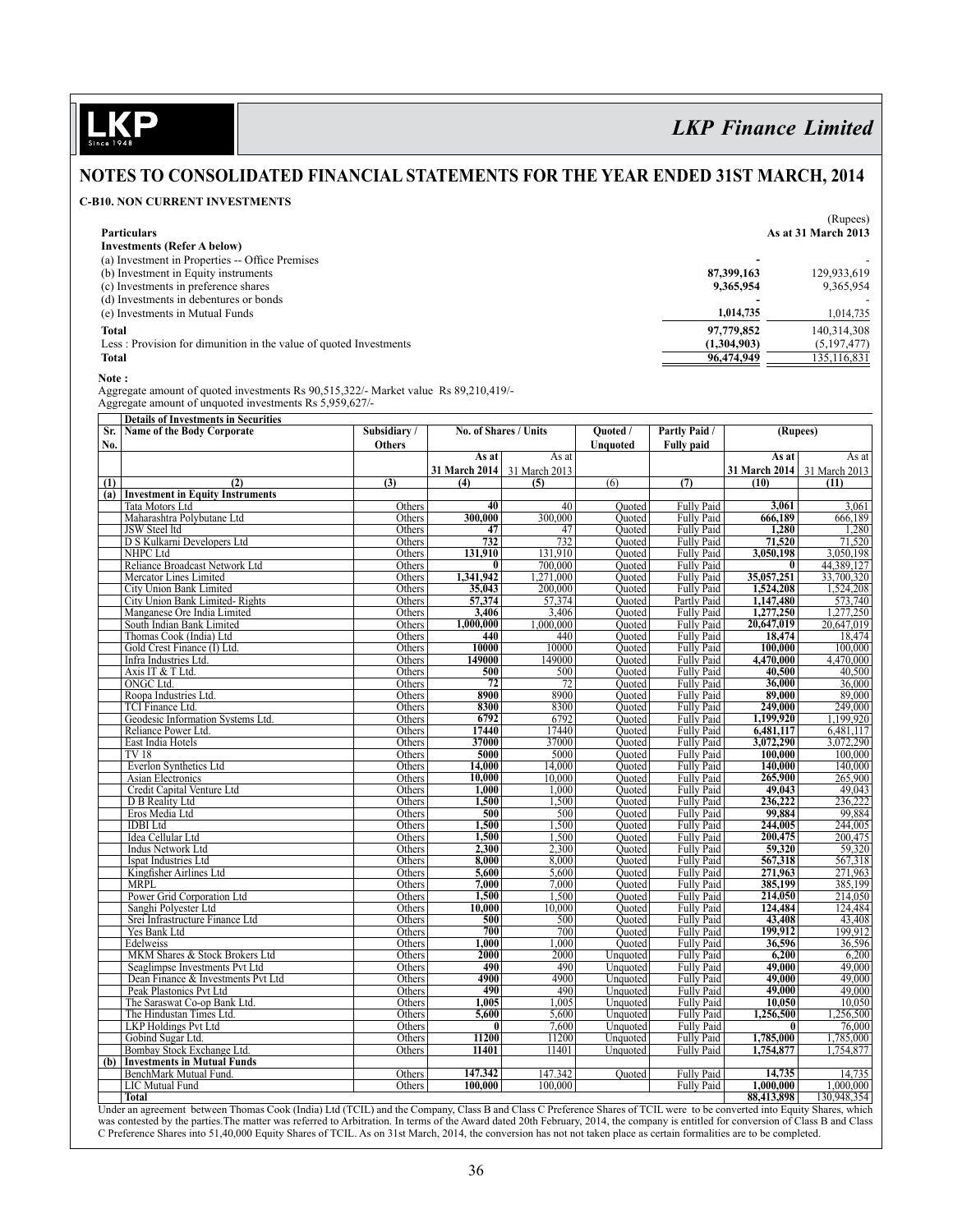### **Notes to Consolidated financial statements for the year ended 31st March, 2014**

### **C- B11 Long Term loans and advances**

|                                                                                                                                           |               | (Rupees)                |
|-------------------------------------------------------------------------------------------------------------------------------------------|---------------|-------------------------|
| <b>Particulars</b>                                                                                                                        |               | As at<br>31 March, 2013 |
| <b>Security Deposit</b>                                                                                                                   | 71,599,709    | 78,136,607              |
| Total                                                                                                                                     | 71,599,709    | 78,136,607              |
| <b>C-B12. TRADE RECEIVABLES</b>                                                                                                           |               |                         |
| Trade receivables outstanding for a<br>period less than six months                                                                        |               |                         |
| Unsecured.                                                                                                                                | 733,946,230   | 531,631,992             |
| <b>Total</b>                                                                                                                              | 733,946,230   | 531,631,992             |
| <b>C-B13. CASH AND CASH EQUIVALENTS</b>                                                                                                   |               |                         |
| a. Balances with banks                                                                                                                    |               |                         |
| In unpaid dividend accounts                                                                                                               | 4,770,072     | 4,401,745               |
| In Current Accounts                                                                                                                       | 61,017,596    | 55,882,920              |
| In FDRs with Bank - more than 12<br>months maturity                                                                                       | 8,072,340     | 125,400,000             |
| In FDRs with Bank - less than 12<br>months maturity                                                                                       | 325,731,892   | 256,957,601             |
| b.Cash on hand                                                                                                                            | 67,114        | 125,464                 |
|                                                                                                                                           | 399,659,014   | 442,767,730             |
| <b>C-B14 SHORT TERM LOANS AND ADVANCES</b>                                                                                                |               |                         |
| Secured.(includes Rs 2,663.94 lacs<br>classified as Sub Standard Assets in<br>respect of which shares held as security<br>Rs 748.63 lacs) | 1,048,588,840 | 1,660,835,708           |
| Unsecured, considered good.                                                                                                               | 330,105,519   | 415,378,307             |
| Advance Tax net of provision for tax                                                                                                      | 92,493,203    | 61,335,328              |
| Total                                                                                                                                     | 1,471,187,562 | 2,137,549,343           |
| <b>B15. REVENUE FROM OPERATION</b>                                                                                                        |               |                         |
| <b>Particulars</b>                                                                                                                        |               | <b>Previous Year</b>    |
| <b>Interest Income</b>                                                                                                                    | 242,647,557   | 301,218,394             |
| Dividend                                                                                                                                  | 4,951,013     | 3,412,743               |
| Brokerage / Commission / Charges                                                                                                          | 366,990,583   | 417,221,995             |
| Profit on sale of shares & securities                                                                                                     | 103,763,394   | 62,799,463              |
| Income from $F\&O$                                                                                                                        | 6,216,062     | (26, 383, 124)          |
| Income from Services                                                                                                                      | 6,683,671     | 7,060,483               |
| Total                                                                                                                                     | 731,252,280   | 765,329,954             |

### **C-B16. Other Income**

|                                                             |             | (Rupees)             |
|-------------------------------------------------------------|-------------|----------------------|
| Particulars                                                 |             | <b>Previous Year</b> |
| Interest                                                    | 12,199,206  | 18,480,244           |
| Insurance Claim Received                                    | 1,481,515   |                      |
| <b>Excess Provision for Standard Assets</b><br>Written back | 1,439,268   |                      |
| Miscellaneous Income                                        | 7,560,982   | 3,584,545            |
| <b>Total</b>                                                | 22,680,971  | 22,064,789           |
| C-B17 EMPLOYEE BENEFITS EXPENSE                             |             |                      |
| (a) Salaries and allowances                                 | 222,798,971 | 189,475,928          |
| (b) "Contribution to Provident fund &<br>ESIC"              | 5,208,157   | 4,974,861            |
| (c) Contribution to LIC Group Gratuity<br>Fund              | 5,023,305   | 3,614,770            |
| (d) ESOP compensation expenses $w$ /off                     | 31,912      | (1,960,708)          |
| (e) Staff welfare expenses                                  | 3,635,487   | 3,065,595            |
| Total                                                       | 236,697,832 | 199,170,446          |
|                                                             |             |                      |
| <b>C-B18 OTHER EXPENSES</b>                                 |             |                      |
| Rent, Rates & Taxes                                         | 28,215,948  | 26,353,009           |
| Repairs - Others                                            | 3,965,919   | 4,199,994            |
| Advertisement                                               | 662,398     | 261,196              |
| Directors Fees                                              | 115,000     | 70,000               |
| Travelling & Conveyance                                     | 8,321,404   | 8,214,458            |
| Postage, Telegram & Telephones                              | 18,240,877  | 17,529,204           |
| Legal and Professional Charges                              | 22,291,671  | 19,660,124           |
| Printing & Stationery                                       | 1,870,645   | 5,162,474            |
| Auditors Remuneration:                                      |             |                      |
| Audit fees                                                  | 570,754     | 516,854              |
| Tax audit fees                                              | 45,000      | 45,000               |
| Commission Expenses                                         | 123,810,376 |                      |
| <b>Electricity Expenses</b>                                 | 7,945,574   | 6,341,153            |
| Subscription & Membership                                   | 4,995,152   | 2,525,654            |
| <b>Computer Expenses</b>                                    | 4,170,000   | 5,115,729            |
| Donation                                                    |             | 40,000               |
| Provision for Diminution in value of<br>investments         | (3,892,577) | 2,819,432            |
| Provision for Sub Standard assets                           | 16,316,155  | 10,323,268           |
| Provision for Doubtful Debts                                | 14,000,000  |                      |
| Miscellaneous Expenses                                      | 21,741,271  | 154,785,573          |
| <b>Total</b>                                                | 273,385,567 | 263,963,122          |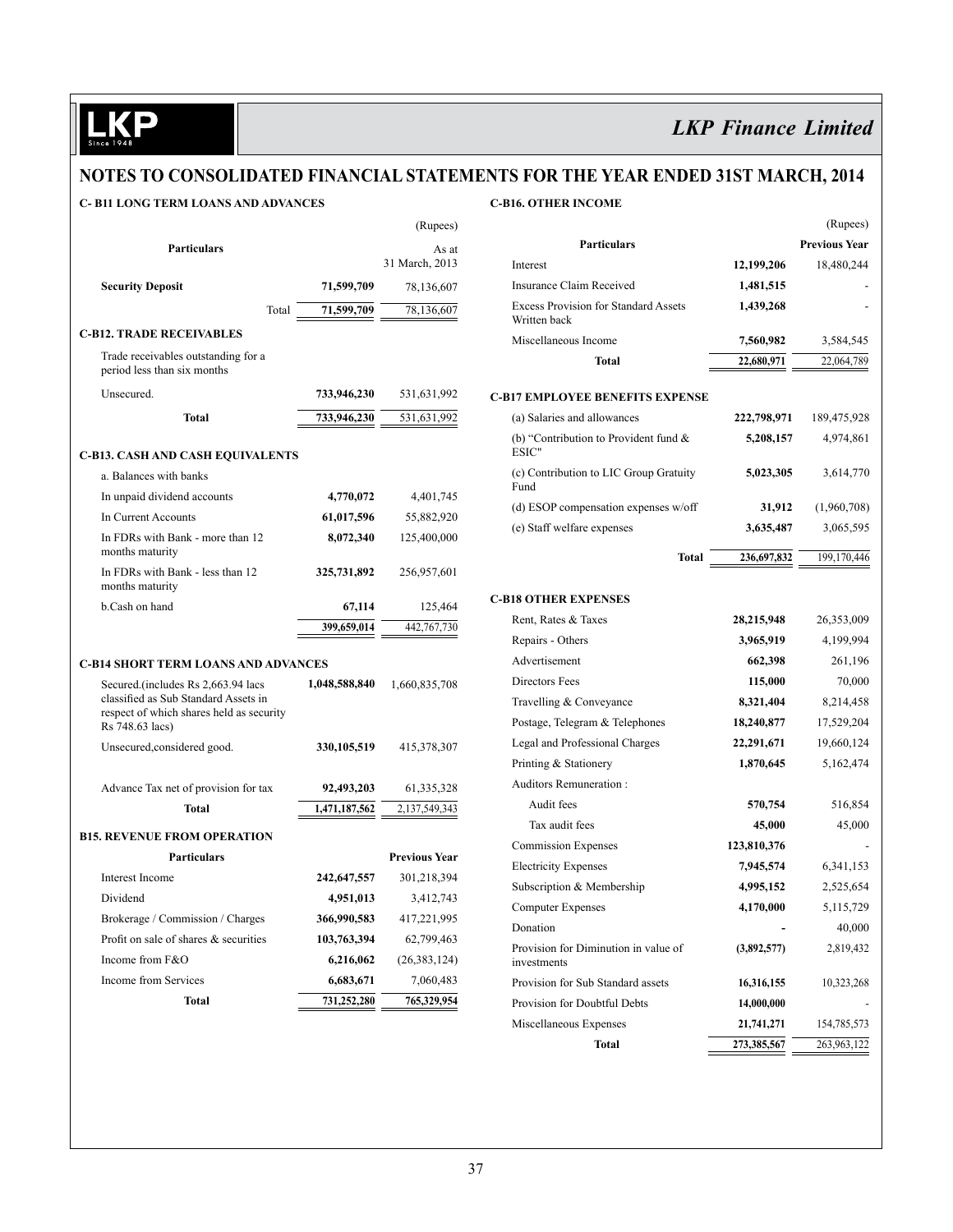### **Notes to Consolidated financial statements for the year ended 31st March, 2014**

### **C. NOTES :**

1. Particular with respect to Earnings per share is calculated as follows:

|                                                  | 2013-14     | 2012-13     |
|--------------------------------------------------|-------------|-------------|
| Profit after Taxation (Rupees<br>in<br>Lacs)     | 252.35      | 344.65      |
| Weighted Average Number of Shares<br>Outstanding | 1,22,22,351 | 1,23,44,997 |
|                                                  | Rs. Ps.     | Rs. Ps.     |
| Earnings per shares (Basic)                      | 2.06        | 2.64        |
| Earnings per shares (Diluted)                    | 1.93        | 2.48        |
| Face Value of Share                              | 10          | 10          |

- 2) As per the Accounting Standard 18, disclosure regarding related parties as defined in the Accounting Standards are given below :
- ( i ) List of related parties with whom transactions have taken place and relationships.

(Relationship : Subsidiary Company, Director Interested, Key Managerial Personnel)

| Name of the Related Party          | Relationship             |
|------------------------------------|--------------------------|
| LKP Securities Ltd.                | Subsidiary Company       |
| Gavatri Cement & Chemical          |                          |
| Industries Pvt Ltd                 | Subsidiary Company       |
| Peak Plastonics Pvt Ltd            | Director Interested      |
| MKM Share & Stock Brokers Ltd.     | Director Interested      |
| Sea Glimpse Investments Pvt. Ltd.  | Director Interested      |
| Bhavna Holdings Pvt. Ltd.          | Director Interested      |
| Prasu Leasing & Finance Pvt Ltd    | Director Interested      |
| Prasam Trading And Finance Pvt Ltd | Director Interested      |
| M/s. L.K. Panday                   | Director Interested      |
| Mr. M V Doshi                      | Key Managerial Personnel |

(ii) Transaction with related parties.

|                                  | <b>Subsidiary</b><br>Company<br><b>LKP</b><br><b>Securities</b><br>ltd | <b>Subsidiary</b><br>Company<br>Gavatri<br>Cement &<br><b>Chemical</b><br><b>Industries</b><br><b>Pvt Ltd</b> | Key<br>Managerial<br>Personnel | <b>Total</b><br>(Rs. In Lacs) |
|----------------------------------|------------------------------------------------------------------------|---------------------------------------------------------------------------------------------------------------|--------------------------------|-------------------------------|
| Rent Income                      | 2.00                                                                   |                                                                                                               |                                | 2.00                          |
| <b>Interest Expense</b>          | 472.62                                                                 |                                                                                                               |                                | 472.62                        |
| <b>Directors</b><br>Remuneration |                                                                        |                                                                                                               | 48.34                          | 48.34                         |
| Brokerage Paid                   | 17.48                                                                  |                                                                                                               |                                | 17.48                         |
| Balance due as<br>on 31.03.2014  | 137.08                                                                 | 1,466.73                                                                                                      |                                | 1,603.81                      |

3) Details of the subsidiaries are given in aggregate as per the General Circular No 51/12/2007-CL-III dated 8<sup>th</sup> February, 2011 issued by the Government of India, Ministry of Corporate Affairs, New Delhi, (Rs in lacs) :

| Capital (including Pref Shares) | 3445.82  |
|---------------------------------|----------|
| Reserves & Surplus              | (512.06) |
| <b>Total Assets</b>             | 8364.07  |
| <b>Total Liabilities</b>        | 8364.07  |
| Investments                     | 223.71   |
| Turnover                        | 3982.16  |
| Loss before taxation            | (641.82) |
| Provision for taxation          | (146.49) |
| Loss after taxation             | (495.34) |
| Proposed Dividend               | Nil      |

#### **4) Contingent Liabilities:**

- (a) Guarantee given to Banks Rs 29.35 crores. (Previous Year Rs 29.35 crores)
- (b) Claim against the Company not acknowledged as debt Rs. 33.99 Lacs, against which the company has deposited full amount in the Honorable High Court of Mumbai. The matter is pending.
- 5) In compliance with Guidelines prescribed by Reserve Bank of India for NBFCs, the company has
- (a) provided 0.25% of Standard Assets amounting to Rs. NIL ( Previous year Rs 21.25 lacs). The Contingent Provision against Standard Asset as on 31.03.2014 is Rs 38.62 lacs ( Previous year Rs 53.01 lacs)
- (b) appropriated 20% of the Net Profits Rs 149.53 lacs ( Previous year Rs 134.97 lacs) to Special Reserve Fund.
- (c) provided Rs 163.16 lacs ( Previous year Rs 103.23) against Sub Standard Assets under the guidelines.
- 6) During the year the company has entered into Futures & Options contracts on the National Stock Exchange in the Equity Segment and on the Multi Commodity Exchange in the commodity segment. The open position as on 31.03.2014 is Rs 128.42 lacs (Previous Year Rs 459.25 lacs).
- 7) Previous Years Figures are regrouped / reclassified wherever necessary.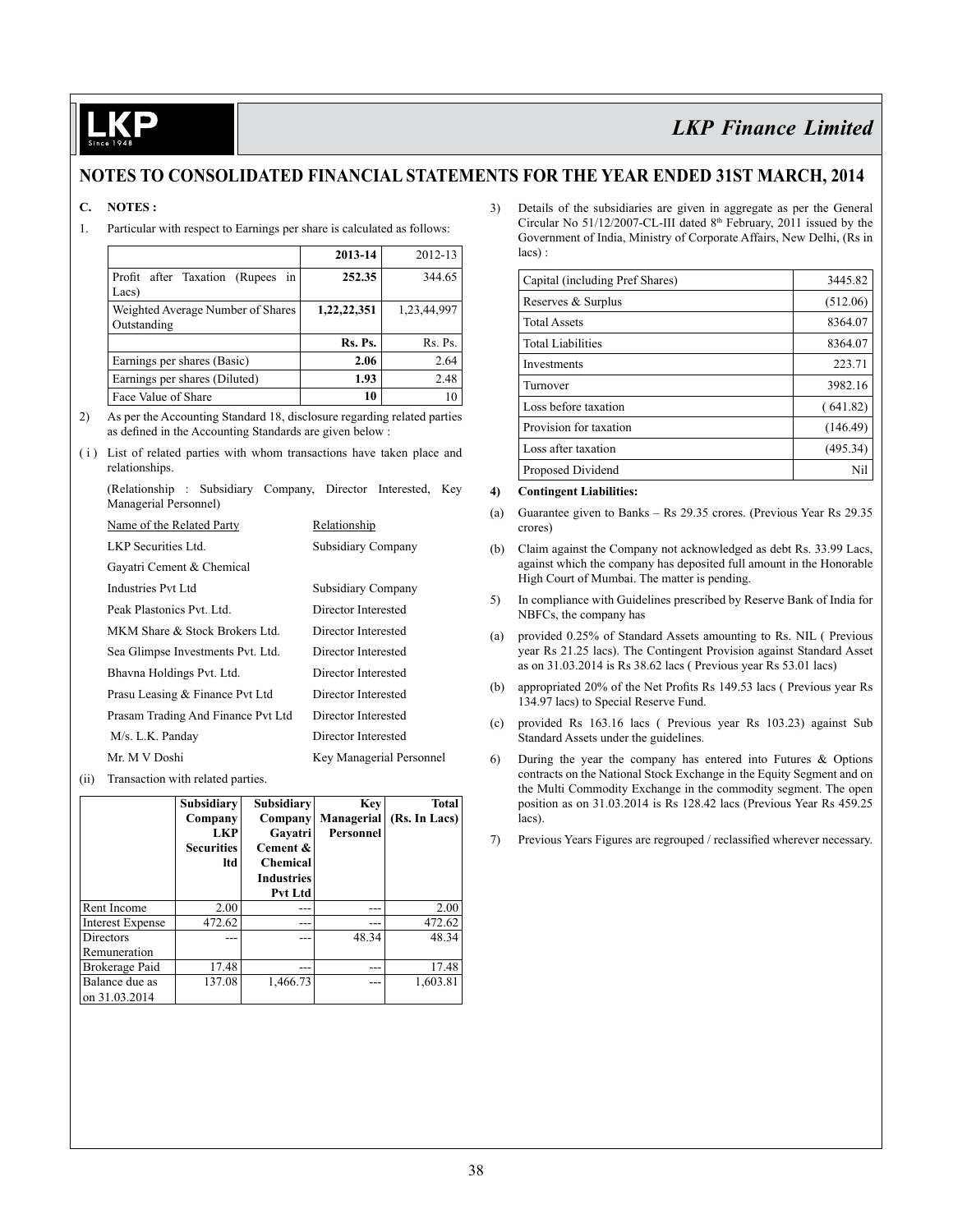|     | <b>LKP FINANCE LIMITED</b><br>(CIN:L65990MH1984PLC032831)<br>Regd. Office: 203, Embassy Centre, Nariman Point, Mumbai - 400021.<br>Email: lkpfininvestor.relations@lkpsec.com, Website : www.lkpsec.com; Phone: 022-40024785, Fax: 022-22874787                                                                                                                        |            |         |
|-----|------------------------------------------------------------------------------------------------------------------------------------------------------------------------------------------------------------------------------------------------------------------------------------------------------------------------------------------------------------------------|------------|---------|
|     | Name of the member (s):                                                                                                                                                                                                                                                                                                                                                |            |         |
|     | Registered address:                                                                                                                                                                                                                                                                                                                                                    |            |         |
|     | E-mail Id:                                                                                                                                                                                                                                                                                                                                                             |            |         |
|     |                                                                                                                                                                                                                                                                                                                                                                        |            |         |
|     | Folio / DP ID-Client ID No.                                                                                                                                                                                                                                                                                                                                            |            |         |
|     | I/We being the member(s) of shares of the above named Company hereby appoint:                                                                                                                                                                                                                                                                                          |            |         |
| (1) |                                                                                                                                                                                                                                                                                                                                                                        |            |         |
|     |                                                                                                                                                                                                                                                                                                                                                                        |            |         |
|     |                                                                                                                                                                                                                                                                                                                                                                        |            |         |
|     |                                                                                                                                                                                                                                                                                                                                                                        |            |         |
| (2) | Name $\Box$                                                                                                                                                                                                                                                                                                                                                            |            |         |
|     | Address and the contract of the contract of the contract of the contract of the contract of the contract of the contract of the contract of the contract of the contract of the contract of the contract of the contract of th                                                                                                                                         |            |         |
|     |                                                                                                                                                                                                                                                                                                                                                                        |            |         |
| (4) |                                                                                                                                                                                                                                                                                                                                                                        |            |         |
|     |                                                                                                                                                                                                                                                                                                                                                                        |            |         |
|     | E-mail Id: Signature                                                                                                                                                                                                                                                                                                                                                   |            |         |
|     | as my/our proxy to attend and vote (on a poll) for me/us and on my/our behalf at the Annual General Meeting of the Company, to be held on Tuesday, 10th<br>June, 2014 at 11.00 p.m. at M. C. Ghia Hall, Bhogilal Hargovindas Building, 18/20, K. Dubash Marg, Mumbai – 400001 and at any adjournment thereof<br>in respect of such resolutions as are indicated below: |            |         |
|     | <b>Resolution No.</b><br><b>RESOLUTIONS</b>                                                                                                                                                                                                                                                                                                                            | Optional * |         |
|     | <b>Ordinary Business</b>                                                                                                                                                                                                                                                                                                                                               | For        | Against |
| 1.  | Adoption of Financial Statements for the year ended 31st March 2014                                                                                                                                                                                                                                                                                                    |            |         |
| 2.  | Approval of final dividend for the year ended 31 <sup>st</sup> March 2014                                                                                                                                                                                                                                                                                              |            |         |
| 3.  | Re-appointment of Mr. Hariharan Padmanabhan who retires by rotation.                                                                                                                                                                                                                                                                                                   |            |         |
| 4.  | Appointment of M/s Ford, Rhodes, Park & Co. Chartered Accountants as Auditors and fixing their remuneration.                                                                                                                                                                                                                                                           |            |         |
| 5.  | <b>Special Business</b><br>Appointment of Mr. Milan S. Bhise as an Independent Director                                                                                                                                                                                                                                                                                |            |         |
| 6.  | Appointment of Mr. Vineet N. Schanti as an Independent Director                                                                                                                                                                                                                                                                                                        |            |         |
| 7.  | Special Resolution for Reappointment and Remuneration of Mr. M. V. Doshi- Executive Chairman                                                                                                                                                                                                                                                                           |            |         |
|     |                                                                                                                                                                                                                                                                                                                                                                        |            |         |

Signed this……......................……. Day of………………………….. 2014 Signature of shareholder………………………………………………….

Affix 1 Re. Revenue Stamp

Signature of Proxy holder(s)

Note:<br>1.

 $\chi$ 

This form of proxy in order to be effective should be duly completed and deposited at the Registered Office of the Company, not less than 48 hours before the commencement of the Meeting.

2. For the Resolutions, Explanatory Statement and Notes, please refer to the Notice of the 30<sup>th</sup> Annual General Meeting.

3. It is optional to put a 'X' in the appropriate column against the Resolutions indicated in the Box. If you leave the 'For" or 'Against' column blank against any or all Resolutions, your Proxy will be entitled to vote in the manner as he/she thinks appropriate.

4. Please complete all details including details of member(s) in above box before submission.

9. Special Resolution under Section 180 (1)(c) of the Companies Act, 2013 for borrowing.

 $\mathbb{\mathsf{X}}$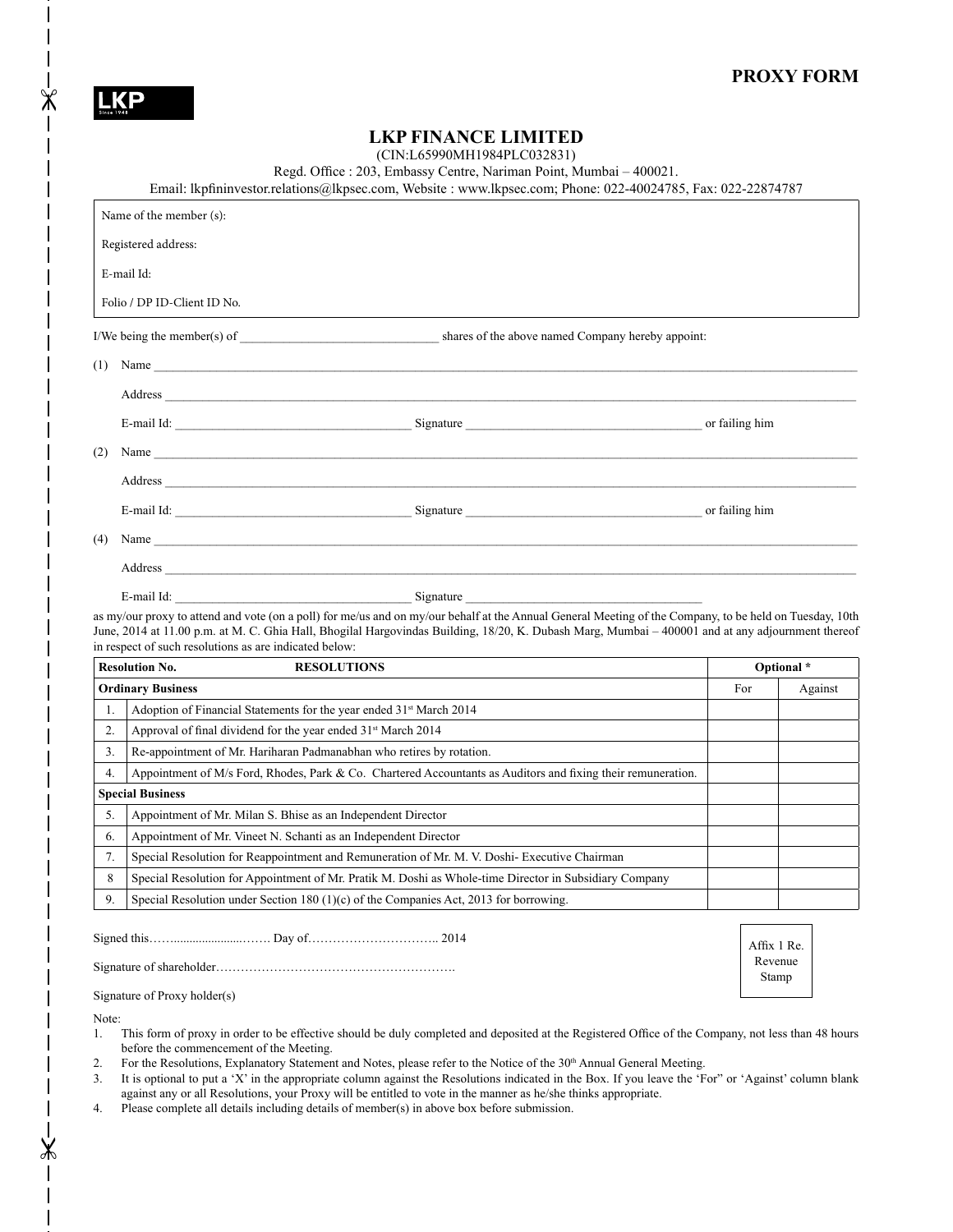

### **LKP FINANCE LIMITED**

(CIN:L65990MH1984PLC032831) Regd. Office : 203, Embassy Centre, Nariman Point, Mumbai – 400021. Email: lkpfininvestor.relations@lkpsec.com, Website : www.lkpsec.com; Phone: 022-40024785, Fax: 022-22874787

### **ATTENDANCE SLIP**

**30th Annual General Meeting on Tuesday, 10th June 2014**

Folio No. / DP/ID NO............................................................ No. of Shares held:.....................................

Mr./Mrs./Miss...................................................................................................................................................................................................

I certify that I am a registered shareholder/proxy for the registered shareholder of the Company. I hereby record my presence at the 30th Annual General Meeting of the Company held at M. C. Ghia Hall, Hargovindas Building, 18/20, Kaikhuskru Dubash Marg, Mumbai  $- 400 001$ , at 11.00 a.m. on Tuesday,  $10<sup>th</sup>$  June, 2014

Proxy's Name in Block Letters and the state of the Member's/Proxy's Signature Member's/Proxy's Signature

.......................................................... ..........................................................

**NOTES :**

- 1. This Meeting is of Members only and you are requested not to bring with you any person who is not a Member.
- 2. Shareholders/Proxy holders are requested to bring the attendance slips with them when they come to the Meeting and hand over at the entrance after affixing their signature on them.
- 3. Shareholders are requested to bring their copy of the Annual Report alongwith them to the Annual General Meeting, as copies of the Report will not be distributed again at the Meeting, in view of the increasing cost of the Annual Report.
- 4. If it is intended to appoint a proxy, the Form of Proxy should be completed and deposited at the Registered Office of the Company at least 48 hours before the Meeting.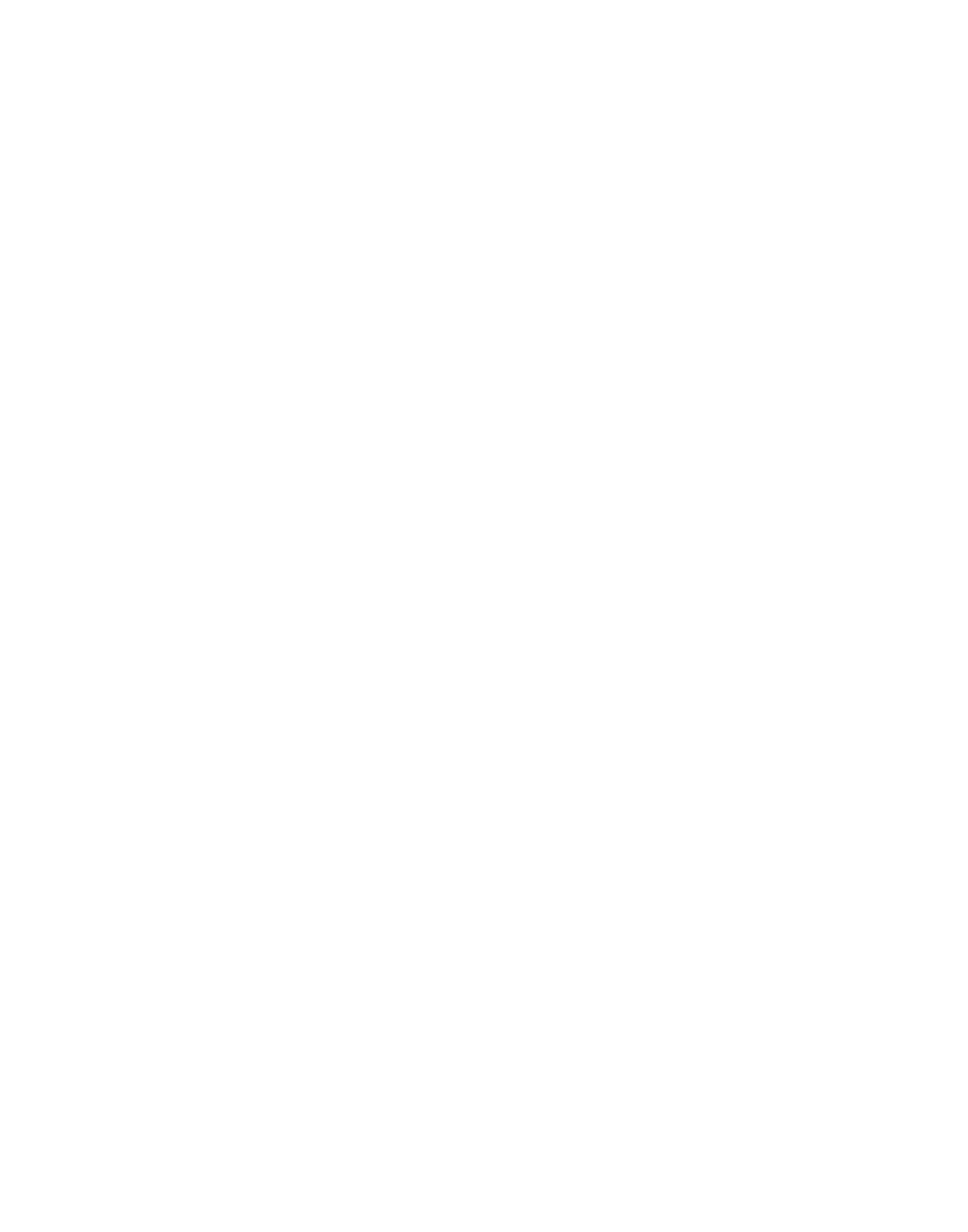

*If undelivered, please return to :*

### **LKP Finance Limited** 112A, Embassy Centre, Nariman Point, Mumbai - 400 021.